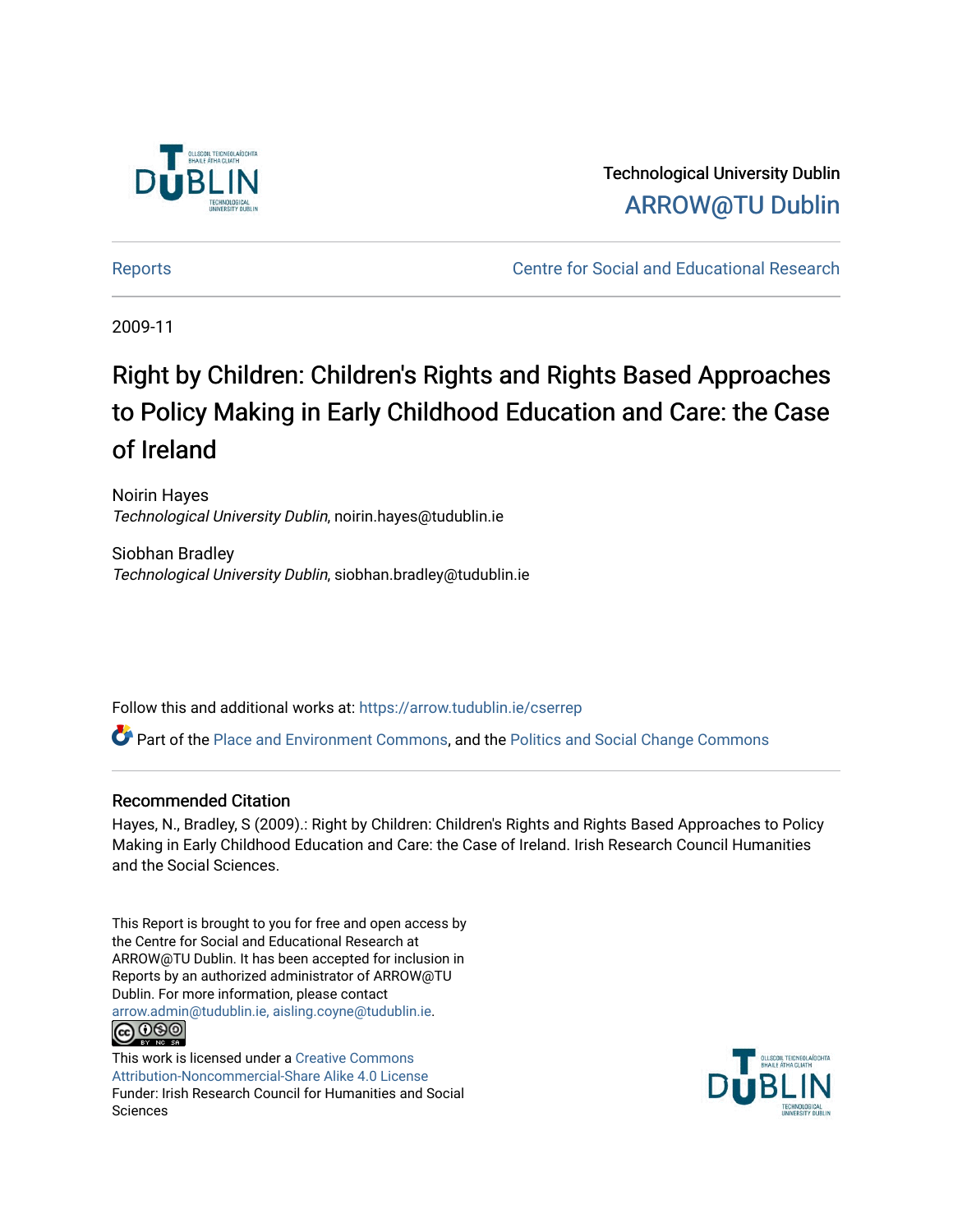# *RIGHT BY CHILDREN*

### *CHILDREN'S RIGHTS*

### *AND*

## *RIGHTS BASED APPROACHES TO POLICY MAKING IN EARLY CHIDHOOD EDUCATION AND CARE*

*The Case of Ireland* 

**Noirin Hayes & Siobhan Bradley** 

**Centre for Social & Educational Research Dublin Institute of Technology** 

**November 2009**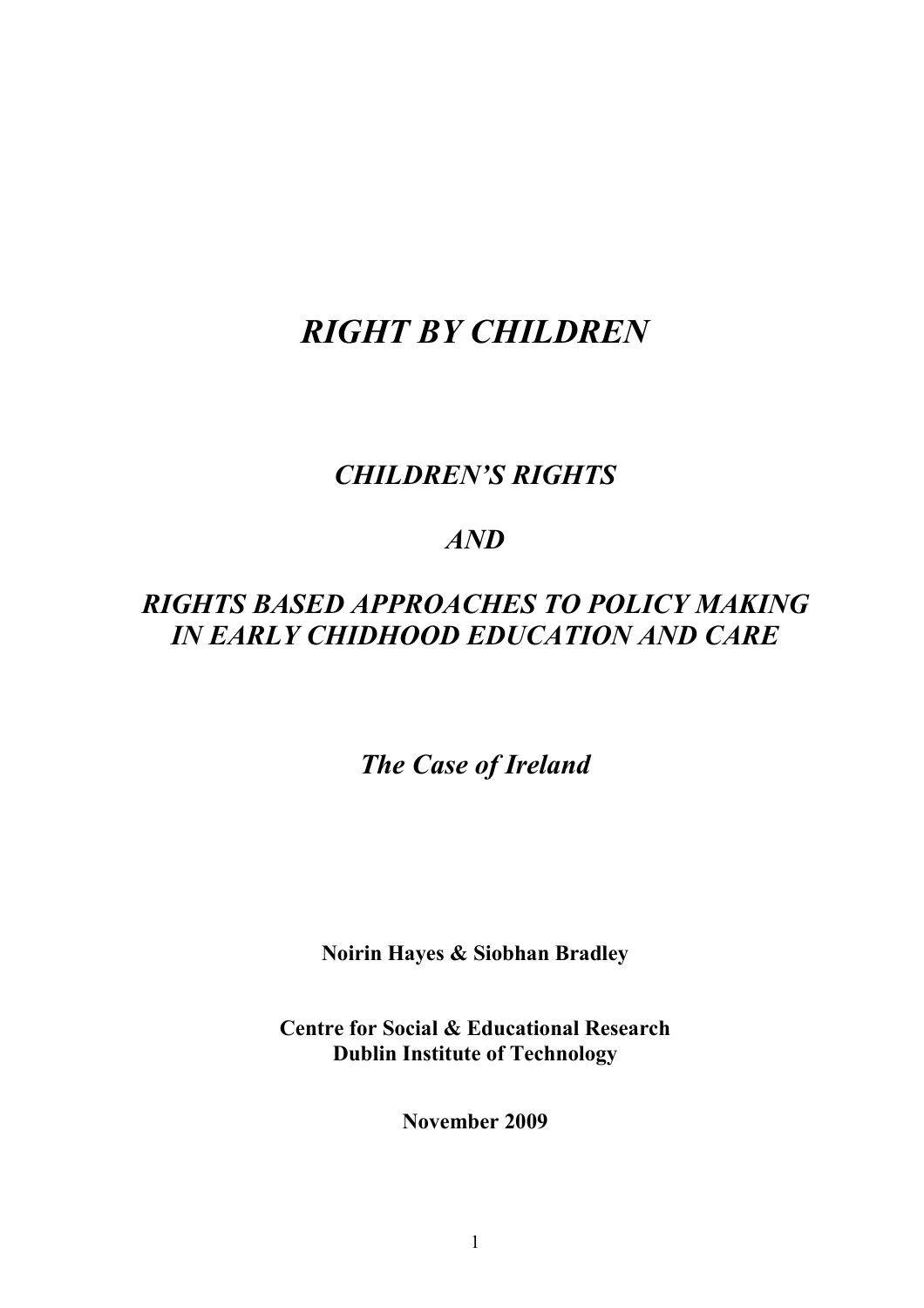### **ACKNOWLEDGEMENTS**

The authors would like to gratefully acknowledge the support of the Project Advisory Team (Dr John Bennett, Professor Peter Moss (Institute of Education, University of London), Dr Valerie Richardson (School of Applied Social Science, University College Dublin), Dr Maura Adshead (Department of Politics and Public Administration, University of Limerick), Dr Jean Whyte (Children's Research Centre, Trinity College Dublin) and Maria Corbett (Children's Rights Alliance) for their ongoing support and expert contributions to the development of the project's research.

The project team<sup>1</sup> also gratefully acknowledge funding provided by the Irish Research Council for Humanities and Social Sciences (IRCHSS) under their Thematic Project Grants Scheme 2006/7. Without this funding, this research would not have been possible.

<sup>&</sup>lt;sup>1</sup> Principal Investigator, Professor Noirin Hayes, Associate Investigator, Siobhan Bradley (and PhD Candidate), Bernie O'Donoghue-Hynes (PhD Candidate), Rachel Kiersey (PhD Candidate) and Dr Ann Marie Halpenny.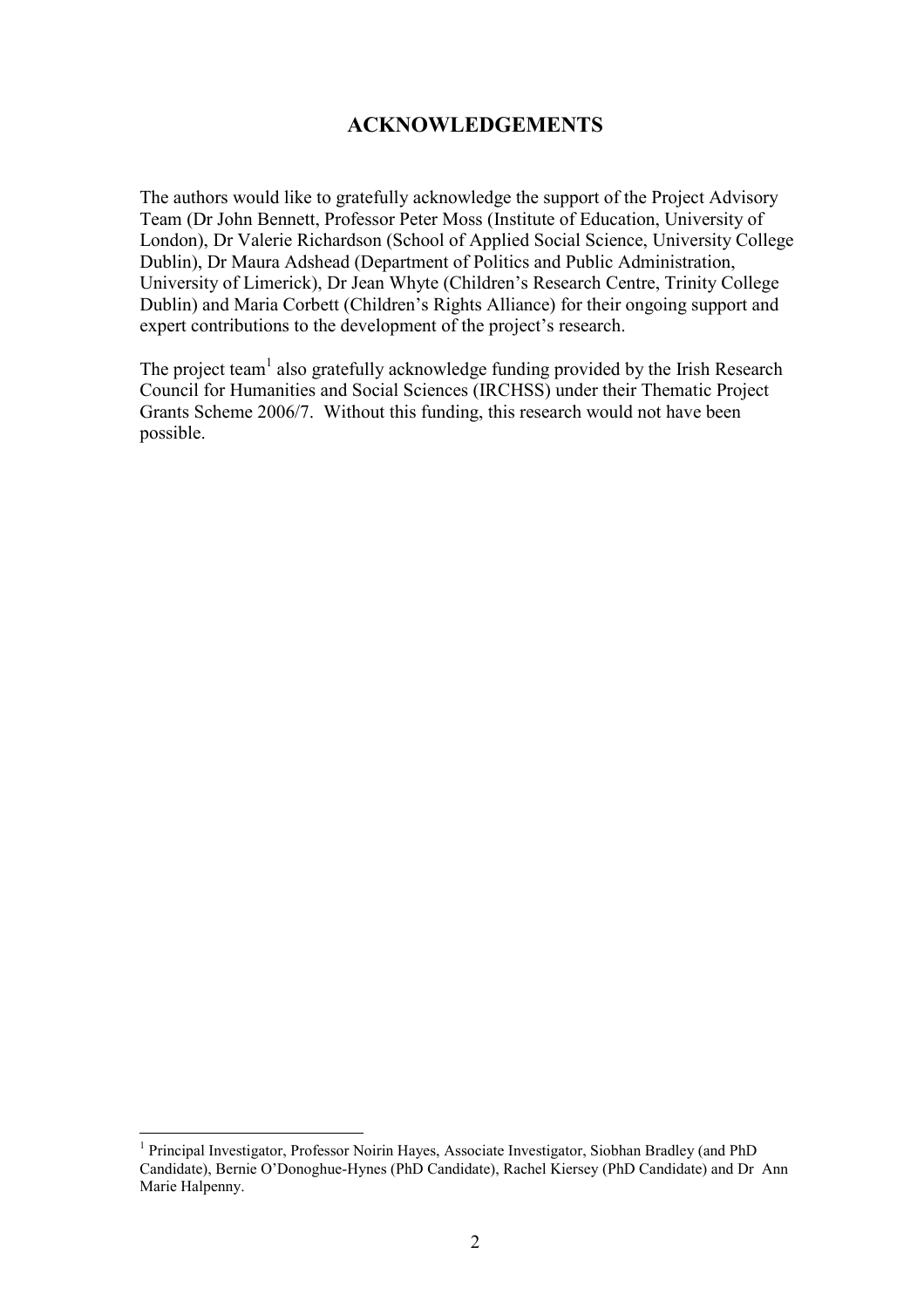### **TABLE OF CONTENTS**

| 21  |  |
|-----|--|
| 2.2 |  |
| 2.3 |  |
| 24  |  |
| 2.5 |  |
|     |  |
|     |  |

| 31  |  |
|-----|--|
| 3.2 |  |
| 3.3 |  |
| 3.4 |  |
| 3.5 |  |
| 3.6 |  |
| 3.7 |  |
| 3.8 |  |

# **SECTION FOUR: ECEC IN IRELAND: TOWARDS A RIGHTS-BASED**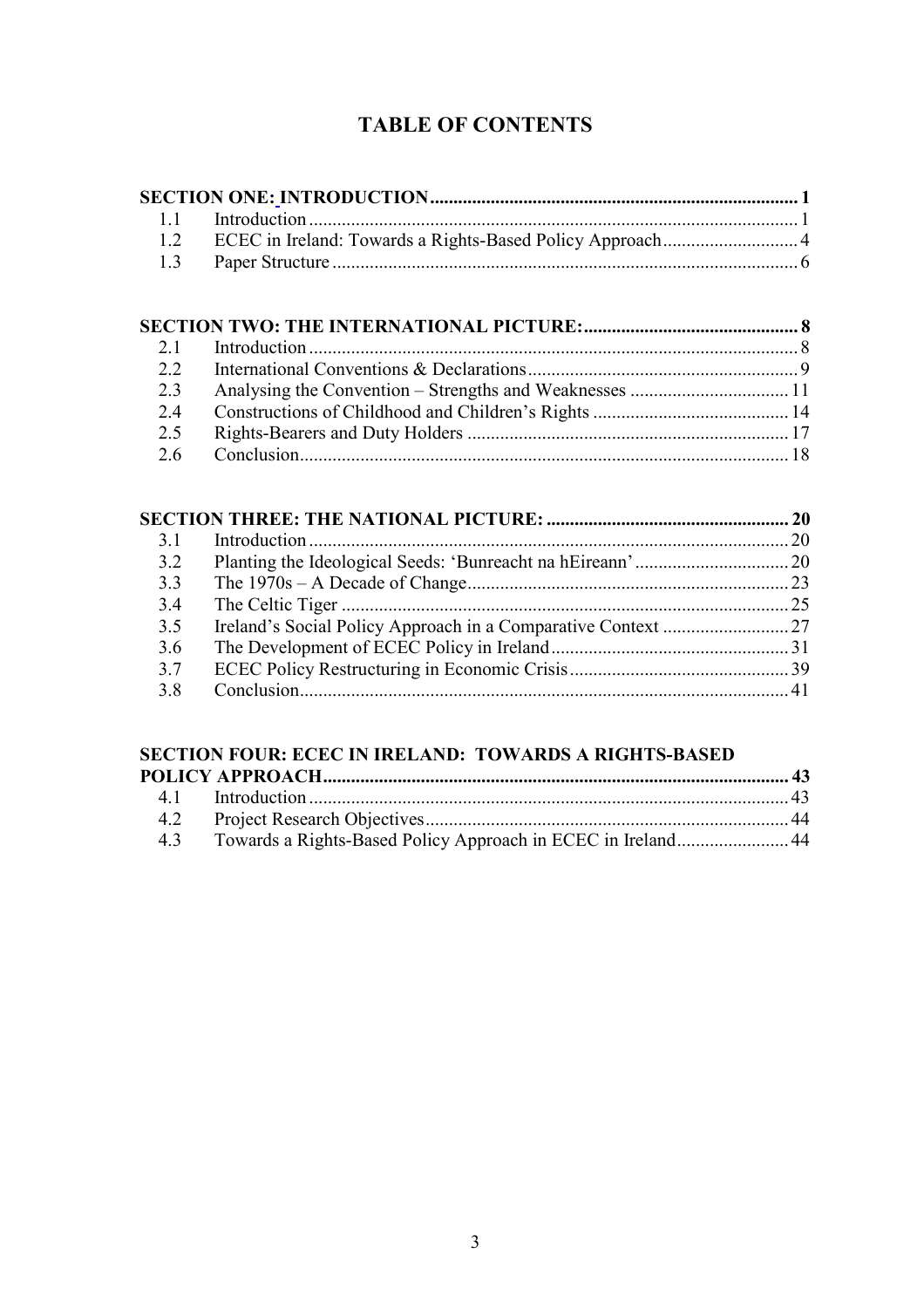### **Abbreviations**

| <b>CECDE</b>  | Centre for Early Childhood Development and Education      |
|---------------|-----------------------------------------------------------|
| <b>CPA</b>    | <b>Combat Poverty Agency</b>                              |
| <b>DES</b>    | Department of Education and Science                       |
| <b>ECEC</b>   | Early Childhood Education and Care                        |
| <b>ECS</b>    | Early Childcare Supplement                                |
| <b>EOCP</b>   | <b>Equal Opportunities Childcare Programmes</b>           |
| <b>IRCHSS</b> | Irish Research Council for Humanities and Social Sciences |
| <b>NCVOs</b>  | National Childcare Voluntary Organisations                |
| <b>NESF</b>   | National Economic and Social Forum                        |
| <b>NESC</b>   | National Economic and Social Council                      |
| <b>NWCI</b>   | National Women's Council of Ireland                       |
| <b>OECD</b>   | Organisation for Economic and Co-operative Development    |
| <b>OMCYA</b>  | Office of the Minister for Children and Youth Affairs     |
| <b>UNCRC</b>  | United Nations Convention of the Rights of the Child      |
|               |                                                           |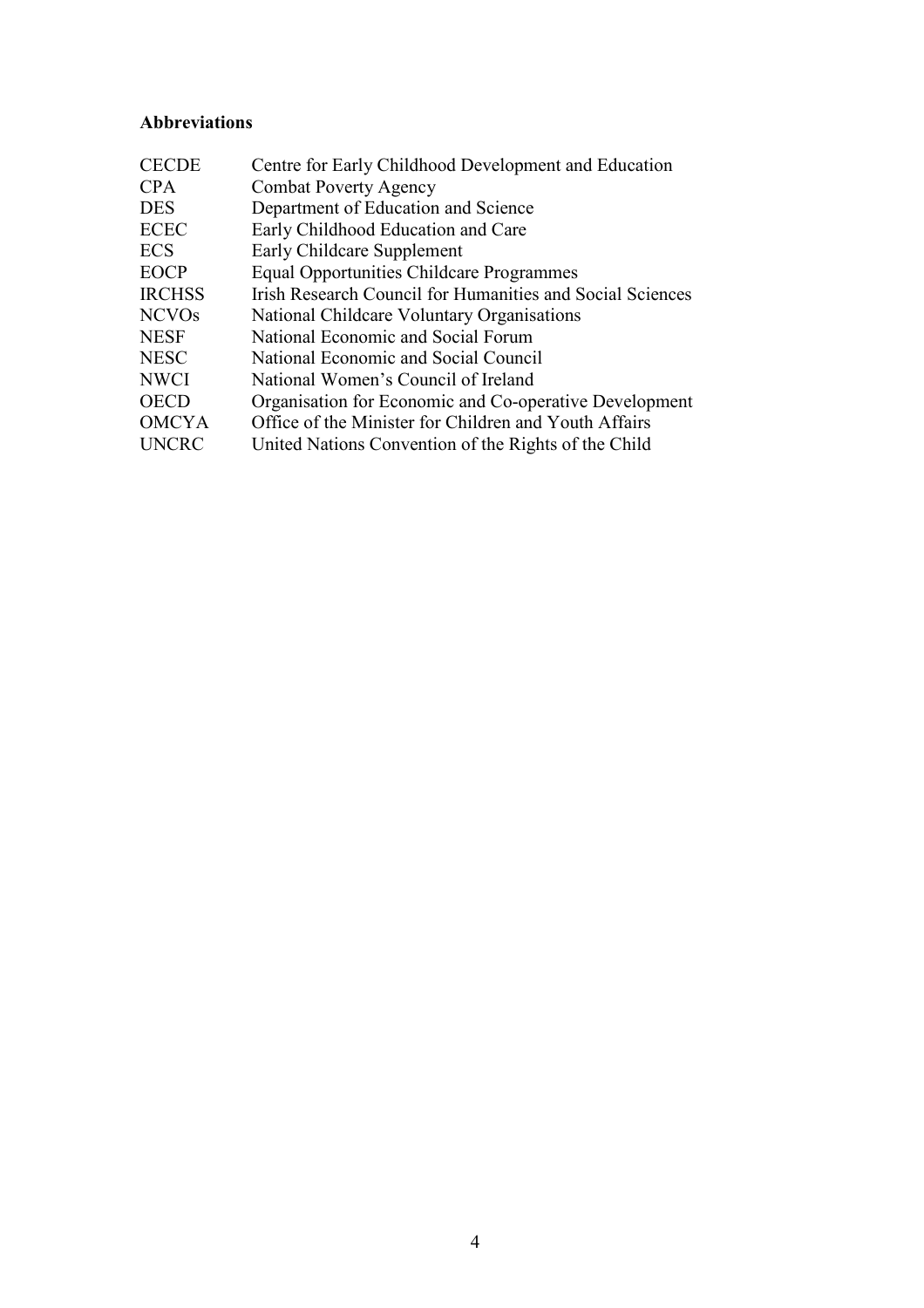### <span id="page-5-0"></span>**SECTION ONE**

### **INTRODUCTION**

#### **1.1 Introduction**

The language of children's rights has infiltrated political discourse and policy documentation in recent decades, particularly since near world wide ratification<sup>2</sup> of the United Nations Convention on the Rights of the Child (UNCRC) from 1989. Ireland ratified the Convention in 1992. However, despite increased referencing to children's rights, there is much evidence to suggest that 'we are still, very far from an ideal situation in terms of respect for these rights' (Tomas, 2008: 1). Rights are entitlements, which are interpreted and promoted or resisted differently, depending on the meaning they hold for particular people, particularly those who have most contact with and power over children and young people (Smith, 2007). Hayes (2002) suggests persistent underpinning values, conceptualising children as passive and dependent have remained largely unchanged, resulting in challenges to achieving children's rights in policy and practice. McGillivray (1993, 243 - 244) contends that 'sentimentalizing childhood, constructing from these norms images of sweetness, purity and benevolence cloaks a multitude of wrongs' and 'drive opposition to rights thinking and to changes in the way we treat children'.

In Ireland, as in many other countries, much of the debate has centred on the concept of children as individual rights holders and associated concerns regarding family autonomy and statutory responsibility. *Bunreacht na hEireann*  (Irish Constitution) recognises the family 'as the natural primary and fundamental unit group of Society' (Article 41.1.1), thus except 'in exceptional circumstances, where 'parents for physical or moral reasons fail in their duty towards children' (Article 42.5), the primary responsibility for children is viewed as the private realm of families (Hayes, 2002). Article  $42.5^3$  is the only Constitutional reference to the rights of the born child and even in this instance that right is confined to children, whose family has, somehow, failed in their childrearing responsibilities. In 1993, *The Report of the Kilkenny Incest Investigation*<sup>4</sup> concluded that the 'high emphasis on the rights of the family ...

<sup>&</sup>lt;sup>2</sup> The UNCRC is the most widely ratified Convention in world history, with all but two countries, the US and Somalia as signatories.

 $3$  In exceptional cases, where the parents for physical or moral reasons fail in their duty towards their children, the State as guardian of the common good, by appropriate means shall endeavour to supply the place of the parents, but always with due regard for the natural and imprescriptible rights of the child (Article 42.5).

<sup>&</sup>lt;sup>4 c</sup>The Report of the Kilkenny Incest Investigation, published in 1993, was the first major child abuse inquiry in Ireland. It examined the circumstances surrounding the continued physical and sexual abuse by a father of his daughter over a thirteen year period during which the family was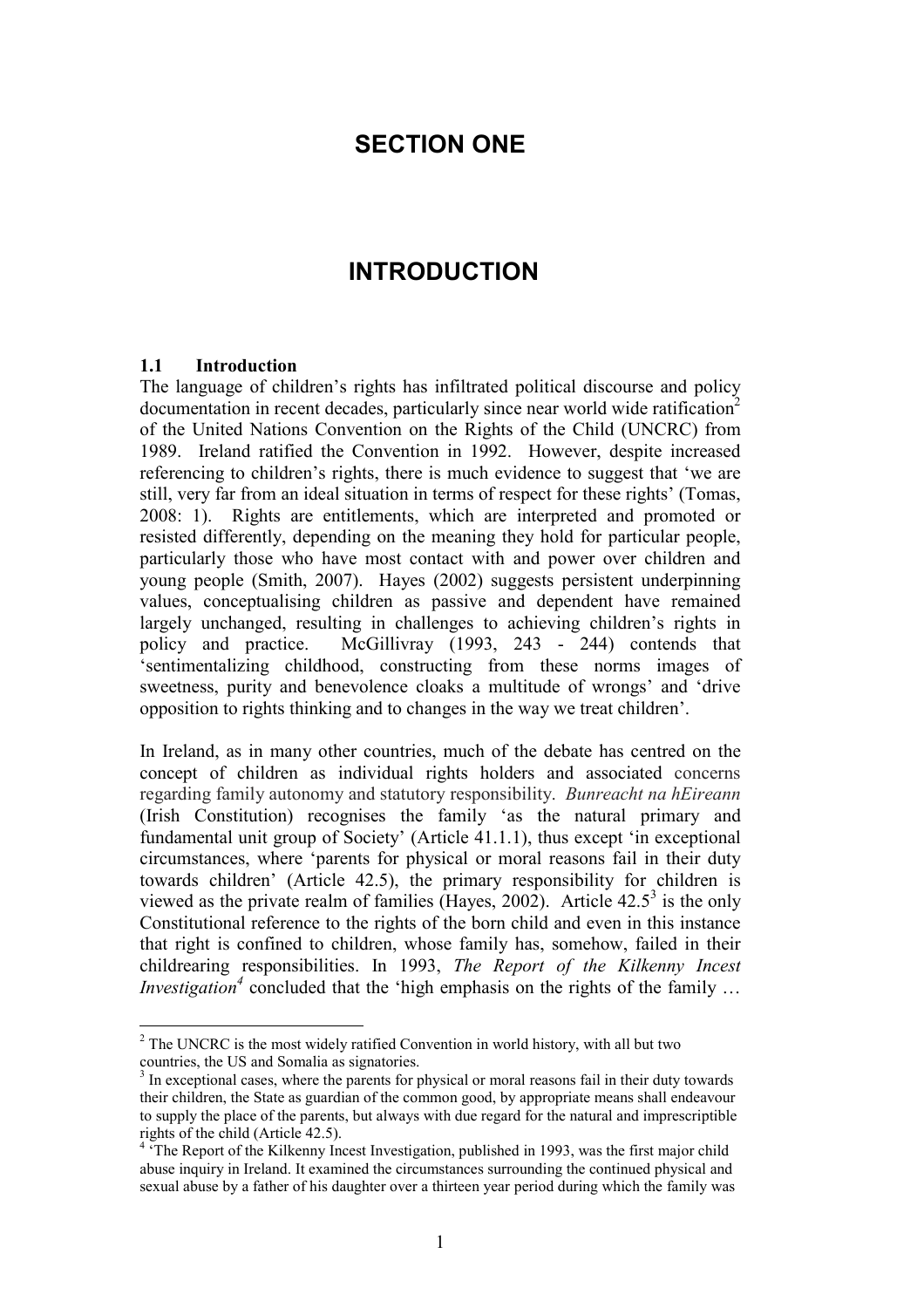may consciously or unconsciously be interpreted as giving higher value to the rights of parents than to the rights of children', a point returned to in a number of high profile court cases<sup>5</sup>.

Mounting pressure to explicitly acknowledge children's individual rights in the Constitution came from the recommendations of the United Nations Committee on the Rights of the Child<sup>6</sup> reflecting the view of a large number of organisations who urged the Committee to recommend a constitutional amendment expressly granting rights to children. In its *Tenth Progress Report, The Family* (2006: A88)*,* the *All-Party Oireachtas Committee on the Constitution* concluded that 'the silence of Article 41 in relation to children means that the rights of the family are effectively exercised by the parents and that the rights of children may not be given due weight within the family'. The Constitution Review Group (2006: A94) recommended an amendment be inserted in Article 41 stating that 'All children, irrespective of birth, gender, race or religion, are equal before the law. In all cases where the welfare of the child so requires, regard shall be had to the best interests of that child'.

The first public statement by government announcing its intention to hold a Constitutional Referendum to 'put the rights of children in a central place in [the] Constitution' was issued by the then Taoiseach, Bertie Ahern on 3 November 2006; '[w]e will change the Constitution to protect [the children of the future]. We will value and defend childhood to an extent never before attempted, and we will do it in a way that enhances the position of families and defends the rights of parents' (An Taoiseach,  $2007^7$ ). Ahern emphasised that all elements of the draft constitutional provision (the  $28<sup>th</sup>$  Amendment Bill) would protect the rights of children and yet significantly, none of them would undermine the role of parents or the constitutional safeguards for the family (Nolan, 2007), once again highlighting this sensitivity to the relationship between family and child. Dissolution of that government in May 2007 saw the Bill fall. The incoming Dáil established a *Joint Committee on the Constitutional Referendum on Children* to examine and make recommendations on the 28<sup>th</sup> Amendment Bill, however recent statements from the Minister of State for Children, Barry Andrews indicate a referendum in the short-term, at any rate is increasingly unlikely<sup>8</sup>. Interpretations of children's rights and

known to a number of child protection professionals' (Buckley, 1999: 21).

<sup>&</sup>lt;sup>5</sup> Example cases include the Baby 'Ann' Case 2006, the Kilkenny Incest Investigation (1993), Monageer Report (2008) and recent uncovering of rampant institutional child abuse in the Ryan Report (2009).

<sup>&</sup>lt;sup>6</sup> The UN Committee on the Rights of the Child 2006 Report critiqued Ireland's slow progress in implementing parts of the UNCRC, in particular those 'related to the status of the child as a rights-holder and the adoption of a child rights-based approach in policies and practices' (UN Committee on the Rights of the Child, 2006: 2)

<sup>&</sup>lt;sup>7</sup> Speech by an Taoiseach on publication of  $28<sup>th</sup>$  Amendement of the Constitution Bill 2007, 19<sup>th</sup> February 2007

<sup>&</sup>lt;sup>8</sup> "The best interests of children is what we're talking about. In some cases, that's already in legislation, such as guardianship, childcare and adoption acts. Also, children's rights are already in the Constitution, albeit they are unenumerated … People are entitled to their views.

Referendums are a very legitimate way of changing the Constitution; no one is saying we should never change the Constitution again. The advice the committee received is that changes should only be proposed where there are compelling reasons to do so" (Minister for Children, quoted in  $I$ *rish Times*, August  $12<sup>th</sup> 2008$ ).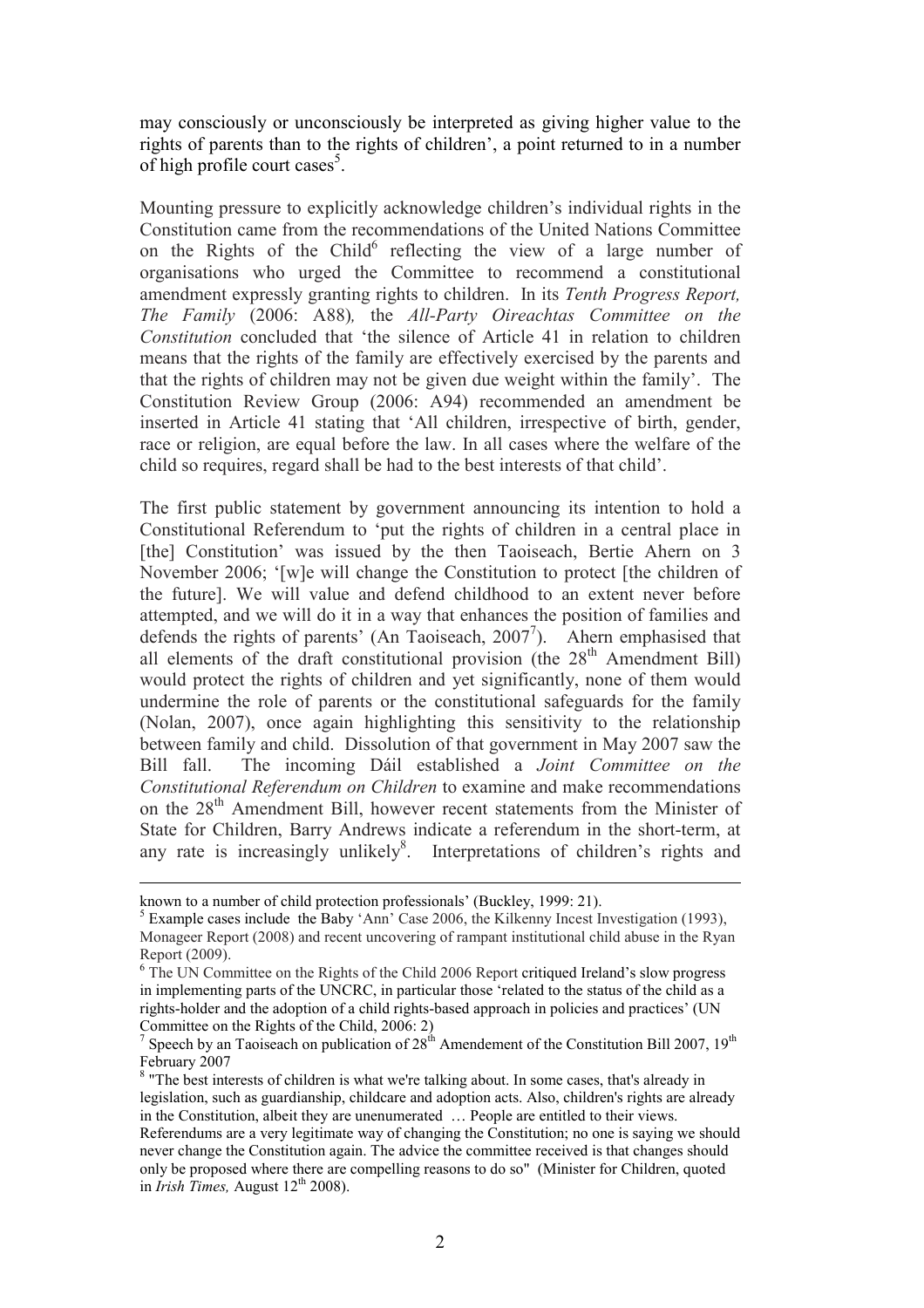mechanisms to ensure their implementation in policy and practice, in an Irish context at any rate, therefore remain ambivalent and reflect the lack of strategic coherency regarding rights-based policies approaches for children.

Much of the prevalent deliberations and contestations in the Irish debate, are replicated internationally and are premised on diverse perspectives and interpretations of 'childhood' and equally (and associated) diverse perspectives and interpretations of children's rights. Objections to the notion of children as moral right-holders usually focus on customary characterisations of childhood as a period of dependency, irrationality, a reduced capacity for autonomy and a resultant diminished ability to 'claim' or 'exercise' rights (Nolan, 2007; Hayes, 2002). Yet, as McGillivray (1993: 244) highlights 'our history of exploiting children suggests that stressing responsibility over rights is unjustifiable' and argues that while 'we fear rights will strip children of the protections of childhood… perhaps what we fear above all is the loss of our own unquestionable authority'. The debate becomes even more contentious, when early childhood is considered<sup>9</sup>. Indeed, the UN Committee's General Comment 7 *Implementing Child Rights in Early Childhood* emerged expressly because country reports had devoted so little attention to implications of the UNCRC for the youngest children (Woodhead, 2006). It is the combination of these factors – the contentious debate around children's rights generally, and the even more animated debate around rights in early childhood, which has led to our interest and research in the field of children's rights and early childhood education and care (ECEC).

### *ECEC and Rights*

 $\overline{a}$ 

Developing indicators for monitoring the implementation of the right to education is not an easy task. It is furthermore impossible if one does not start from a *clearly defined conceptual framework* (Beeckman, 2004). Longstanding difficulties in clearly defining what exactly is meant by the term early childhood care and education in Ireland highlights a limited understanding of this preprimary stage of education. Policy and planning persists in drawing a distinction between childcare and education despite comprehensive and nuanced arguments encouraging government towards the development of a coordinated and integrated policy approach (Hayes, 2006; Hayes & Bradley, 2006; OECD, 2004; NESF, 2005). A critical difficulty in Irish policy making is the fact that in the main childcare refers to two different service types: (i) for younger children childcare has come to mean early childhood care and education and refers to the wide variety of settings, public and private in which the raising of children is shared with the family including childminding and various forms of

Despite some perceptions, the Government has made no decision on the question of whether or not to have a referendum. I have consistently stated that the Government will await the final report of the Oireacthas Committee before making any decision in relation to legislation on constitutional amendment (Speech by the Minister for Children Barry Andrews, Children's Rights Alliance Conference,  $2<sup>nd</sup>$  April 2009).

 $9^9$  For the purposes of this paper – and in connection with the wider 'ECEC in Ireland: Towards a Rights-Based Policy Approach', under which this paper is presented, early childhood refers to the period from birth to six years. ECEC refers to all care and education services for children from birth to six provided outside the family home.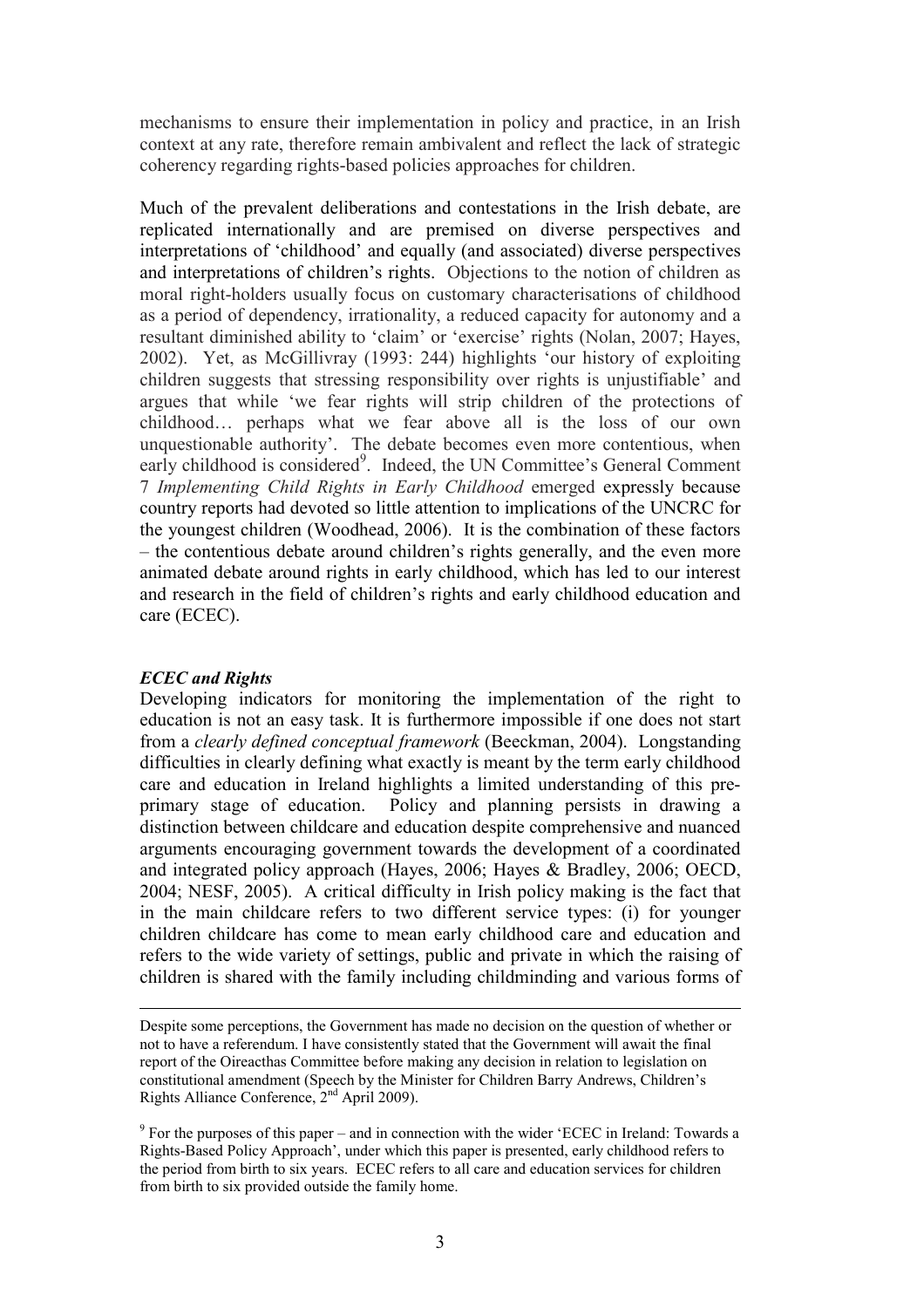<span id="page-8-0"></span>centre-based provision and (ii) for older children, generally up to about the age of 12 years, childcare refers to the variety of afterschool arrangements that exist to meet differing needs at different times. And so, while the early childhood dimension of childcare covers the same age range and services as addressed by early education policy it comes under a different departmental auspices - within the recently established OMCYA, there is a separate Childcare Section and Early Years Education Policy Unit. So complex and entangled is the situation that the OMCYA was actually unable to report on the indicator 'early childhood care and education' in their first *State of the Nations Children* report (OMCYA, 2007, p.4) and in its 2008 report, the enrolment measure used for children in early childhood care and education was based on the 'percentge of children under 13 in various early childhood care and education arrangments'(OMCYA, 2008).

The term 'childcare' is a particularly 'empty' concept focusing primarily on the provision of 'spaces' for children whilst their parents work. The concept of childcare fails to encapsulate the potential of resource-rich early childhood settings in supporting the learning and development of children in their early years rather than holding slots for children while their parents work $10$ . This focus on childcare is often led by political and economic interests focused on questions of employment. Typically, 'the protaganists of 'childcare' take a highly instrumental and narrow approach. They see childcare as a technical quesiton, a means to thier particular ends: they look to experts on quality to provide technical fixes on content (laying down what works) to avoid having to engage with profound issues about practice and the complexities of multiple perspectives on issues such as childhood, care and learning' (Moss, 2005: 1).

### **1.2 ECEC in Ireland: Towards a Rights-Based Policy Approach**

As a historically neglected policy area, ECEC is somewhat unique in that the majority of investment and policies pertaining to the area have emerged over the last decade thereby coinciding with the increasing focus on children's rights globally. While not rights-based documents, it was the *National Childcare Strategy* (1999) and the *National Children's Strategy* (2000), guided by the principles of the UNCRC which confirmed a shift in referencing children's rights in policy discourse. The Children's Strategy (2000: 4) outlined its vision of an '*Ireland where children are respected as young citizens with a valued contribution to make and a voice of their own; where all children are cherished and supported by family and the wider society; where they enjoy a fulfilling childhood and realise their potential'* and identified three national goals towards the attainment of this. Goal One is that children will have a voice in matters affecting them; Goal Two, that children's lives will be better understood and Goal Three, that children will receive quality supports and services to promote all aspects of their development (Ireland, 2000). Referencing children's rights also found its way into the language of Social Partnership agreements and the most recent agreement - Towards 2016 - makes direct

<sup>&</sup>lt;sup>10</sup> Unless ECEC is specifically referred to in government discourse, policy or practice provisions, the term 'childcare' is deliberately used within this paper to highlight the lack of differentiation between ECEC and the broader area of childcare in Irish policy.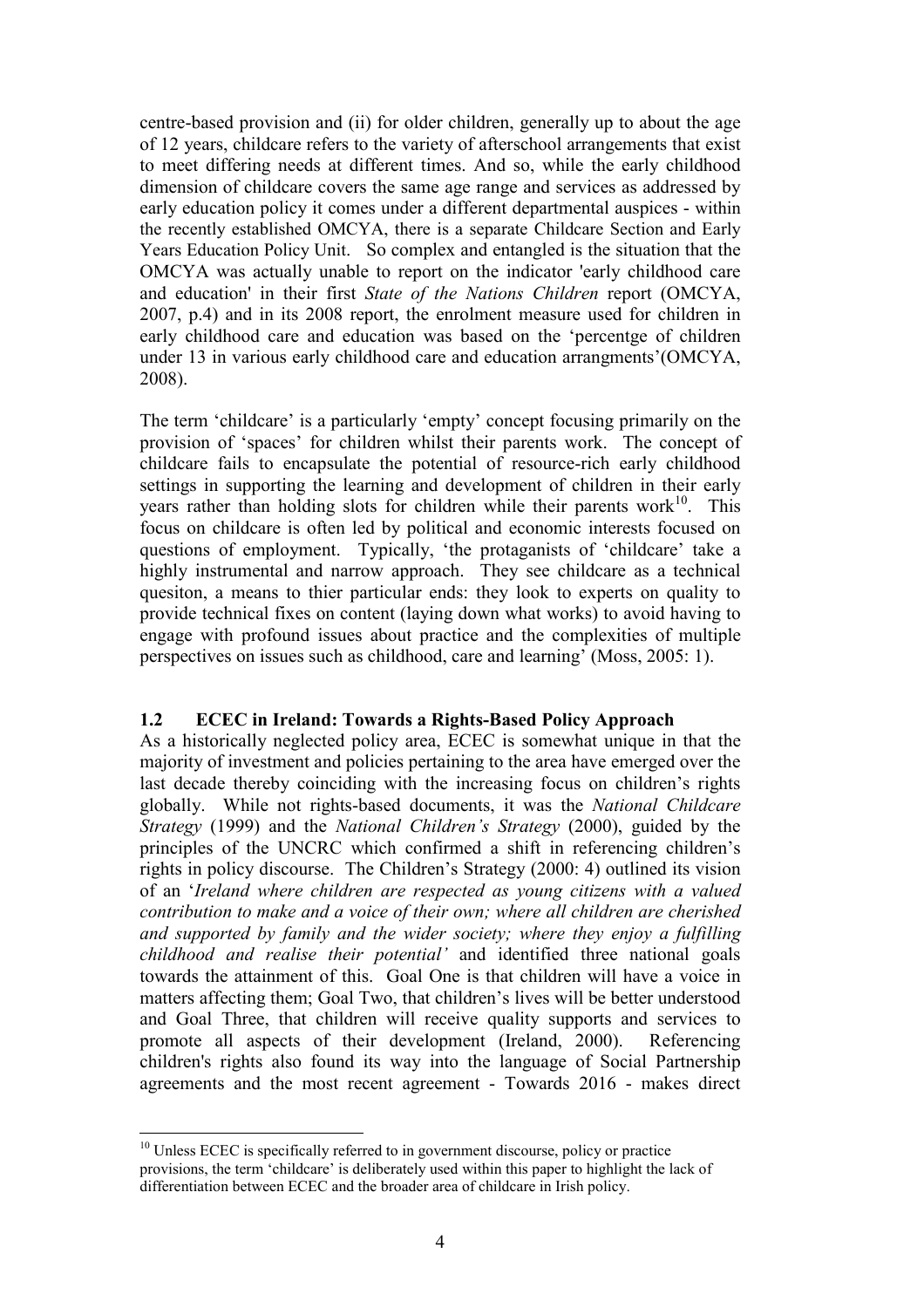reference to the UNCRC in its section on children (Department of the Taoiseach, 2006).

Childcare in particular – rather than ECEC - received increased government attention throughout the so-called Celtic Tiger years particularly as female labour market participation became increasingly vital to economic buoyancy. Fine-Davis notes (2004: 38) that 'until 1999 what had been most notable about the government's response to childcare had been its focus on *examining* the issue rather than directly dealing with it'. However, the threat the lack of childcare posed to economic growth from the latter part of the 1990s fuelled a shift from policy rhetoric to action. Unprecedented investment came through the EU funded Equal Opportunities Childcare Programme (EOCP) managed by the Department of Justice, Equality & Law Reform (2000 - 2006) which aimed to 'facilitate parents to participate in employment, training and education' by 'increasing the number of childcare spaces, improving quality and introducing a co-ordinated approach to the delivery of childcare services' . Up until this time, the majority of the existent provision was small scale, part-time, not-for-profit, with a small commercial presence and a number of community based services. In the absence of policy and support, a fragmented and unregulated childcare market of variable quality developed where ability to pay, largely determined right of access and quality of experience within settings. Approximately half of the total  $\epsilon$ 535m EOCP funding (53%) was used to provide capital grants to build and refurbish childcare facilities and the remaining funds were used to subsidise staffing costs in the community/not-for-profit sector and to fund the National Childcare Voluntary Organisations (NCVOs) and the newly established City and County Childcare Committees to support childcare delivery at local level. It was hoped that government investment through the EOCP and NCIP Programmes would ameliorate many of the ills of the childcare market which had developed to this time. However, despite record investment under the Programmes, Ireland's childcare sector remained immersed in ongoing problems at the end of the EOCP time frame (OECD, 2004; OECD, 2006; Bennett, 2006; Hayes and Bradley, 2006; NWCI, 2005). The Programme – in meeting its funding requirements – focused on the provision of capital grants to commercial and community providers to increase the number of spaces available to parents for their children while they engaged in labour market activity. The needs and rights of children did not feature as a policy objective of the Programme which failed to address issues of quality and equality of access. Admitting that the EOCP had been primarily 'tied to the demands of the labour market<sup>11</sup>, management of the Programme's successor, the National Childcare Investment Programme (NCIP) was delegated to the OMCYA and target increases (17,000) in the number of trained early years personnel added as a Programme objective in an effort to improve quality within settings.

While additional aims under the NCIP represented at least, a notional movement to rebalance the ECEC agenda towards children, the ultimate objective of government policy and primary aim of the Programme remained the same as that of the EOCP – accelerated market based capacity increases. Despite increased referencing to children's rights and the inter-twined political promise

 $\overline{a}$ <sup>11</sup> <http://www.nco.ie/viewdoc.asp?DocID=152>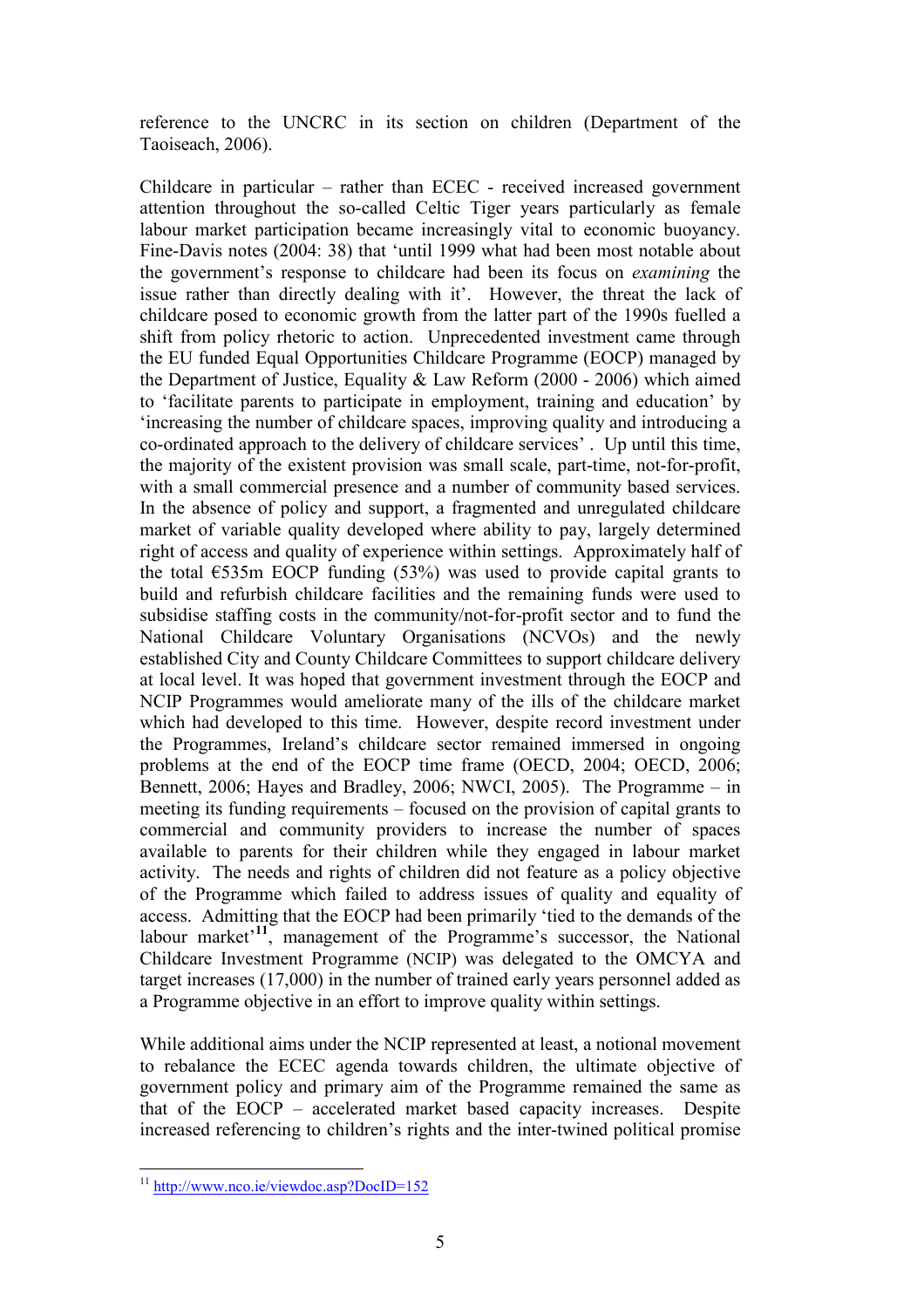<span id="page-10-0"></span>to prioritise children in all related policy matters, the steadfast pursuit of market based approaches is a sharp contradiction to this. Research on Irish ECEC policy has consistently highlighted the failure of current policy to adequately support children's early development and education (Hayes and Bradley, 2006, Bradley and Hayes, 2009, NWCI, 2005, Bennett, 2006). Despite the inherent need for a direct focus on children's rights when designing *child-related*  policies and services, economic factors continued to dominate in policy decisions.

By 2007, after much observation and critical analysis regarding government's approach to ECEC policy in Ireland (Hayes, 2006; Hayes and Bradley, 2006; NWCI, 2005), the authors applied and were awarded a three year Irish Council for Humanities and Social Sciences (IRCHSS) research grant to undertake thematic research on *ECEC in Ireland: Towards a Rights Based Policy Approach.* Through four distinct, but inter-related research strands, the research aims to:

- R1. Consolidate knowledge and re-evaluate factors driving ECCE policy through desk based research which will consider ECCE policy formation, implementation and evaluation and critique Irish policy in terms of international understandings;
- R2. Comprehensively review policy documents using critical discourse analysis (CDA) since UNCRC ratification to identify and assess evidence of competing and conflicting ideologies;
- R3. Survey ECCE stakeholders to identify barriers and constraints to developing a rights based child-centred policy;
- R4. Identify and design a comprehensive over-arching policy model which will contribute to knowledge base of a rights-based approach to ECCE policy making.

### **1.3 Paper Structure**

This Position Paper *Right by Children<sup>12</sup>, Children's Rights and Rights Based Approaches to Policy Making in ECEC*, conducted under research strand one aims to set the context and provide a foundation to inform and support the collaborative development of research pillars,  $R2 - R4$ . The paper presents the authors' views on many of the key challenges in defining and interpreting children's rights (in policy and practice) in the Irish context, focusing in particular on children's rights in early childhood. It will consider the myriad challenges in designing rights based approaches to policy making in ECEC.

The paper is divided into four core sections, the first of which has provided the contextual setting in which the research project emerged. Section Two provides a brief history of the emergence and development of children's rights in

 $\overline{a}$ <sup>12</sup> The convention and our interpretation of it refers to *all* children and this paper is written in this frame. We recognise the fact that there are certain populations of children (such as children with disabilities, ethnic minority children) who will need additional supports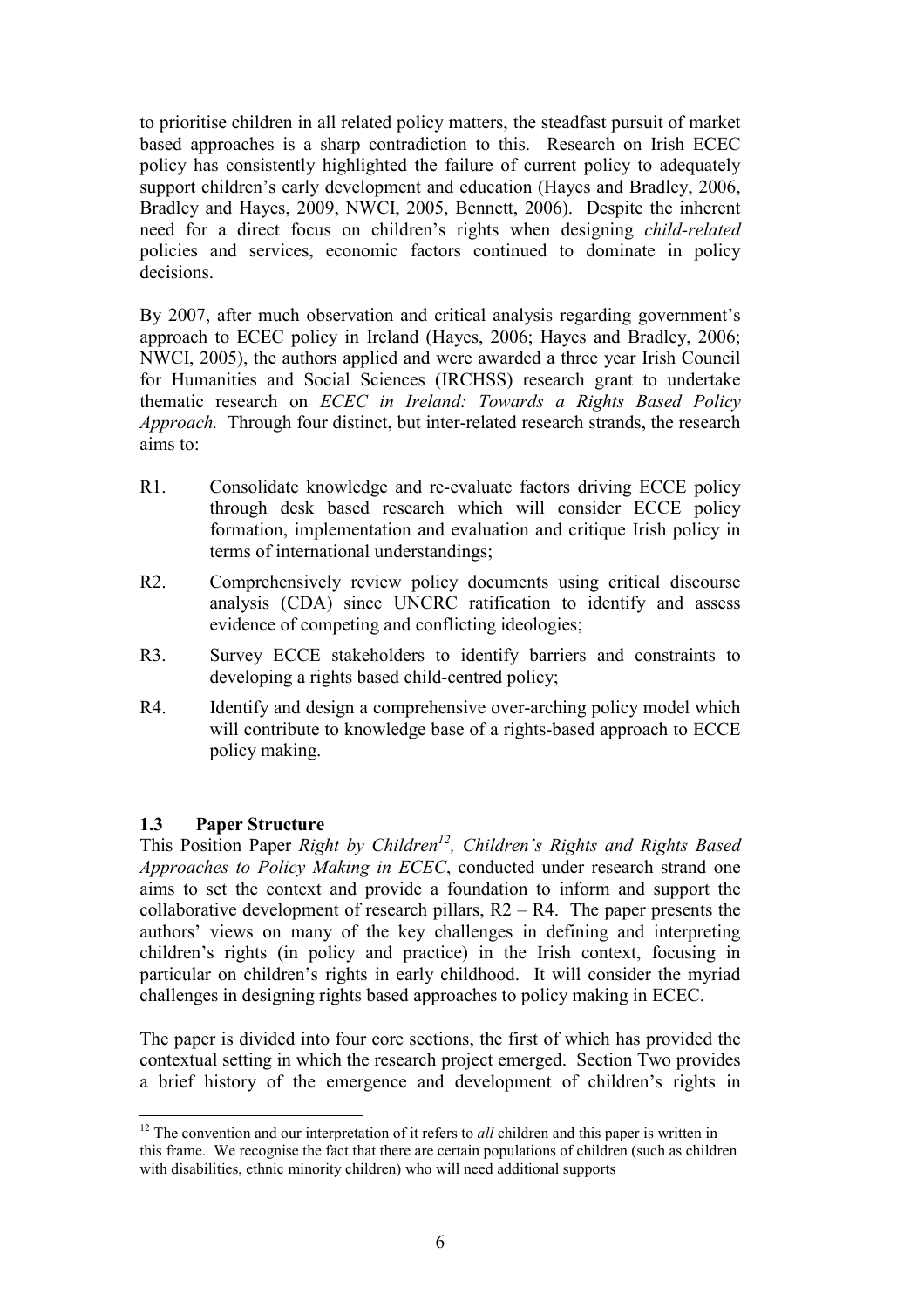political and policy discourse in an international context, including a synopsis of international declarations and conventions and their strengths and weaknesses as instruments in the design of rights-based policies. Section Three then considers children's rights in a national context, tracing ECEC policy development from *Bunreacht na hEireann* (the Irish Constitution, 1937) through to present day considering key events and influences on policy design and the extent to which these have focused on children's rights and prevailing policy challenges. Section 4, the final section, will define what the authors consider essential aspects in the design of a rights-based framework and possible mechanisms through which already highlighted challenges may be addressed. This section articulates the authors' position on rights-based approaches to policy making in ECEC and identifies what we believe to be the starting steps towards the attainment of such an approach.

The position paper is one in a series of papers which will emerge from the project. Other papers build on, and respond to many of the issues/challenges identified in this first paper. This paper's key objective is to lay the foundation and set the context based on existent documentary research in which the central issue of rights-based approached to ECEC policy making must be considered. Analysis and arguments contained within are therefore not immutable, but aim to contribute to project research, generate ideas and provide a platform for future research and debate within and outside the project. Research is ongoing on research strands two to four, and it is anticipated that new primary research conducted under each of these strands will support the advancement and refinement of many of the arguments contained within. The paper introduces and provides the context for the overall project, as well as exploring and presenting a more in-depth view of key challenges in moving T*owards a Rights Based Policy Approach* in Irish ECEC.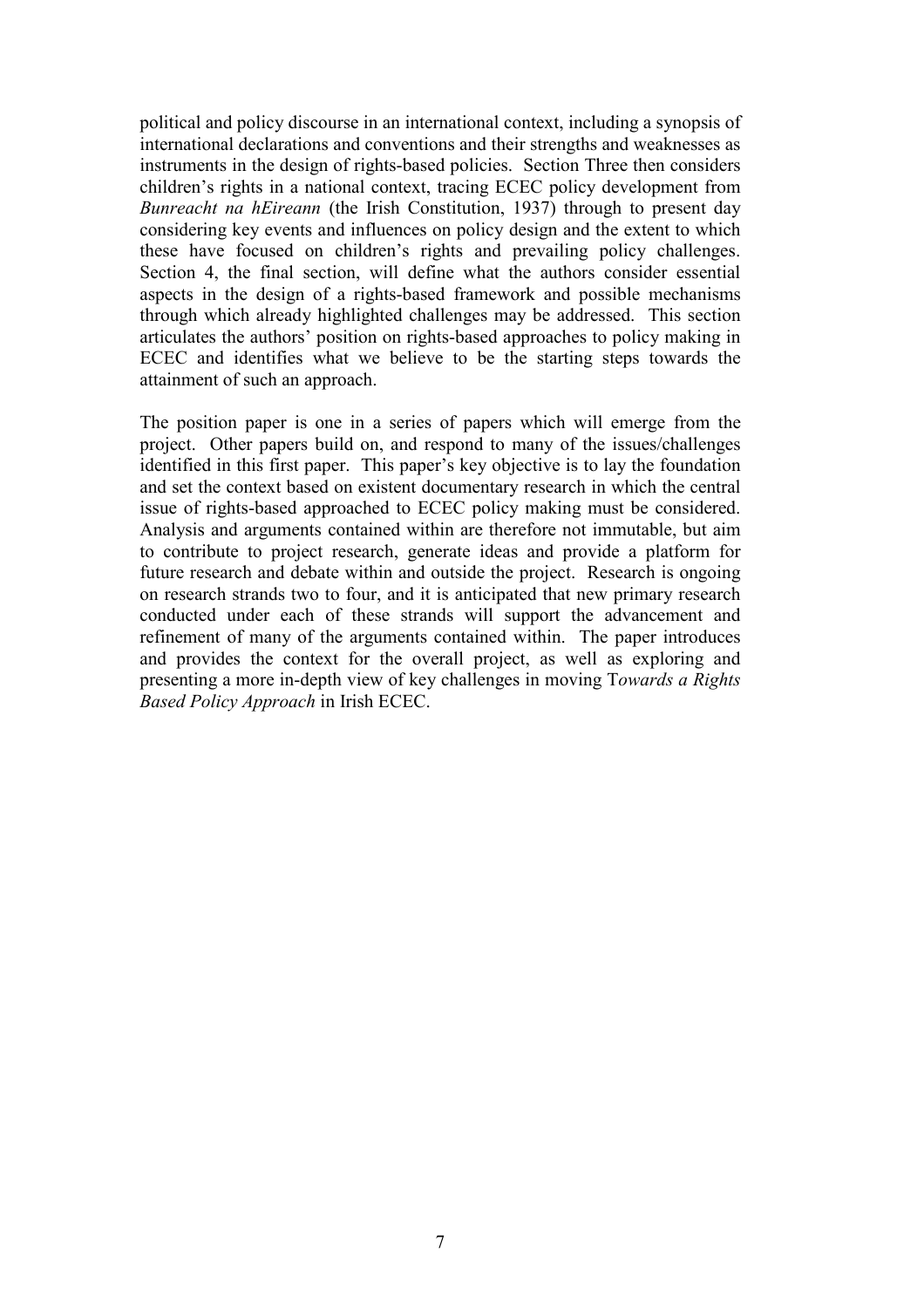### **SECTION TWO**

### <span id="page-12-0"></span>**THE INTERNATIONAL PICTURE:**

### **CHILDREN'S RIGHTS AND THE UNCRC**

### **2.1 Introduction**

 $\overline{a}$ 

This section of the paper considers key global developments in the children's rights movement. It tracks key international Conventions and Declarations from the *League of Nations Declaration on the Rights of the Child* in 1924 through to the *United Nations Convention on the Rights of the Child* (UNCRC) in 1989, and considers how interpretations of children's rights have developed over this time frame. It highlights the many advantages which have emerged through the global articulation of children's rights *via* international frameworks, as well as key issues/concerns arising from global frameworks for children's rights.

An often used classification of the division of rights in international declarations and conventions, is that of the 'Three  $Ps<sup>513</sup>$ ; provision, protection and participation rights (Hammerberg, 1990). Provision rights (the right to basic needs such as food, welfare, health care and education) are categorised as 'positive' rights, in that they are provided *for* the good and welfare of children (Woodhouse, 2004). Conversely, protection rights<sup>14</sup> (the rights to be shielded from harmful acts or practices) are regarded as negative rights in that they do not provide *for* children, but guard *against* their harm. Participation rights (the right to be heard on decisions affecting one's life) are regarded as a further species of negative rights – active negative rights - in that that do not provide aid or protect from harm, but enable public agency' (Wall, 2008: 535). Participation rights involve civil and political status – the right to be consulted and taken account of, to physical integrity, to access to information, to freedom of speech and opinion, and to participate in and challenge decisions made on behalf of children (Lansdown, 1994)*.* The UNCRC was the first international

Levesque divides the CRC articles into six separate categories of specific and substantive rights: economic rights, social and cultural rights, political and civil rights, legal process rights, humanitarian rights, and family rights (*ibid*.) cited in (Shulamitalmog, 2004).

 $^{13}$  Levesque presents a different form of categorization (Levesque, 1994, pp. 269–270).

<sup>&</sup>lt;sup>14</sup> Van Bueren suggests a fourth  $P - Prevention$  – which is actually a subcategory of the Protection category (Van Bueren, 1991 cited in Shulamitalmog, 2004 #208)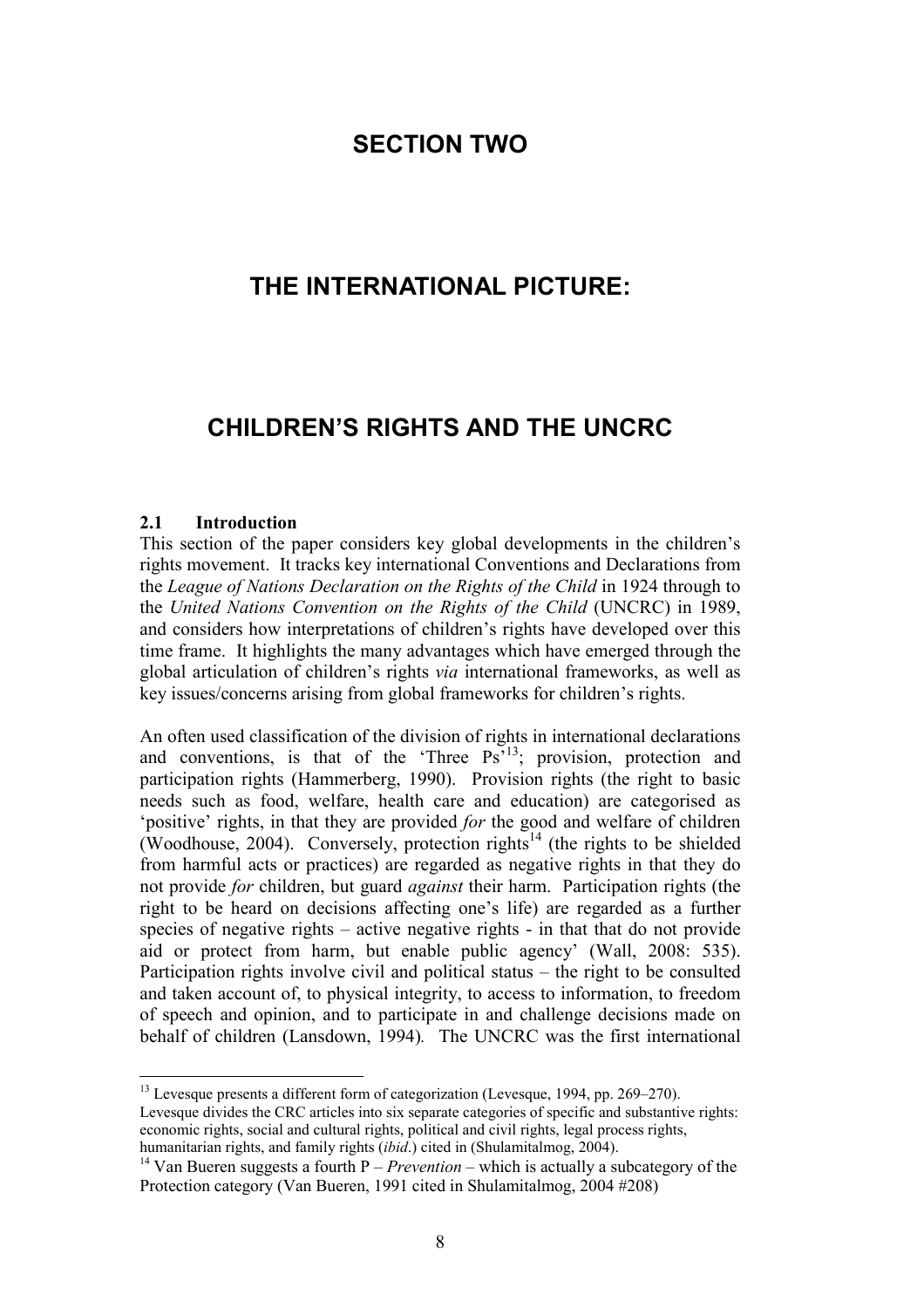<span id="page-13-0"></span>agreement in history to contain such rights for children. In western philosophy, it is almost always participation rights which have proved paradoxically the most attractive, as evidenced by extensive references to children's parliaments and policy reference groups and the most contentious, regarded by some as 'having gone too far', usually on the grounds of children's perceived lack of competence and rationality.Wall (2008) suggests that it is these rights, successfully opposed by certain groups in the United States, which led to it being one of only two nations in the world not to ratify the CRC<sup>15 16</sup>. A common contention amongst those recommending American ratification is that 'it is necessary to protect children from paternal and governmental oppression', whereas opponents contend that 'its ratification will lead towards a breach of US sovereignty while harming both family values and interests of children' (Shulamitalmog, 2004: 273). These arguments have considerable resonance with anti-constitutional change lobbyists in the Irish context (see Section 3).

### **2.2 International Conventions & Declarations<sup>17</sup>**

At the beginning of the twentieth century, Swedish feminist, Ellen Key (1900) called for the new century to be recognised as the 'century of the child'. Key attributed the ills of the 'modern world' to failures in childrearing and envisaged a more moral society if the state invested in supporting childhood. Although many aspects of Key's vision did not materialise<sup>18</sup>, such as her preference for children to be 'reared full time within the home by trained mothers', the  $20<sup>th</sup>$ century has nonetheless been characterised by increased attention to the value and role of children and childhood in society (May, 1999)

The *League of Nations Declaration on the Rights of the Child* in 1924, the first human rights declaration adopted by an international body, represented the earliest expression of an international consensus on the rights of children in international law. A short and simple document, the 1924 Declaration contained five principles and five associated 'provision rights' premised on what it called the "duty mankind owes to the Child". Two of the five provision rights also contained a subtheme of two protection rights, calling for children's shelter and non-exploitation. Rights, as described in the Declaration were essentially paternalistic and welfare-oriented premised in the context that society owes children the necessary means to become healthy and productive members of the world (Wall, 2008). The developmental nature of childhood was emphasised and the specific rights articulated in the Declaration derived principally from children's dependency.

<sup>&</sup>lt;sup>15</sup> Somalia is the only other country in the world which has not ratified the UNCRC.

<sup>16</sup> Although Dekker (2000) contends Article 37 – which prohibits the death penalty for minors – to be another reason. The fact that persons are sent to death because of criminal acts committed during minority, in the US is against Article 37.

 $17$  Declarations have no legal mechanisms for enforcement meaning adherence and implementation is guided by moral force.

<sup>&</sup>lt;sup>18</sup> Stafseng (1993: 77) suggests that 'instead of the century of the child, we got the century of the child professionals' (quoted in Mayall, 2000).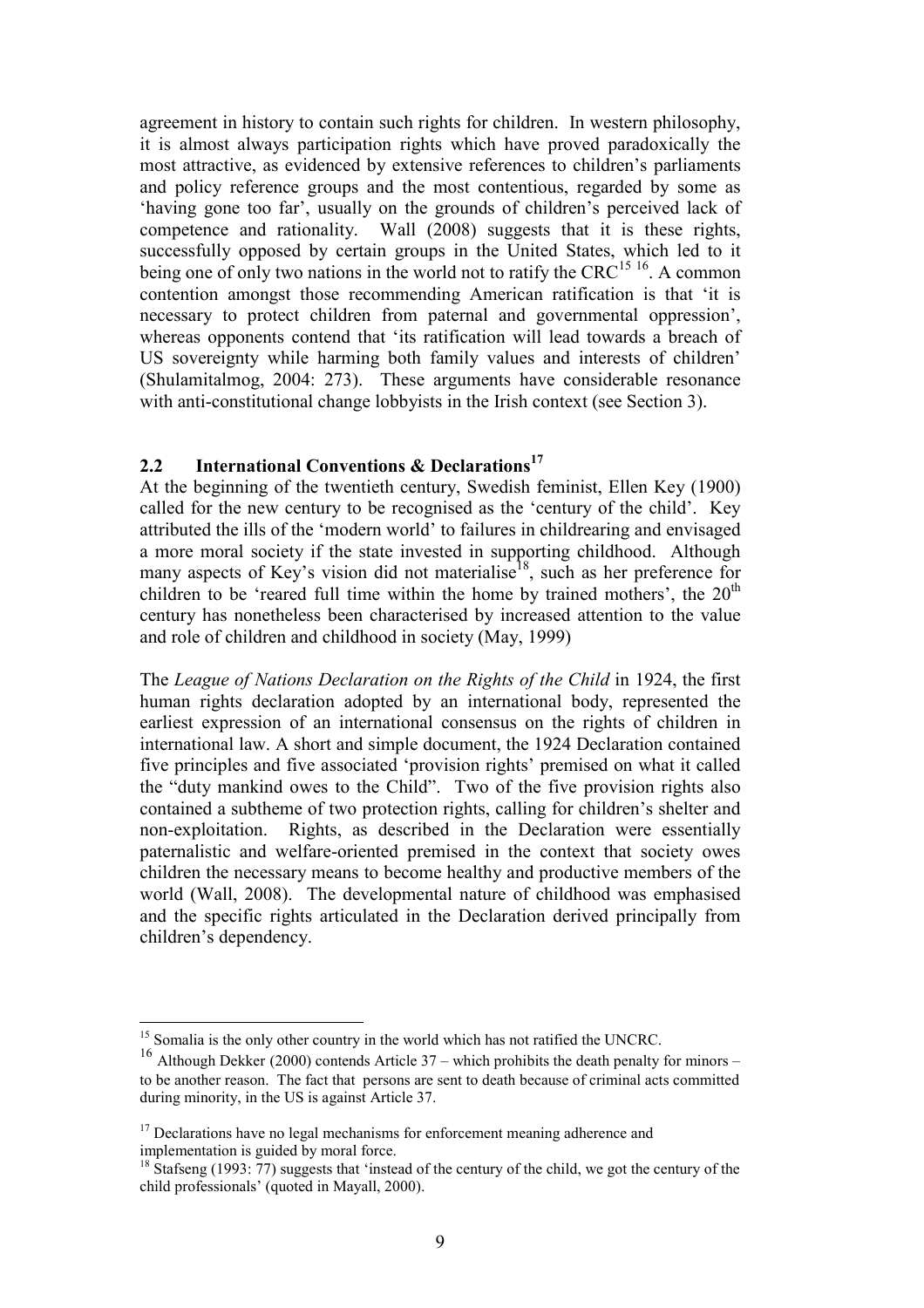The United Nation's subsequent *Declaration on the Rights of the Child* in 1959 contained ten principles and conceptualised children's rights through the language of entitlement. It added more wide-ranging provision rights, such as the right to a name and nationality and the benefits of social security as well as incorporating a significantly greater emphasis on explicit rights to protection. The first right in the 1959 Declaration is to protection against racial, sexual, religious, political, national, birth, and other kinds of discrimination. Other protection rights in the Declaration aim to protect the child from all forms of neglect, cruelty, and exploitation, separation from parents, trafficking, and employment. This Declaration also introduced the now ubiquitous phrase 'the best interests of the child' as a paramount consideration (Hill and Tisdal, 1997).

The next and most current international agreement on children's rights, the *United Nations Convention on the Rights of the Child* (UNCRC) was to come thirty years after the 1959 Declaration. A number of milestones can be identified in the passage to the UNCRC. The seeds were sown for greater recognition and expansion of children's rights from the 1960s and 1970s when voices of marginalised groups such as women and ethnic minorities surfaced and challenged the political landscape in the Western world. An interest in children as marginalised people could be seen as part of this larger movement (Greene and Hill, 2004). In the 1970s, the children's liberation movement gathered momentum promoting equal rights for children to those of adults. The movement criticised the image of the child, as 'not yet a human being', not yet rational, not yet accountable, and not yet competent' (Verhellen, 2000) and while criticised by some for its failure to recognise the child's *right to be a child*  (Veerman, 1992: 397), the liberationist school of thought nonetheless 'dramatically widened the conception of children's rights beyond protectionism' (Hill and Tisdall, 1997).

The work of Piaget from the 1920s, while critiqued for its focus on structured age/stage development, nonetheless represented a new era in our understanding of the child's active contribution to development and added substantially to the growth of the early childhood discipline, generating much research and debate around children's development and abilities. The combination of his contributions and those of other developmental psychologists (Vygotsky, Bruner, Bronfenbrenner) led to significant advancements in interpretations and understanding of childhood eventually resulting in the generation of the discipline of childhood studies in general (James and James, 2004; Moss, 2007, Dahlberg, 1999, Dahlberg and Moss, 2005) and early childhood studies in particular.

The nomination, by the UN, of 1979 as the *International Year of the Child* led to an intensified global focus on the impact of domestic and global policies on the quality of children everywhere (Hayes, 2002). During the international year of the child (1979), the Polish government proposed a convention on children's rights. The UN General Assembly agreed, authorising the Commission on Human Rights to draft a Convention (Smith, 2007). The decade between the *International Year of the Child* and the publication, in 1989, of the Convention was one of much international debate regarding children and their rights. To an unprecedented extent Non Governmental Organisations (NGOs) made written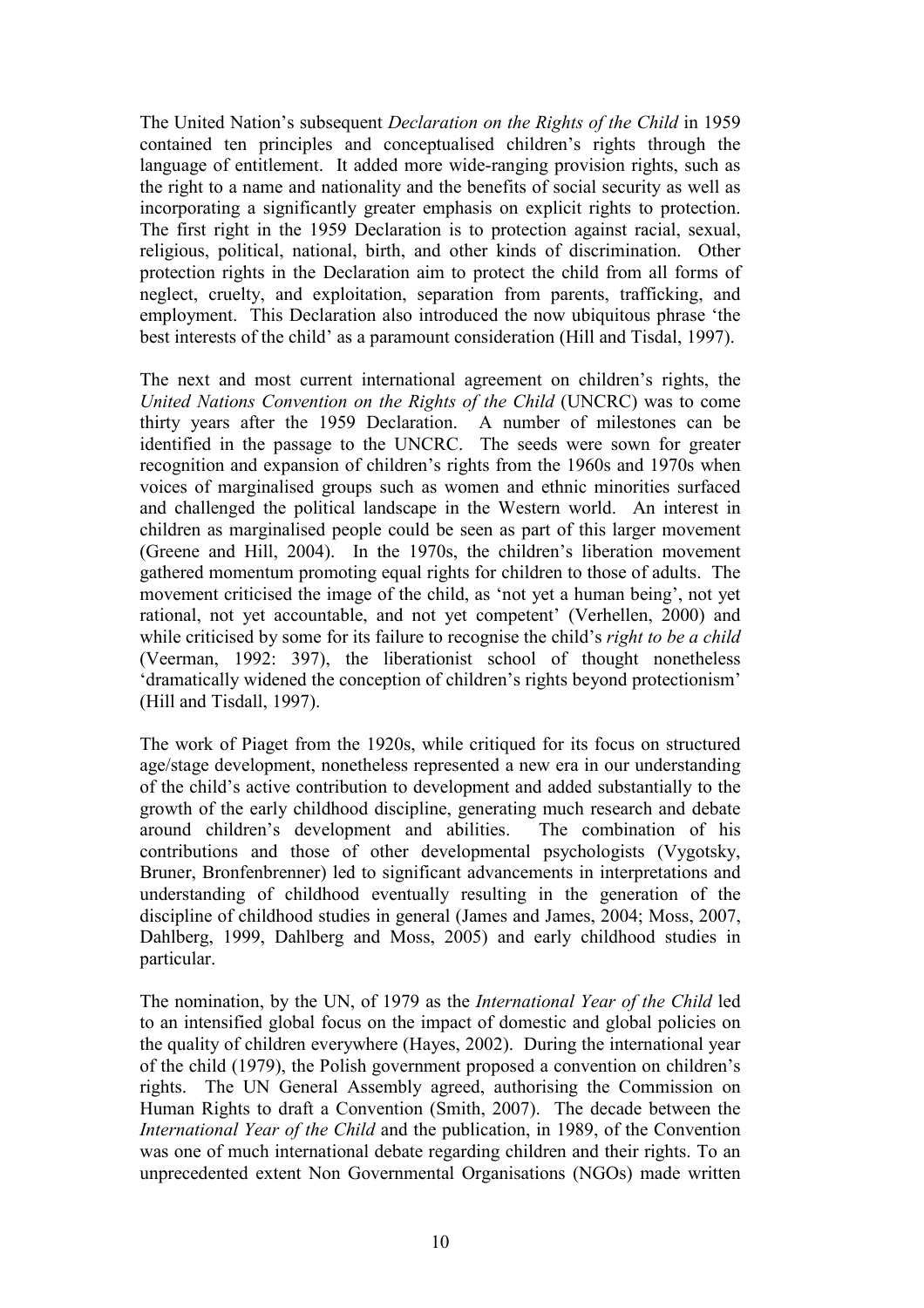<span id="page-15-0"></span>and oral contributions, and the numbers of participating groups increased every year of the drafting process, leading Shulamitalong (2004) to describe its endresult as 'a rhetorical compromise'. In 1989, the UN General Assembly gave approval to the final version (Hill and Tisdall, 2007) and the *United Nations Convention on the Rights of the Child* (UNCRC) thus came into being in 1989.

The UNCRC contains a total of 54 Articles. The Convention states in its preamble that children have equal value to adults, but children also need special safeguards and care. It contains all the previous provision and protection rights outlined in the two former Declarations in addition to a multitude of new ones. Article 44 contains a monitoring mechanism representing a key structural advance on previous declarations as it requires States Parties to submit national reports to the UN Committee detailing implementation progress. In addition to the national reports received, the UN Committee also considers submissions from relevant NGOs in its assessment of a country's performance (Hayes, 2002). N*ew* rights in the Convention, but of the same provision and protection kind, include for example the right to an official government "identity" (article 8), an "adequate standard of living" when parents cannot provide it (article 27), protection against sexual abuse (article 34), "torture or other cruel, inhuman, or degrading treatment or punishment" (article 37), and drafting into armed conflict (article 38). The UNCRC also introduced a new category of rights, 'participation rights', marking the coming into force, for the first time in history, of such rights for children. Participation rights included the right to be heard (article 12), to freedom of expression (13), to freedom of thought, conscience, and religion (14), to freedom of association and assembly (15), to privacy (16), and to access to appropriate information and mass media (17).

### **2.3 Analysing the Convention – Strengths and Weaknesses**

As the most widely ratified Convention in world history, the UNCRC remains to this day one of the worlds most debated, contested, and conversely applauded policy tools in world history. It has been hailed as an 'important and easily understood advocacy tool' which provides a framework for international agencies and impetus for international alliances (Veerman, 1992, cited in Hill and Tisdall, 1997: 29). Woodhead (2006) describes it as 'the most significant starting point for policy development on behalf of the world's young children' (Woodhead, 2006). Reid (1994) describes it as 'radical' because 'it enfranchises a whole new cohort of population … a cohort which, in its preadolescent childhood, is regarded at best with fond patronisation by the general public; in its adolescence and teenage ranks, it is regarded with widespread uneasiness and even fear' (cited in Hill and Tisdall, 1997). Smith (2007) suggests it helps make children visible, challenges governments and others to question their assumptions, and values children as people in their own right today, rather than what they become tomorrow. Melton (2005) praises not only its near universal adoption as an expression of respect for children as persons, but also its unparalleled conceptual breadth - no other human-rights treaty directly touches on so many domains of life. Hayes (2002) suggests the Convention presents policy makers with a valuable organisational framework to foreground children's issues within a rights-based context.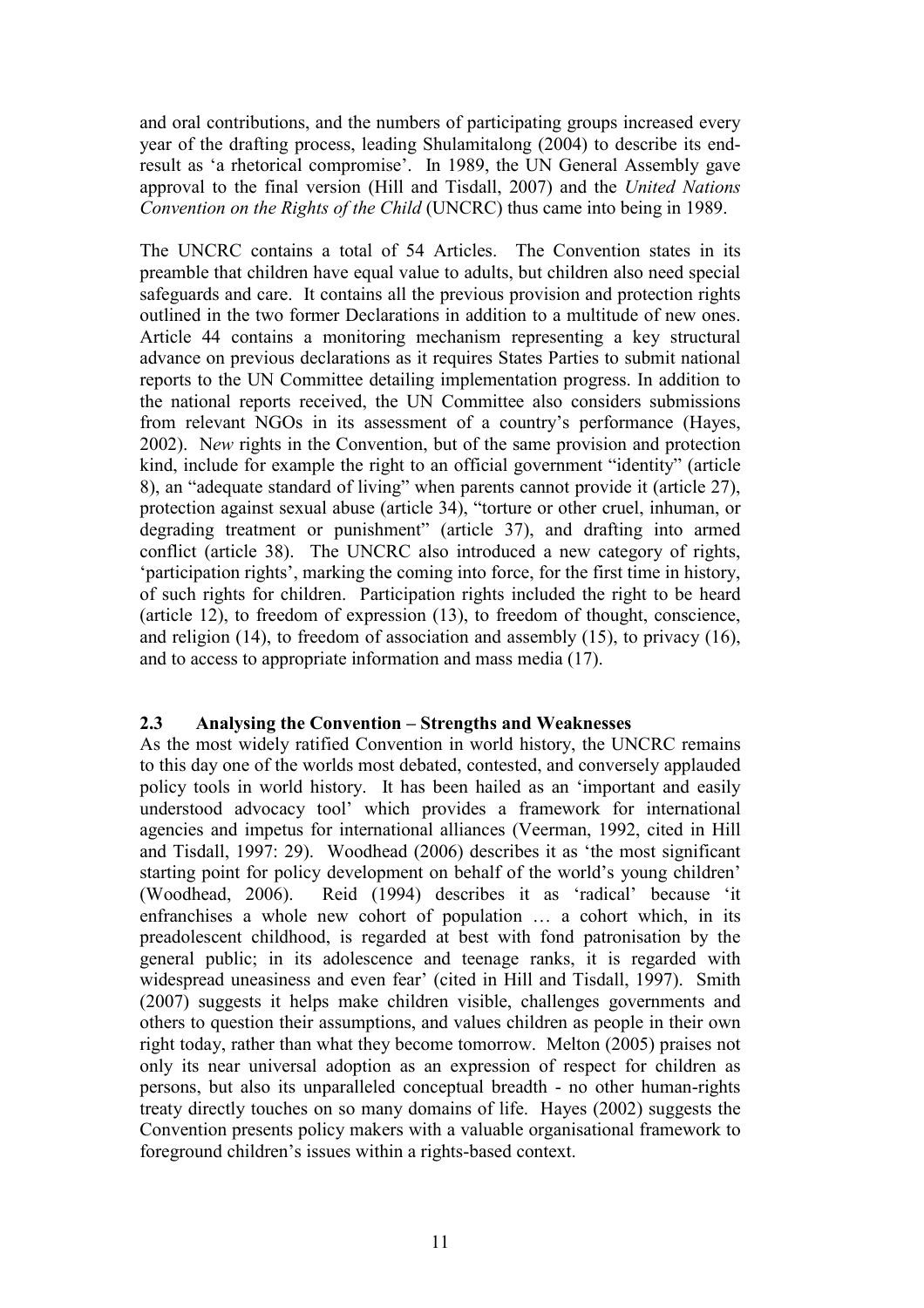The UNCRC has proved a useful advocacy tool across myriad child policy domains, of which ECEC is no exception. It provides a unifying framework that government policies for children can be measured against and enables participatory countries to take an active role in the Committee on the Rights of the Child and in ongoing international dialogue on child related issues (Kilbourne, 2000 cited in Shulamitalmog, 2004). Smith (1998: 243) suggests it to be 'implicit within the Convention that it aims to have a constructive influence on child policy making … by influencing the process of review and analysis'. Smith (2007) believes its usage as a policy instrument to promote ECEC reform in New Zealand, (Article  $29^{19}$ ) was more 'persuasive in bringing about policy change than using' theory under the new paradigm of childhood 'on its own'.

However, the Convention is 'non-prescriptive' and does not define how the principles it enshrines should be implemented in individual countries (Smith, 1998) leading to wide variation in interpretation and implementation. Such variations can be attributed to the political nature of childhood: *'theories about what children need, about how they develop and what input from adults is therefore appropriate, are indeed theories or stories (rather than facts) and practices that derive exclusively from adult perspectives*' (Mayall, 2000: 244). Interpretations vary according to differing needs, resources, political systems, cultures and ideologies thus leading to variations in the prioritisation and relegation of its principles across nations. Smith (1998: 408) suggests a piecemeal usage by governments (of the Convention) 'to justify existing strengths while avoiding weak areas of non-compliance'.

 $\overline{a}$ 

(c) The development of respect for the child's parents, his or her own cultural identity, language and values, for the national values of the country in which the child is living, the country from which he or she may originate, and for civilizations different from his or her own;

(d) The preparation of the child for responsible life in a free society, in the spirit of understanding, peace, tolerance, equality of sexes, and friendship among all peoples, ethnic, national and religious groups and persons of indigenous origin;

(e) The development of respect for the natural environment.

 $19$  States Parties agree that the education of the child shall be directed to:

<sup>(</sup>a) The development of the child's personality, talents and mental and physical abilities to their fullest potential;

<sup>(</sup>b) The development of respect for human rights and fundamental freedoms, and for the principles enshrined in the Charter of the United Nations;

<sup>2.</sup> No part of the present article or article 28 shall be construed so as to interfere with the liberty of individuals and bodies to establish and direct educational institutions, subject always to the observance of the principle set forth in paragraph 1 of the present article and to the requirements that the education given in such institutions shall conform to such minimum standards as may be laid down by the State.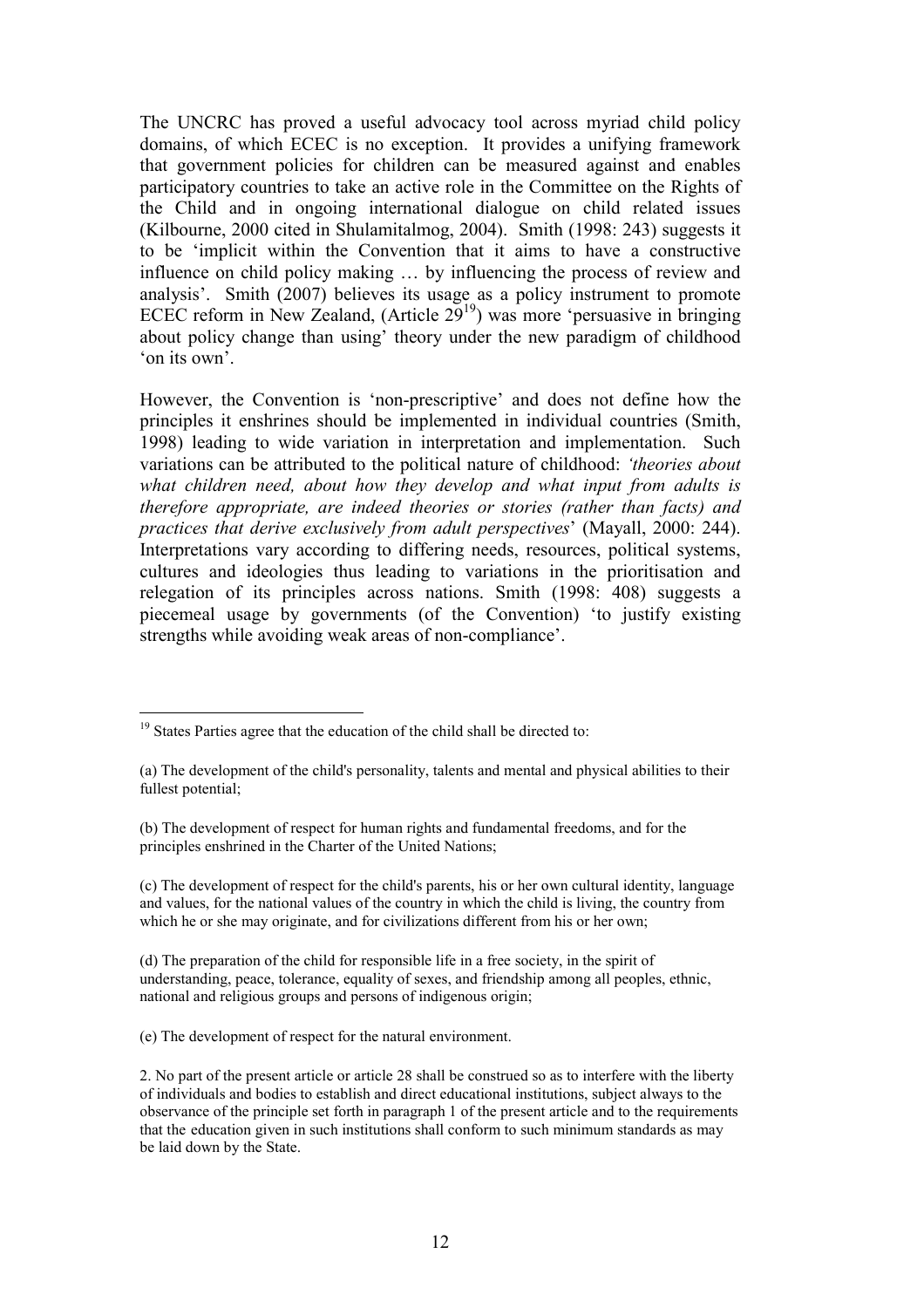While the UNCRC's strong monitoring principles $^{20}$  have galvanised certain levels of action, its lack of enforceability in most countries<sup>21</sup> unless incorporated into national law fundamentally limit its power. Committee Reports undertaken as part of the monitoring process incorporate several 'potentially beneficial recommendations that only an examination from the outside is likely to produce' (Schulamitalog, 2004), yet their effectiveness in ensuring Member State compliance is often over-rated. The fact that concerns have emerged around organisational aspects of the monitoring process – such as long delays in the delivery of UN Committee Country Reports - further undermines the potential impact of monitoring structures<sup>22</sup>. The Commission of Human Rights (Working Group on Human Rights of Children) expressed concern during its 60th session regarding insufficient progress 'due to the lack of interest demonstrated by States in the discussion of human rights in countries where their economic, political and strategic interests are at stake' (cited in Tomas, 2008: 9). Further, NGOs have questioned the legitimacy of the UN Committee on the Rights of the Child suggesting 'its composition and ratification by certain countries including Sudan, Nepal, the Russian Federation, China, Sri Lanka, Zimbabwe) accused of serious human rights violations makes it difficult to believe that the real intention of members is the promotion of international human rights in the world (Tomas, 2008).

The Convention is often labelled as 'soft law' meaning no international court deals with violations of the code - most often sanctions merely take the form of negative publicity and multilateral policy pressure to conform (Sund, 2006). This, coupled with the limited supervision and lack of effective enforcement (other than monitoring of periodic country reports) leads Tomas (2008: 6) to conclude 'that in a decade's time, we will still be able to say … the rights to protection, to provision and to participation are universally recognised for children but the problem resides in the way they are, or are not, put into practice'. The reduced attention to the area of children's rights in early childhood is illustrative of the political 'fudging' of its more contentious tenets and illuminates the manner in which Articles can shift on/off the political agenda, when moral rather than legal frameworks dominate. To encourage greater action, the UN Committee developed *General Comment 7 Implementing Child Rights in Early Childhood* to intensify policy focus on what the Committee considers a neglected aspect. However, the impact of this action continues to vary according to political commitment across nations.

Other critiques have centred on the mechanisms employed in devising the UNCRC itself. The fact that children were not directly engaged in constructing

 $^{20}$  Monitoring is designed to give a detailed overview of the existing situation, i.e. of the extent to which human rights are, or are not, being enjoyed by all individuals within a State's territory or under its jurisdiction. The principal value of such an overview is to provide the basis for the elaboration of clearly stated and carefully targeted policies which establish priorities reflecting human rights provisions {Beeckman, 2004 #205}.

 $21$  In Belgium for example, ratification of international conventions automatically incorporates them into law (Smith,  $2007$ ).

<sup>&</sup>lt;sup>22</sup> According to the UNICEF report (*Progress of Nations*, 1995), at the end of February 1995, 35 countries were more than two years late in delivering their reports and a further 21 were more than a year late. Ten years later, the situation was the same (GDDC, 2006).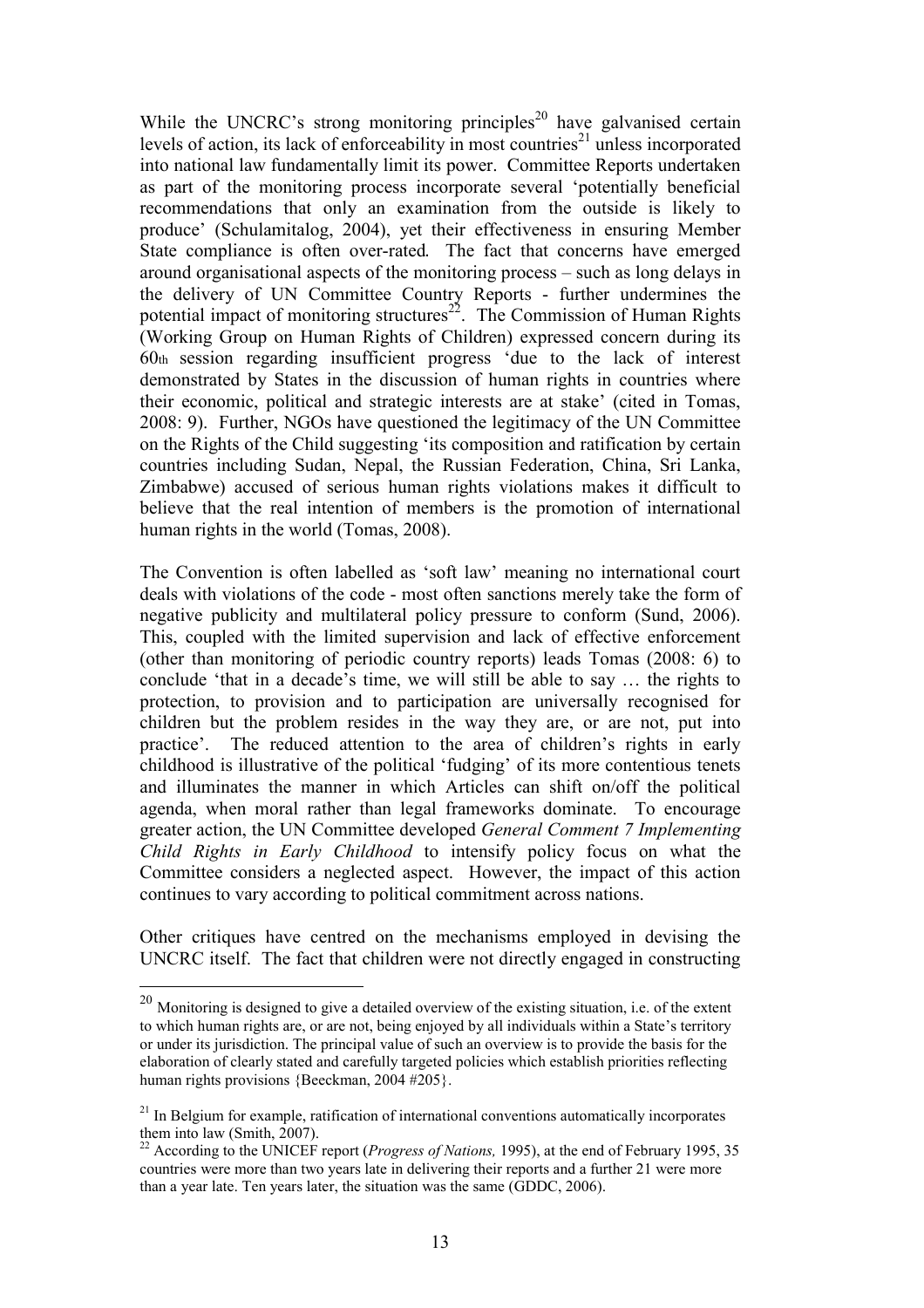<span id="page-18-0"></span>the first international declaration in world history to contain participatory rights for children<sup>23</sup> led Hill and Tisdall (1997) to suggest that it subsequently remains very much *'what adults think children's rights should be, not which children think'* (Hill and Tisdall, 1997: 32). Schulamitalong (2004: 277) suggests a 'certain inevitability' around such contradictions as the three goals – provision, protection and participation – which 'epitomise various rights, interests and abstract aspirations rarely coincide in harmony, and are in fact inherently conflicting'. Focusing on participation and protection rights – he argues that it is not possible to fully protect children and simultaneously grant them full participation in decisions that affect them highlighting an 'unsettled conflict between values' resulting in 'vagueness, ambivalence and inconsistency' in the UNCRC (Ibid., 2004:  $276)^{24}$ .

The universal generalisations within the Convention have also been critiqued. While Woodhead (2005) acknowledges identification of universal features as an attractive starting point, such generaliations often overlook diversities in childhoods and children's experiences, including differences in the ways children learn, play and communicate, develop personal identity and social understanding. A study conducted by Fleer (2003) on the educational experiences of indigenous Australian early childhood children found that takenfor-granted practices for those who are not part of the culture with power actively work against indigenous learning. Indigenous people often felt 'many practices are culturally exclusive' and position some children without a voice or a familiar context in which to learn. For example, indigenous families felt the highly valued Western trait of personal autonomy was forced upon them in settings, despite their culture's value of interdependence between children. Woodhead (2005: 9- 10) argues that 'implementing young children's rights to development in context appropriate ways requires looking beyond dominant, universalised perceptions of normality' towards 'bottom up action which engages with the reality of children's lives in context and accommodates the roles of multiple stakeholders with responsibilities for young children'. Differences in cultures, contexts, developmental environment, aspirations and beliefs must be acknowledged and form a central component of any rights-based agenda or framework.

### **2.4 Constructions of Childhood and Children's Rights**

Much of the political, legal and social debate regarding children's rights is affected by two key concepts - the first, already under discussion centres on constructions of childhood and associated interpretations of children's rights within these constructs. The second concept – which inter-links with the first rests on the relationship between rights-holders and corresponding duty bearers.

 $\overline{a}$  $^{23}$  Article 12 relates to due regard to the child's views.

<sup>&</sup>lt;sup>24</sup> He cites Article 14 as one such example - Section 1 holds that "States Parties shall respect the right of the child to freedom of thought, conscience and religion" while Section 2 of the same Article states that "States Parties shall respect the rights and duties of the parents . . . to provide direction to the child in the exercise of his or her right in a manner consistent with the evolving capacities of the child" {Shulamitalmog, 2004 #208}.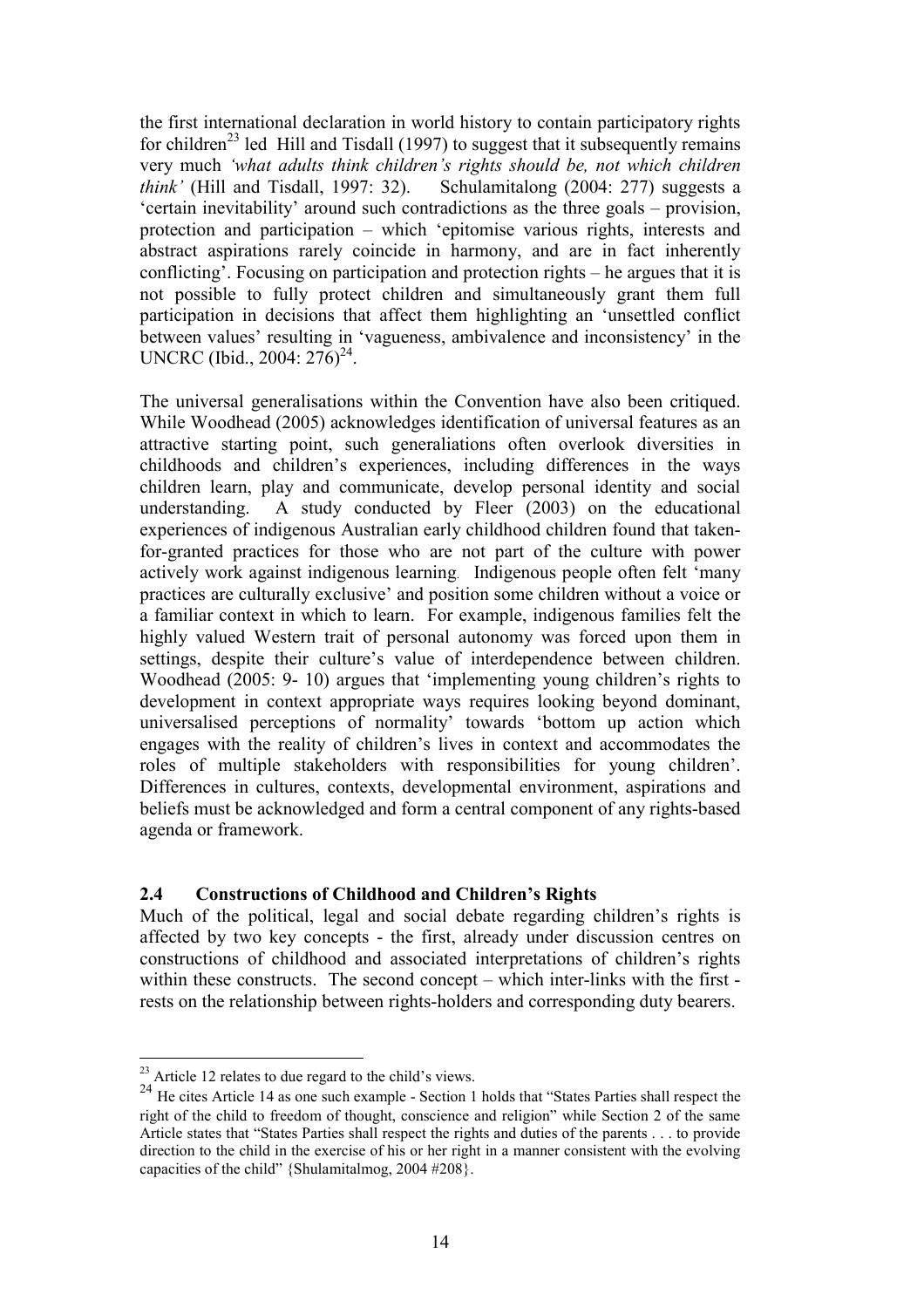To demonstrate the link between constructions of childhood and its influence on how one thinks about rights, Wall (2008: 528) considers 'the three most prominent Enlightenment architects of human rights ethics', Locke, Rousseau and Kant. Locke believed children demonstrate humanity's universal *potential*  for holding social rights, but are not yet rational enough to hold social rights themselves and should thus be the 'temporary property of their parents', who are best able to ensure their well being. Rousseau interpreted human rights from a bottom-up perspective and believed children must '*be nurtured for as long as possible in … the home, where their God-given natural goodness may be strengthened … to eventually stand up to the world'* (Rousseau, 1947, quoted in Wall, 2008: 529). Finally, Kant, in his very last published work, provides a third, top-down perspective for human rights, where the purpose of education is to overcome children's natural, irrational, animality and awaken within each child a higher capability for intellectual and moral autonomy. Kant (1974) insisted on *'the right of the parents to the management and training of the child, so long as it is itself incapable of making proper use of its body as an organism, and of its mind as an understanding'* (quoted in Wall, 2008: 530). In all three interpretations, children end up lacking what Hannah Arendt calls "the right to have rights" (cited in Wall, 2008). All three share the perspective, a perspective which is often articulated in contemporary children's rights debates - that human rights belong only to rational and competent adults (the Convention uses the term 'subject to the child's age and maturity' – which again is determined by adults).

There is a tendency to prioritise provision and protection rights over participation rights, possibly because the latter are a relatively recent and highly contentious concept, where ongoing uncertainty and a lack of unanimity regarding the interpretation of 'participation' rights hinders agreement on appropriate implementation. However, issues emerge too, in relation to However, issues emerge too, in relation to provision and protection rights which are often considered interchangeably with welfare entitlements, despite their altogether distinct nature (Smith, 2007). Tobin (2005) distinguishes between welfare and rights oriented approaches through three categorisations. In the first, 'invisible child' approach, children are neither seen nor heard and are accorded no special treatment or recognition. The second, the 'special protection' approach accords children special recognition because of their vulnerability and need for care and special protection. The link between paternalism and welfare-oriented approaches is powerful in this approach. Finally, Tobin describes a 'children's rights' constitution in which the special recognition of children is addressed in terms of children's rights rather than welfare approaches that characterises their treatment under 'special protection' constitutions (Tobin, 2005: 94, 109).In industrialised nations of the West, the added value of the UNCRC compared with former 'paternalistic' international children's rights instruments is mainly viewed from a libertarian perspective, emphasising the importance of participation rights for children (Howe, 2001). The debate centres on questions of how children's rights should be recognised and ultimately whether children are fellow-citizens or citizens in becoming (Jans, 2004). Perspectives on children and childhood, and indeed wider conceptions of the meaning of citizenship itself are all central components of this debate. The fact that both the utilitarian and normative concepts of citizenship start from autonomy as a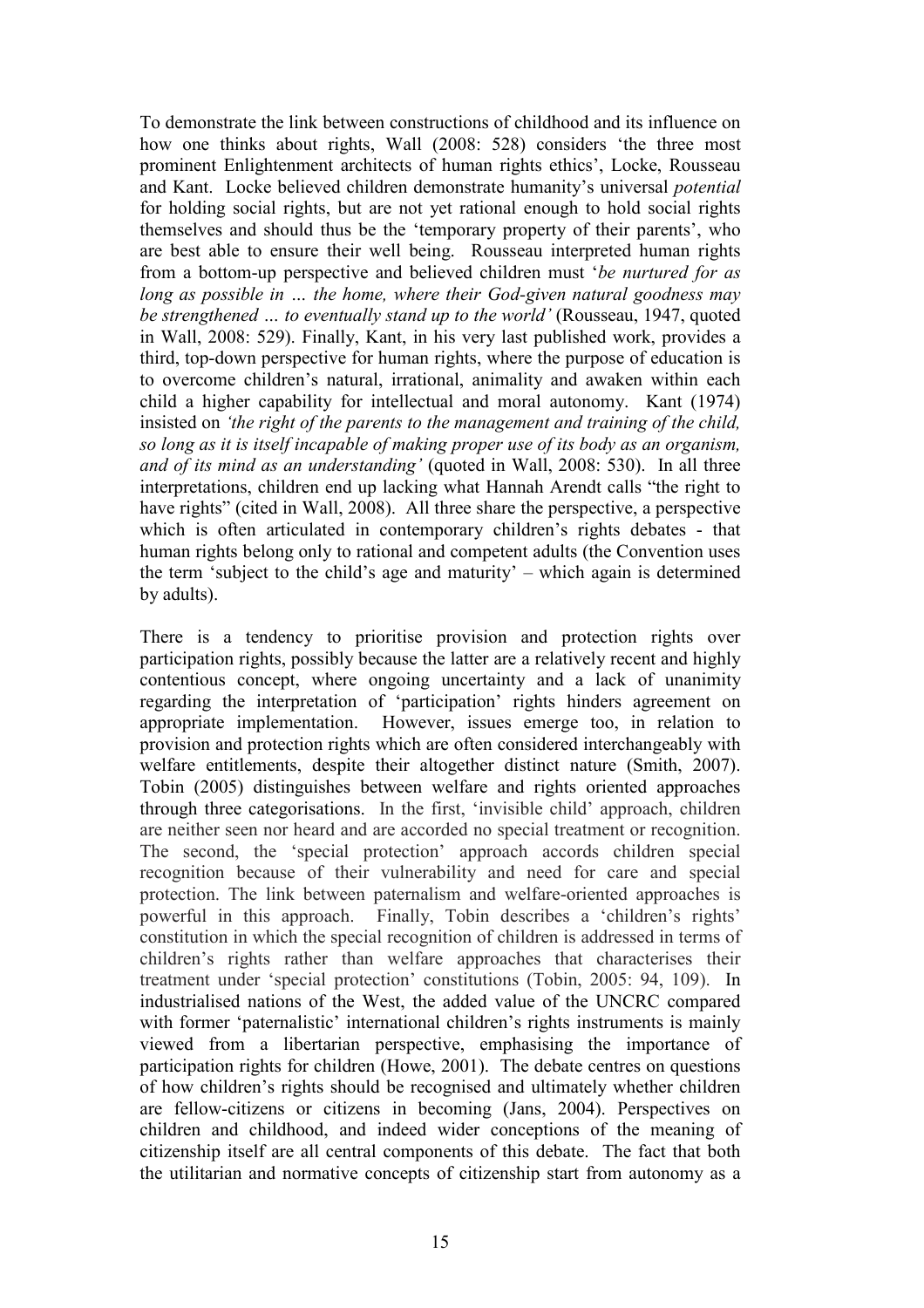characteristic of and a condition for citizenship (Pols, 2004) infers citizens, including children, are expected to possess or acquire certain competences, including the competence to stand up for their rights and, if necessary, claim them. This is in direct contrast to the 'set of labels we are thought to associate with the idea of childhood. To take a few terms applied to them children are termed incompetent, unstable, credulous, unreliable, emotional' (Mayall, 2000: 246), very opposite virtues to those associated with rights. Mayall (2000: 243) argues for a need 'to extricate children, conceptually, from parents, the family and professionals' and suggests that it 'is through working towards better understanding of the social condition of childhood that we can provide a firm basis for working towards implementation of their rights'.

Opponents to children's rights, such as O'Neill (1988: 25) believe that 'taking rights as fundamental in ethical deliberation about children has neither theoretical nor political advantage' and contends that if we care about children's lives, we should identify what obligations parents, teachers and indeed the wider community have towards children' (cited in Freeman, 2007: 10). Such views are typical of the conventional deficit model of childhood and according to Freeman (2007) underestimate the capacities and maturity of many children. It directly contravenes the new paradigm of childhood (e.g. James, Jenks and Prout, 1998; James and James, 2004; Moss, 2002; Mayall, 2002; Moss and Dahlberg, 2005; Dahlberg, Moss & Pence, 2007) under which children are no longer regarded as passive outputs of universal biological and social processes (James and James, 2004), but rather as social agents with their own personal part to play in shaping their childhood experiences, beliefs which are also mirrored in the bioecological model of development by Bronfenbrenner and Morris (1998).

However, despite increasing emphasis on the new paradigm of childhood amongst academics and researchers, 'theories about what children need' still continue to 'derive from adults' study of children, contextualised and structured by adults' social and economic goals in specific societies' (Mayall, 2000: 233). Early care and education provides a key example in this regard. It is the opportunity which ECEC provides to mould the 'not-yet-citizen' to become the ideal the ideal citizen worker of the future has garnered most political acceptance as the rationale for investment in early education, leading certain authors to express concern about the associated 'schoolification<sup>25</sup>' of childhood to the detriment of children's development. Little attention has been paid, particularly at a political level to the implications of defining and structuring ECEC institutions towards the 'schoolification' of childhood and prioritisation of 'human capital investment'. Young children acquire a construction, as *a labour market supply factor* through which the efficient use of human resources can be promoted (Lister, 2003; Lister, 2006), emphasis added). Such an approach fails to recognise and value children as *democratic*-citizens of the present or attach any value to the contribution and role of children in the 'here and now'. Furthermore, this future focused perspective trivialises education

 $\overline{a}$ <sup>25</sup> Globally, there is a tendency to treat early childhood services as junior partners, preparing children for the demands of formal schooling; this threatens what the Swedes call

schoolification', the school imposing its demands and practices on other services, making them school-like (Moss & Bennett, 2006: 2).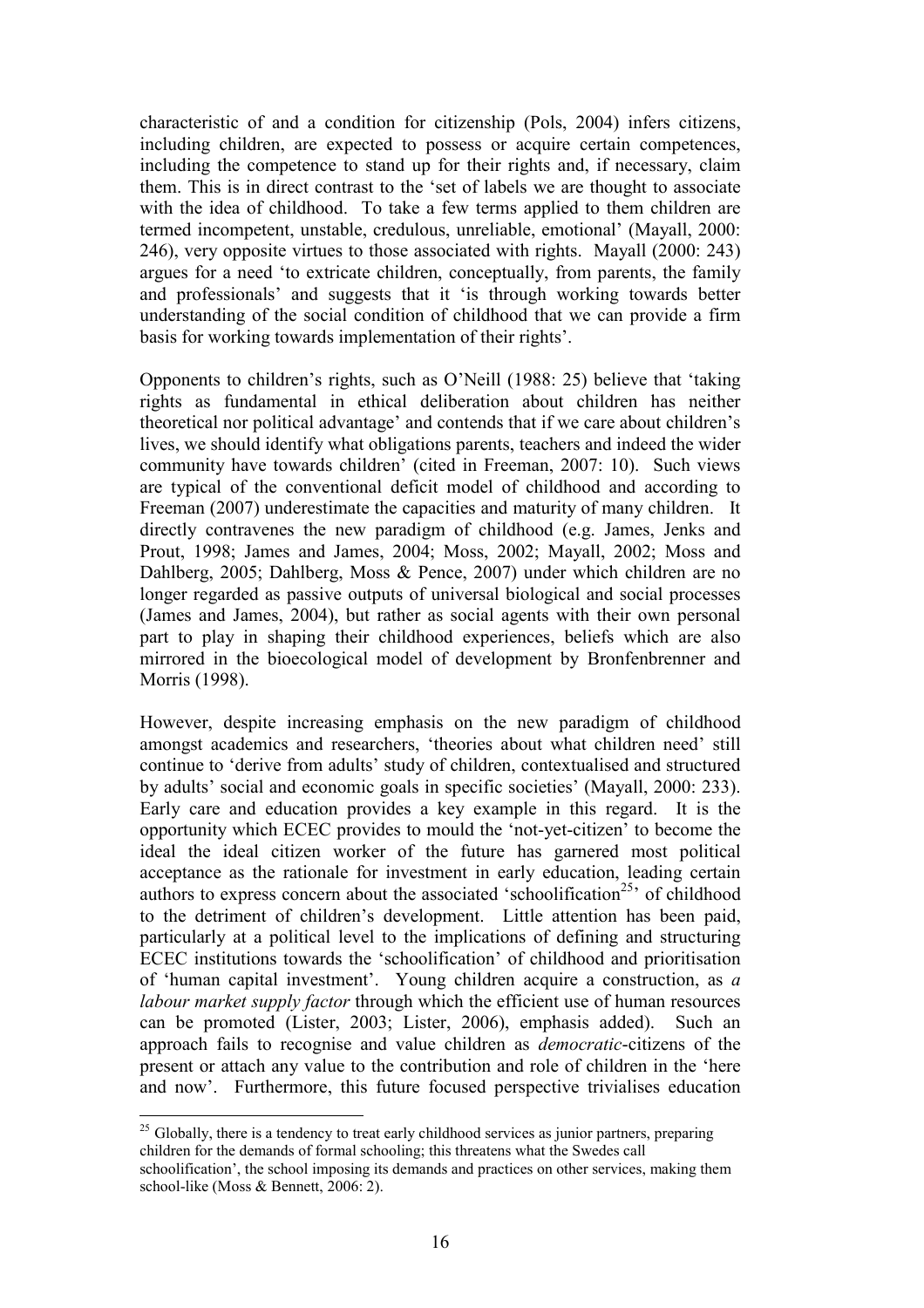<span id="page-21-0"></span>that has no market value. Lynch, Lyons and Cantillon (2007) argues that the strategy evident in Ireland, the *Rational Economic Actor Model* of Education, on which ECEC programmes are increasingly based privileges autonomy as the mark of citizenship and as a founding principle of education and denies the reality of human interdependency and of the work involved in relations of interdependency and dependency. Education is increasingly defined as just another service to be delivered on the market to those who can afford to buy it for their personal utility rather than a capacity-building public good that is a right of all of humanity (Lynch, 2006). Fleer's study on indigenous children in Australian ECEC programmes (Fleer, 2003) provides one such example of the consequences of Rational Economic Actor Models of Education on children's development.

### **2.5 Rights-Bearers and Duty Holders**

*"A right is a legal capacity in one person to control or limit or require an act of another. The right resides with the first person, the duty with the second." Rights are about obligation, an obligation fixed by law or fought for on moral and legal grounds, a duty placed on someone other than the rights-holder."*  (McGillivray, 1993: 254)

One of the greatest tensions, and one which has caused most deliberation regarding children's rights debates hinges on the relations betweens claims, duties and rights, in particular the role of the state and parents and children's location within this sphere. Whether someone can have a right without someone else having a corresponding duty has been the subject of much debate (see Archard, 1993; Olsen, 1992). Whether the emphasis is on the protection or the liberation of children, the legal-status view holds parents to be primarily responsible for guarding children's rights (Detrick, 1996). The UNCRC includes rights of parents through Article 18 which states that 'both parents have joint primary responsibilities for the upbringing and development of their child', and that 'States Parties shall render appropriate assistance to parents and legal guardians in the performance of their child-rearing responsibilities'. Although the state must ensure respect for the rights of children, the responsibility of the state for the care of the child is of a secondary nature, but the right to development suggests a statutory responsibility for the quality of state support services provided for parents. The child-rearing responsibility of parents can be interpreted in different ways, depending on perspectives regarding the relationship between parents, children and the state.

Fundamental questions in determining how rights, duties and responsibilities are defined rests on assumptions regarding the relationship between parents, children and the state. Harding (1991, cited in Roose, Bouverne-de-Bie, 2007: 440) distinguishes four approaches to the parent/state relationship regarding children:

• a *laissez faire* and patriarchal approach emphasising the autonomy of the family and the minimal role of the state;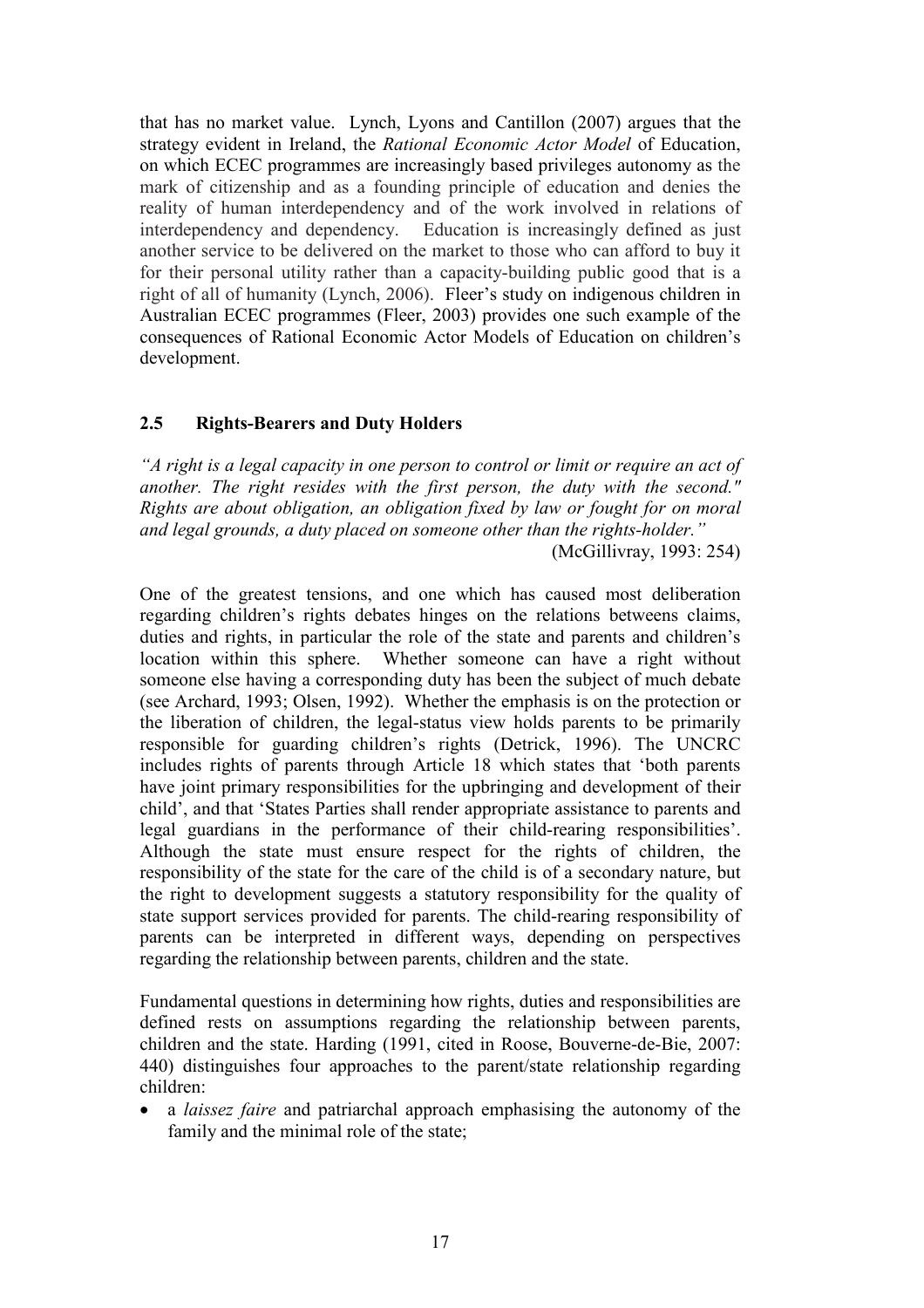- <span id="page-22-0"></span>• a state paternalism and child protection approach, in which extensive state intervention to protect and care for children is legitimated and, when the care of the parents is found to be inadequate, substitute care is favoured;
- an approach focusing on the defence of the family and parent's rights, which takes the view that state intervention is legitimate but where such intervention is understood ideally to be of a supportive kind, helping to preserve and defend families; and
- a child liberation approach stressing the autonomy of children vis-à-vis the family but also vis-à-vis the state.

Each of these approaches implies a different status of support for children and parents. Hence, depending on the preference for one or other approach, support can always be seen as 'too early, too late, too much, or too little' (Goldstein, Freud and Solnit, 1980 cited in Roose and Bouverne de-Bie, 2007: 440). The tradition of supporting Irish mothers to remain within the home and care for their children is the ideological foundation upon which Irish child and family policy has developed. However, the growing need for public intervention in the once highly guarded private family domain of childcare during the Celtic Tiger years where the role of women as labour market participants was incentivised fuelled political tension as new policy responses – which challenged these traditional ideologies - became increasingly urgent in sustaining economic buoyancy. The pragmatic and piecemeal policy responses from this time are symptomatic of a political resistance to debate and challenge traditional ideologies and commit to a clear, strategic and context relevant role for the state in the lives of families with children (Hayes and Bradley, 2006; Bradley and Hayes, 2009). This fundamental challenge is one which requires interrogation when presenting a 'position' on children's rights in Irish ECEC policy.

Indeed, political hesitance to address and debate the many ambiguities in parental and statutory roles and responsibilities for ensuring children's rights in early childhood is not unique to Ireland, but represents a global uncertainty regarding the most appropriate 'solution'. Shulamitalmog (2004: 279) suggests the lack of firm standings regarding these conceptual questions manifests in 'an unwillingness that stems from political limitations, to reach clear-cut determinations in moral and social dilemmas which are still the subject of profound differences of opinion'. Roose and Bouverne-de Bie (2007) argue that the tensions between different views of the relationship between the state, parents and children cannot be resolved but represent a tension within which action must nonetheless take place. Section Three of this paper considers key factors influencing Ireland's approach to children's rights and ECEC policy and interrogates the implications of the political hesitance in strategically addressing early education and care systems for Ireland's youngest children and children's rights within this context.

### **2.6 Conclusion**

This Section provided an overview of the global development of the children's rights debate in a global context and foregrounded many of the issues and challenges which have influenced the structural design (or lack thereof) of early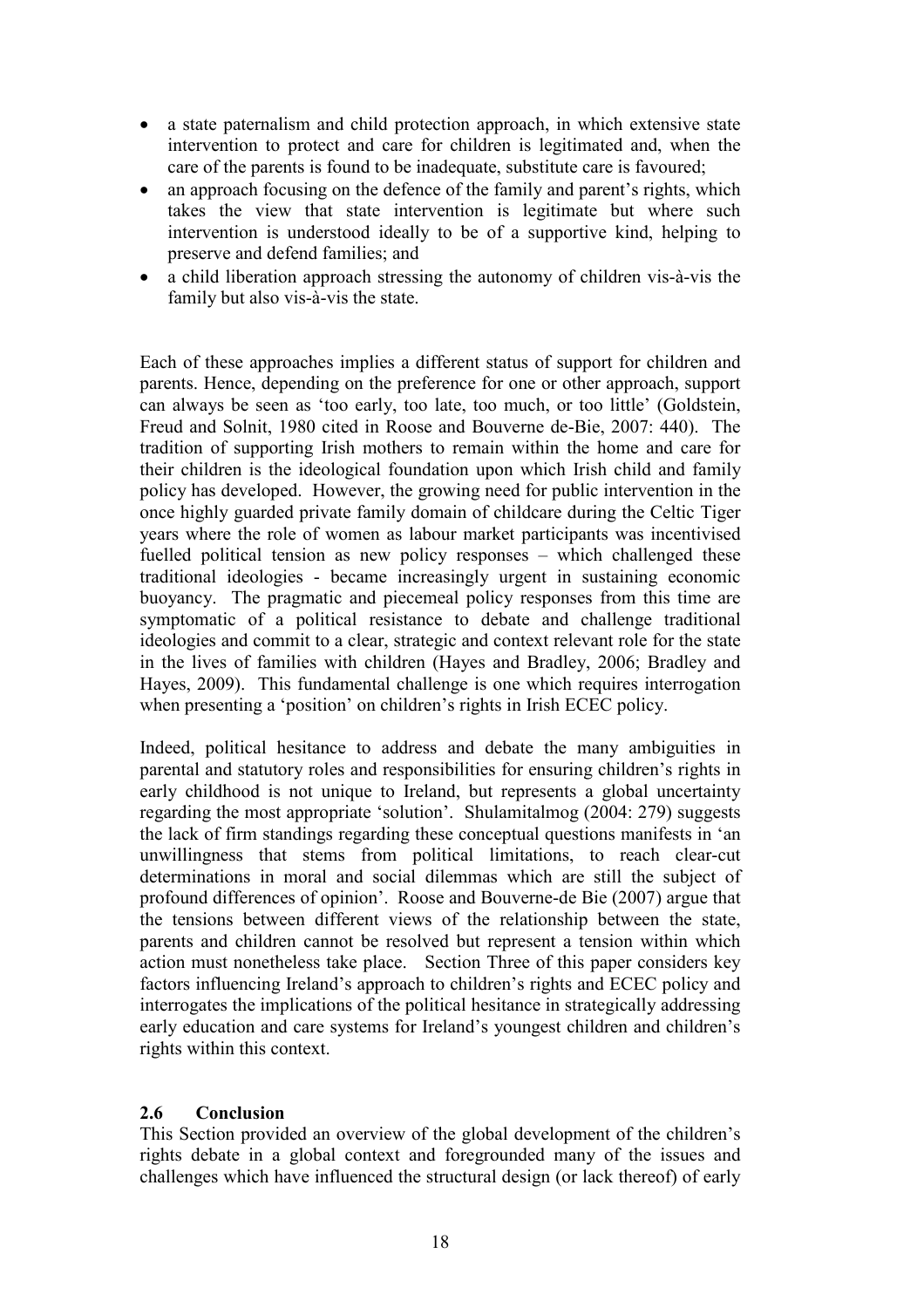childhood policies in the Irish context. It reflected on key challenges in need of debate if rights-based approaches and children's rights are to seep through and embed related policy and practice. There has undoubtedly been much global advancement in terms of children's rights, evidenced through the global resonance of such rights in political and policy discourse – however, it is also clear, that much uncertainty and political ambiguity regarding children's rights – and how best to achieve these in policy and practice - remains.

Given the project focus, the next section considers children's rights in the Irish context particular attention to policy approaches since UNCRC ratification. It then moves to consider Ireland's ECEC policy development, and intertwines analysis of how effective ECEC policy has been in ensuring children's rights as advocated under the UNCRC and *National Children's Strategy.* It aims to highlight key advancements and ongoing challenges in moving *Towards a Rights Based Policy Approach for ECEC in Ireland.*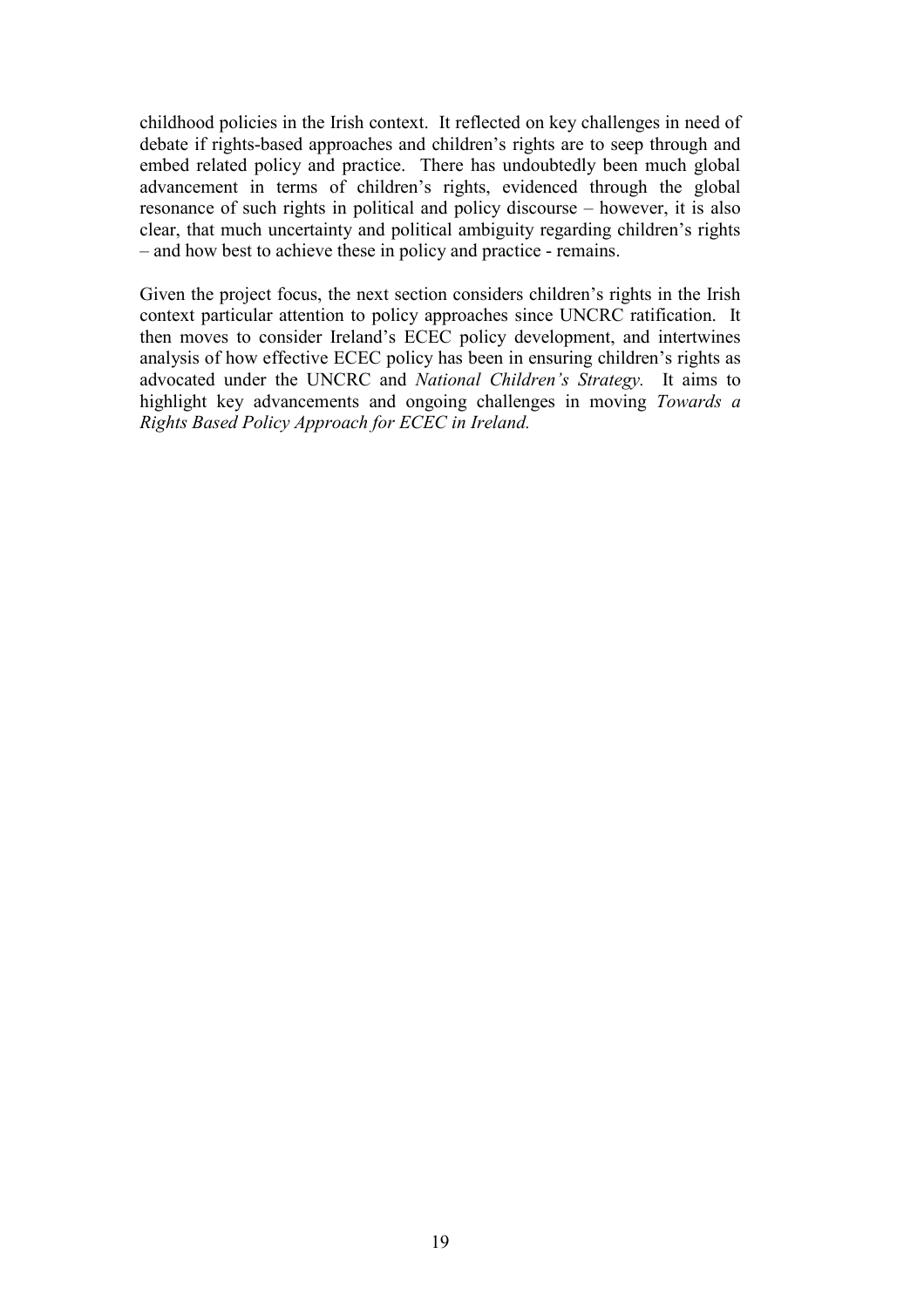### <span id="page-24-0"></span>**SECTION THREE**

### **THE NATIONAL PICTURE:**

### **CHILDREN'S RIGHTS & ECEC**

### **3.1 Introduction**

 $\overline{a}$ 

*The authoritative allocation of values draws our attention to the centrality of power and control in the concept of policy, and requires us to consider not only whose values are represented in policy, but also how these values have become institutionalised* 

(Prunty, 1985: 36)

In considering perspectives on children's rights in an Irish context and associated questions regarding the design of rights-based policy approaches, it is essential to consider the context within which policy is developed and implemented. Policy design does not happen in a vacuum - rather, it is ideologically and culturally specific and reflective of the social, political, cultural, economic and historical traditions<sup>26</sup> in which it is derived (Kiely, 1999; O'Donnel, 1999). How childhood is conceived in this context has significant implications on how ECEC policy develops. This section explores key contextual factors which have influenced ECEC policy design and the children's rights debate in Ireland to date

### **3.2 Planting the Ideological Seeds: 'Bunreacht na hEireann'**

*A country's constitution, at the time it is written is likely to reflect political beliefs, values, and standards of the inhabitants, or at least those of the dominant group and represents an effective starting* 

 $^{26}$  A tradition is a set of beliefs someone inherits largely though the process of socialisation. A governmental tradition is a set of inherited beliefs about the institutions and history of government. Because individuals can modify their heritage through their own agency, traditions are contingent, constantly evolving and necessarily embedded in a historical context {Bevir, 2003 #160}.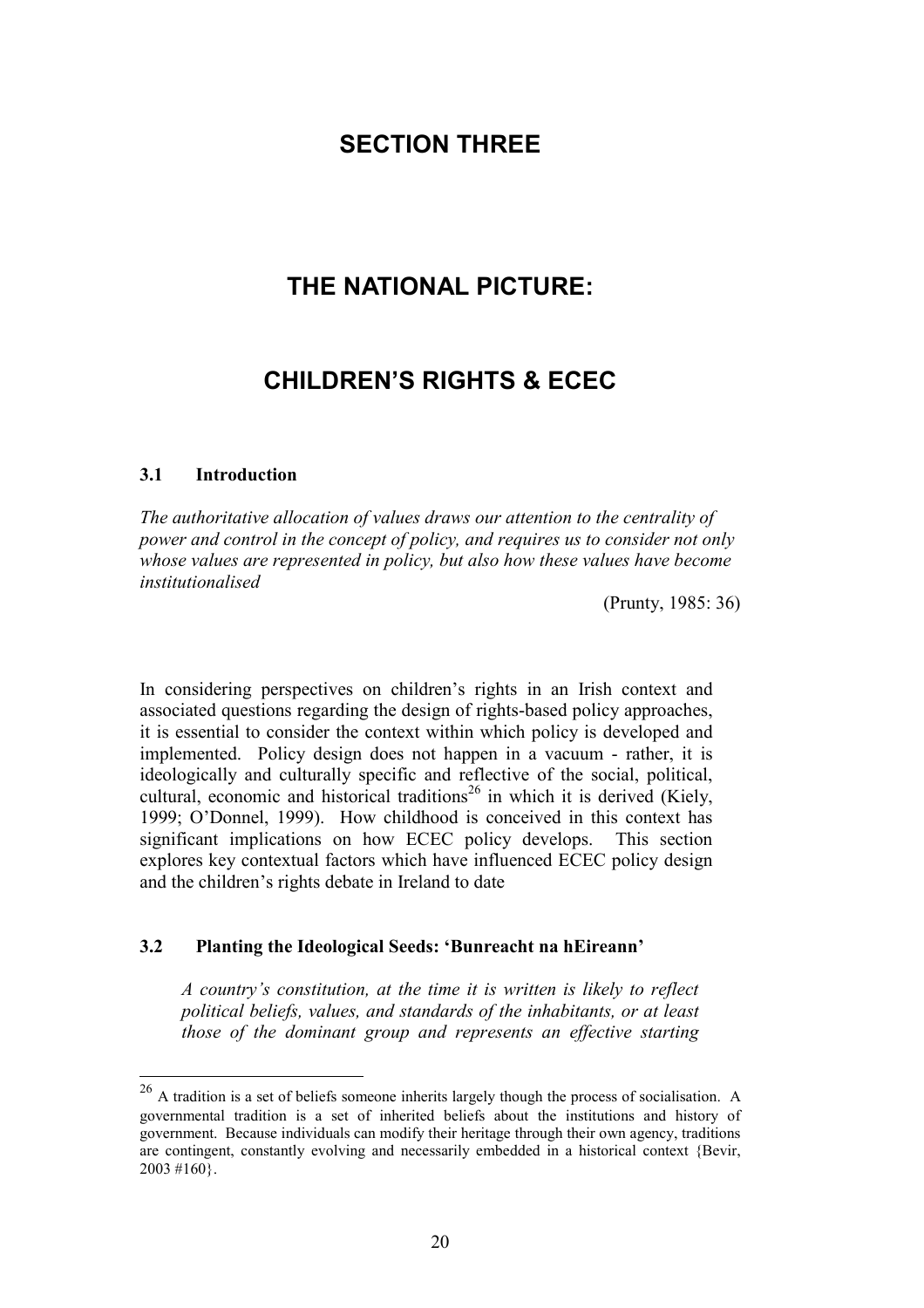*point in considering cultural beliefs, values, and standards of its makers and those for whom they spoke*

(Chubb, 1992)

*In particular, the State recognises that by her life within the home, woman gives to the State a support without which the common good cannot be achieved* 

(Bunreacht na hEireann, 1937, Article 41.2.1 – 2)

 *The State acknowledges that the primary and natural educator of the child is the Family and guarantees to respect the inalienable right and duty of parents to provide, according to their means, for the religious, moral, intellectual, physical and social education of their children* 

(Bunreacht na h'Eireann, 1937, Article 42.1)

A country's constitution is often used as a starting point in analysing ideologies, political systems and policy approaches. It represents the fundamental and deeply held views of the state itself, the rules of the political game and core principles that usually underlie political decision making (Coakley, 2005). Two aspects of the Irish Constitution are particularly important when considering policy design. The first is that all legislation must be consistent with the Constitution meaning government may be supported or constrained in the policies they introduce by the tenets of the constitution (Early, 1999). The second is that any citizen can challenge the constitutionality of any existing legislation, even where this has been in existence prior to the passage of the Constitution in 1937 (Early 1999). These constitutional challenges either seek to reinforce or dismantle existing constitutional values, the latter leading to changes in legislation and policy. The McGee case of 1973, which eventually led to legislation in 1979 to overturn the ban on contraceptives, in place since 1935 (Constitution Review Group, 2006) is one example of the impact such constitutional challenges can have on social policy of the State.

Described 'almost literally as De Valera's Constitution', *Bunreacht na hEireann* (1937) which replaced the negotiated Irish Free State Constitution of 1922 was drafted, or had its drafting supervised by Ireland's first Taoiseach, clearing its principles with his government and taking advice from officials and others, including a number of catholic clergy along the way (Fanning, 1988). Resting on the 'assumption that the nature and identity of Irish was Catholic' (Foster, 1988: 544), *Bunreacht na hEireann* (the Irish Constitution) confirmed the acceptance of Catholic principles as guidelines for the country's political life and institutions and for its social policies (Powell, 1992). The so called 'Directive Principles of Social Policy' (Articles 40 – 44) which were concerned with family, education, private property and religion all testify to the Catholic flavour of newly consolidated democracy (Powell, 1992; Adshead, 2008).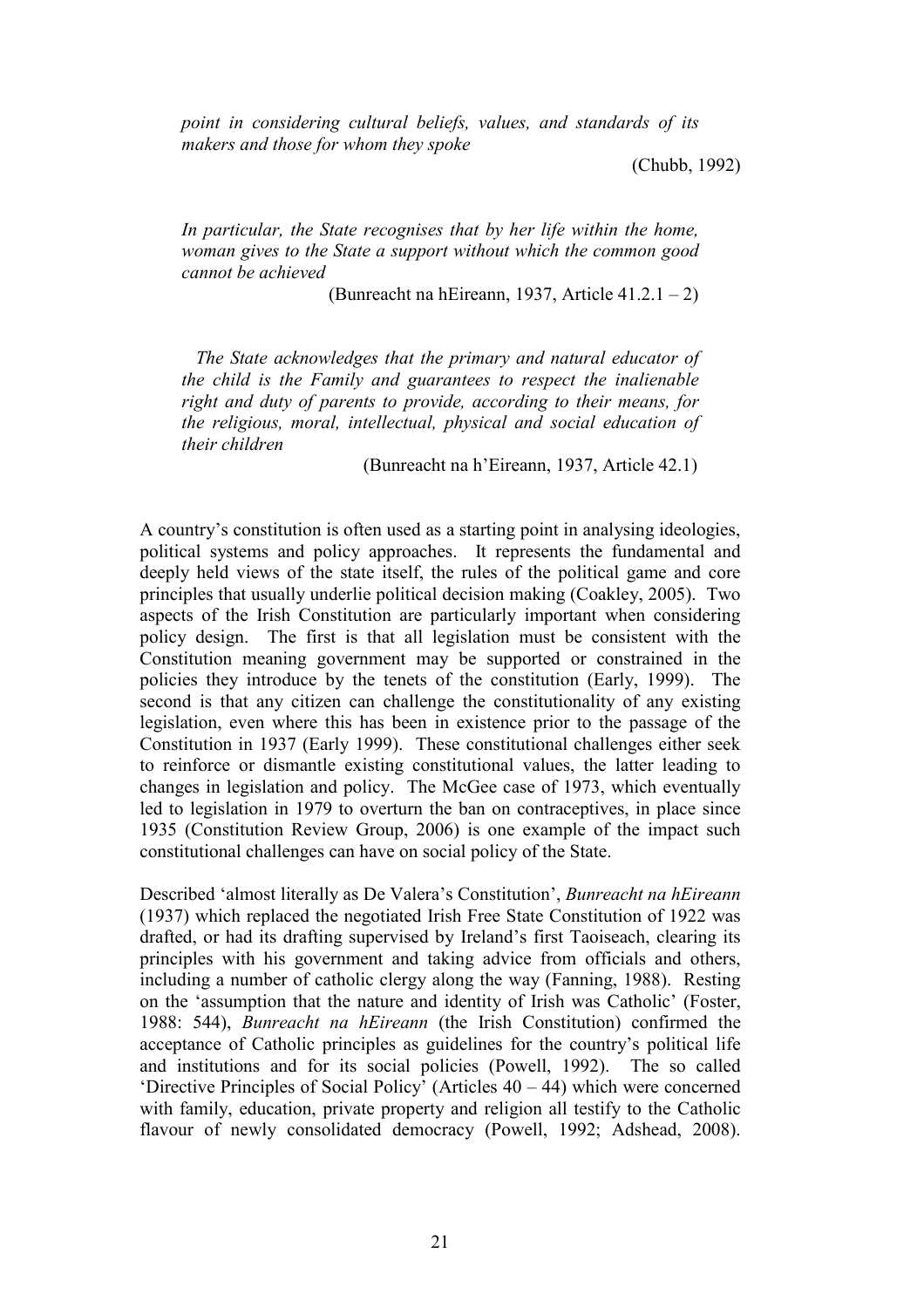Specifically, Article  $41^{27}$ , grounded on the catholic principle of subsidiarity supports a highly privatised autonomous model of family life in which the woman cares for home and children while husband acts as breadwinner with state intervention confined to circumstances where parents are deemed to fail in their duty to their children (Article 42.5). Women's position as primary carer within the home was reinforced through mechanisms such as a marriage bar which prohibited married women's employment in the public sector until  $1973^{28}$ when accession to the European Economic Community (EEC) required its removal.

Article  $42^{29}$  is consistent with the approach of 'special protection constitutions'. where the rearing and education of children is primarily a parental obligation. While the Article commits the state to provide 'free primary education', it asserts parental rights, as 'the primary and national educator' and ensures 'parents shall be free to provide this education in their home or in private schools….' if they so desire, once again emphasising the subsidiary role of the state.Nolan (2007: 501) contends that *'while the child is not expressly relegated to the private sphere by the text of the Constitution in the way that women are (Article 42.1), children are effectively located there by the dominant position accorded to the family and the clear subjugation of children within that institution',* representing a strong *'separation of the public power of the state from the private relationships within the family in nearly all circumstances'.*

In the early years of the Free State, the Church had extraordinary political and cultural influence, and could, in many policy areas, effectively veto government policy initiatives although these vetoes were commonly covert and did not impinge on public awareness (Garvin, 2004). Described as *'one of the most social defining debates of the 1950s'* (Conroy, 1999), it was objections to the implementation of the *Mother and Child Scheme<sup>30</sup>* under the then Minister for Health, Noel Browne which exposed the covert, liberal and powerful role the Catholic Church in policy making. Reflecting on his experiences 35 years later, Dr Browne illuminates the real extent of Church power in past policy making processes:

*In spite of their best efforts to conceal this fraudulent reality of mock power, the Cabinet's influence and submission to Rome was proven without doubt by Cabinet Minsters themselves in their own correspondence, behaviour and speeches. It was my decision to publish such confidential state correspondence to end the fiction of representative democracy in Ireland. … I was pilloried for my failure to respect Cabinet and Church confidentiality. But the pretence of a Cabinet to be the supreme instrument and authority* 

 $\overline{a}$  $27$  Article 41.1 recognises the family as the 'natural primary and fundamental unit group of society, and as a moral institution possessing inalienable and imprescriptible rights, *antecedent and superior to all positive law* '

 $28$  With effect from 1 July 1958, female teachers were no longer required to resign on marriage (http://historical-debates.oireachtas.ie/ $D/0506/D.0506.199906170071$ .html).

 $\overrightarrow{A}$ rticle 42.1 acknowledges that the primary and natural educator of the child is the Family and guarantees to respect the *inalienable rights and duty* of parents' [emphasis added]

The Mother and Child Scheme proposed to provide free maternity care for all mothers and free health care for all children up to age sixteen.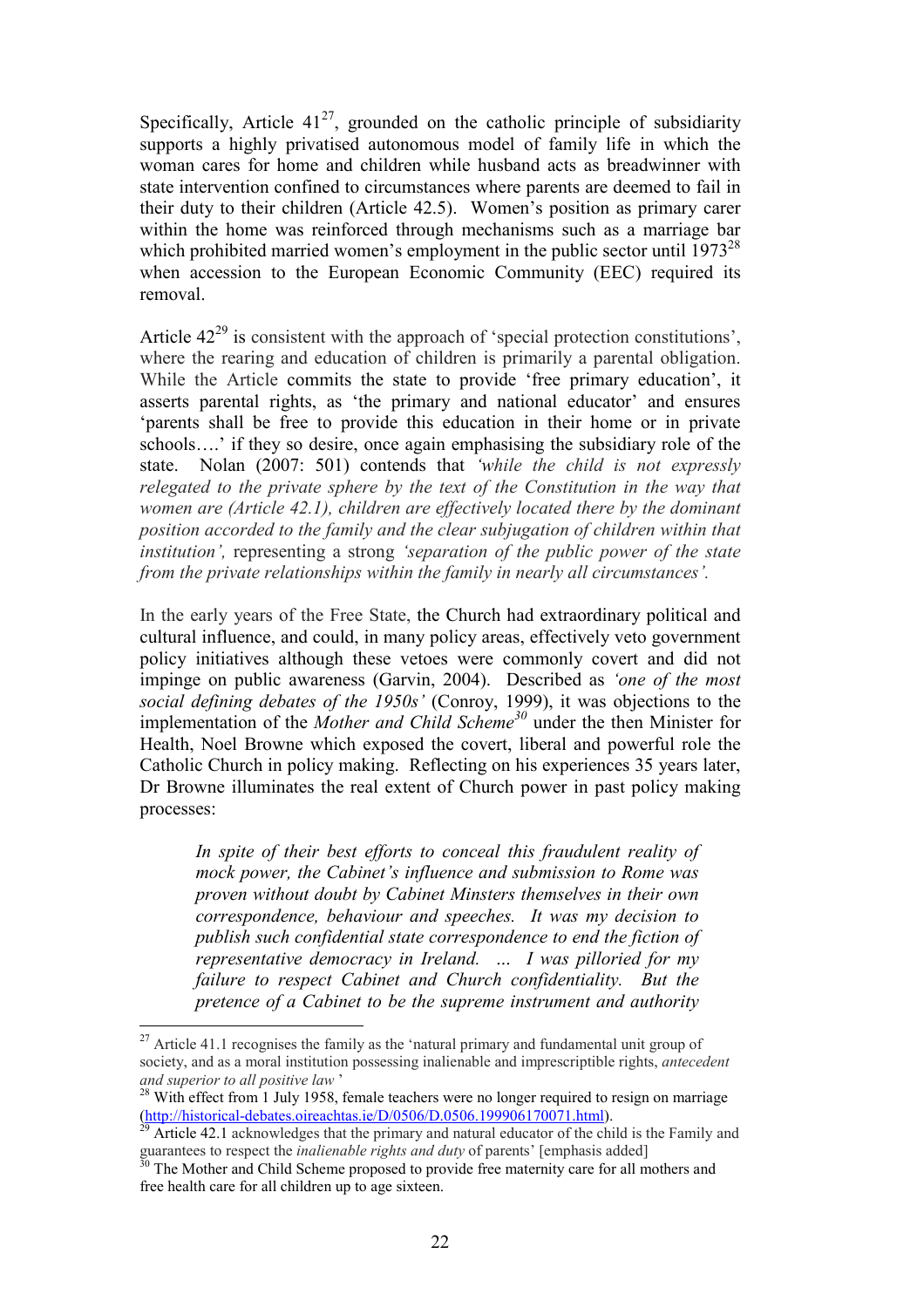<span id="page-27-0"></span>*in the State, when in fact it was subject to an outside non-elected pressure group, was to me the supreme deception.* 

(Browne, 1986)

In these decades of church authority, day care and similar family services were conspicuously underdeveloped and the principle of 'subsidiarity' ensured that the state only interfered when the family's capacity to provide for its members was exhausted (Adshead, 2008).Chubb (1992: 14) attributes the authoritarian leadership and lack of change in the early decades of the Free State to the 'wholehearted acceptance by the vast majority of the people to a seemingly immutable set of Catholic ideological social values'. However, the gradual erosion of national protectionist policies from the late 1950s, initiated through the *Programme for Economic Expansion* in 1958, coupled with increasing access to education and increasing urbanisation from the 1960s contributed to a gradual shift in traditional attitudes and values, although the extent of this is often over-estimated. The crossing of the floor of the then Taoiseach, Liam Cosgrave in 1974 to vote against his own government's legislation for contraception, the defeat of the 1986 divorce referendum, and its narrow acceptance (by a margin of 0.6%) a decade later and silences, until very recently regarding clerical abuse cases are reminders of how gradual the erosion of church power in state policy and amongst the electorate has been. While Kiely (1999) argues that economic resources were simply not available to support any radical social policy measures in the early decades of the Irish state, traditional values systems made it unlikely that even had such resources been available, ECEC would have been a policy priority.

#### **3.3 The 1970s – A Decade of Change**

Joining the EEC in 1973 introduced the influence of European social policy into Ireland and resulted in government being less free than previously to determine its own social policy agenda. Accession incurred a series of legal obligations, relating to non-discrimination and equality of pay which led to the abolition of many outdated gender based policies, such as the marriage bar, the Employment Equality Act (1977), the Unfair Dismissals Act (1977) and the Maternity (Protection of Employees) Act (1981). However, the state's role in facilitating women's labour market activation was essentially a reluctant one, driven by external pressure to implement legislative changes rather than domestic initiatives to support equality between the sexes. Throughout this time, as women's rights were gradually forcing their way onto the agenda, a debate on the changing needs of children and appropriate mechanisms to support these was altogether lacking. Commenting on government accession to the EEC and its implications for social policy, Conroy (1999: 40) notes that

'*The ink was hardly dry on Ireland's membership'* … when *'a process of opting-out of social provision commenced…. In 1974, the government … requested and was refused permission from the European commission to derogate from the introduction of equal pay between women and men for equal work….'*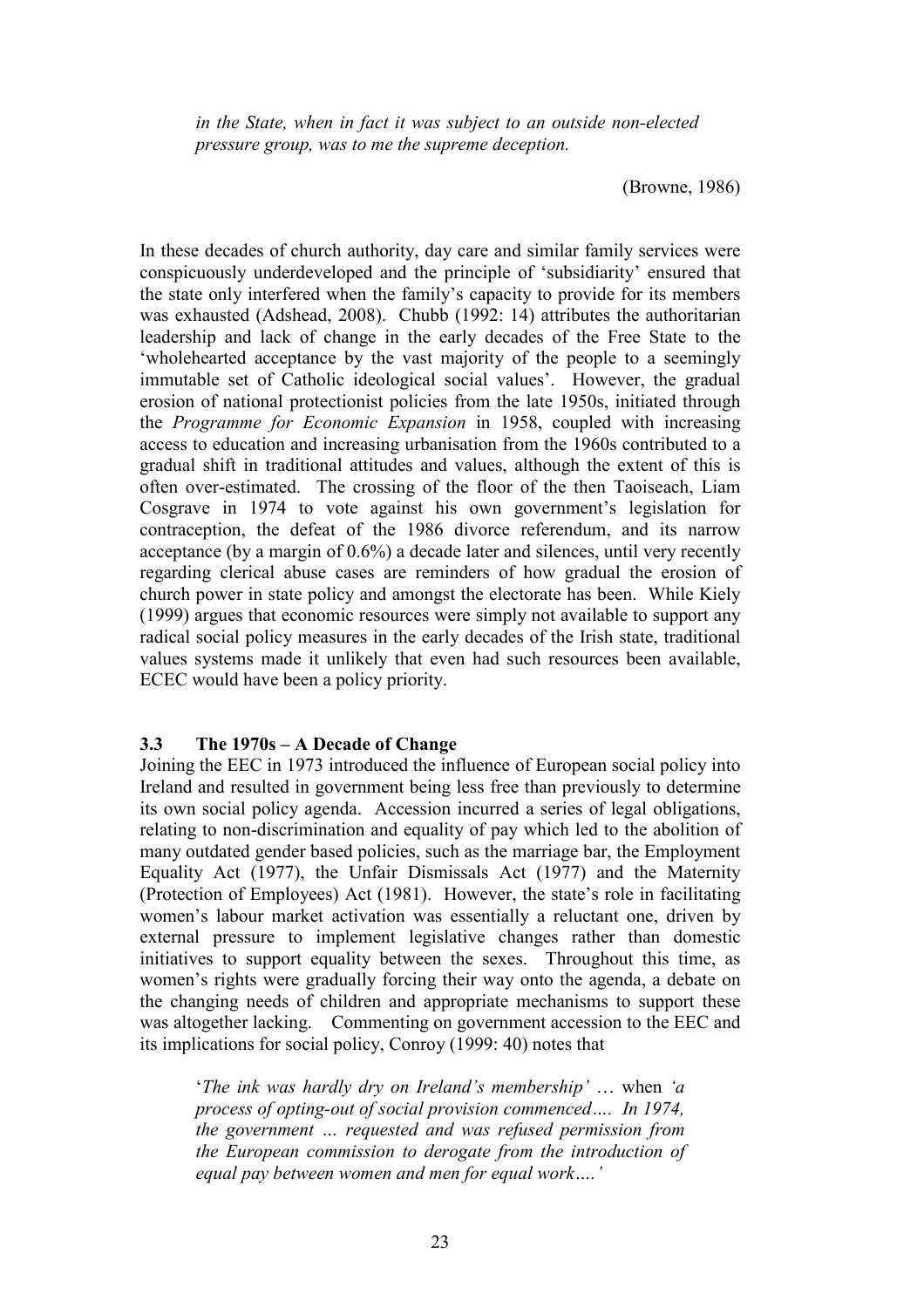Domestically too, women were increasingly challenging the state through the Constitutional Courts regarding equality and treatment of women in Irish law and social policy. Sweeny (2006) refers to the 1970s as the 'period of most active articulation and development of women's rights'. Between 1971 and 1987 alone, there were 45 major challenges by a group of individual women to the constitutionality of laws relating to sex discrimination and equal rights illustrating a definite move on behalf of the judiciary from this time to let the courts play a key role in outlining the scope of constitutional rights (Adshead and Neylon, 2008). The establishment of the first Commission on the Status of Women in 1972 represented a landmark in institutional change but also possibly heralded the beginning of a strategy of what we term government 'distancing' from unsettling policy topics by establishing working groups, commissions and such like, creating opportunities for reports which might or might not influence policy rather than government directly debating, proposing and implementing policy responses. A range of category based benefits, which Conroy Jackson (1993) suggests were 'part of a broader restructuring of gender and motherhood granted new individual entitlements to women but simultaneously reasserted their status as wives, mothers, daughters and unpaid carers' (Conroy, 1999). These included the prescribed relatives allowance (1968); deserted wives benefit (1973); unmarried mothers benefit (1973); prisoners wives benefit (1973); single women's allowance (1974). Children's allowances were also made payable to mothers rather than fathers from 1974 (Fahy, 2000).

The fiscal crisis of the 1980s confined much policy development to economic policy matters as consecutive governments struggled to resolve Ireland's economic woes. While the fiscal crisis in Britain gave political expression to the new paradigm of neo-liberal economics and neo-conservative politics, Ireland, in a last-ditch effort to solve the fiscal crisis - experienced a policy making paradigm shift, away from the traditional, centralised decision making, towards a form of 'negotiated governance', termed 'social partnership<sup>31,</sup> (Larragy, 2006). Under the new policy paradigm and thereby in agreement with the employers, unions and farmers associations – Ireland witnessed its biggest public spending cuts in more than three decades including a 6% reduction in health expenditure, 7% reduction in education and 18% reduction in agricultural expenditure (Powell, 1992) leading the then Taoiseach to emphasise that:

*"The policies which we have adopted are dictated entirely by the fiscal and economic realities. I wish to state categorically that they are not being undertaken for any ideological reason or political motives" but because they are "dictated by the sheer necessity of economic survival"*  (Charles Haughey, Taoiseach quoted in Jacobsen 1994: 177).

Although Powell (2003: 435) believes such cut-backs were made 'to solve the fiscal crisis and not as an attempt to achieve a more economically liberal state,

 $\overline{a}$ <sup>31</sup> Social Partnership refers to a governance process where representatives of employer

organisations, trade unions, farmers and - since 1997 - community and voluntary sector (i.e. the 'Social Partners') work in common institutions<sup>31</sup> with government to deliberate about economic and social policy (Adshead 2008).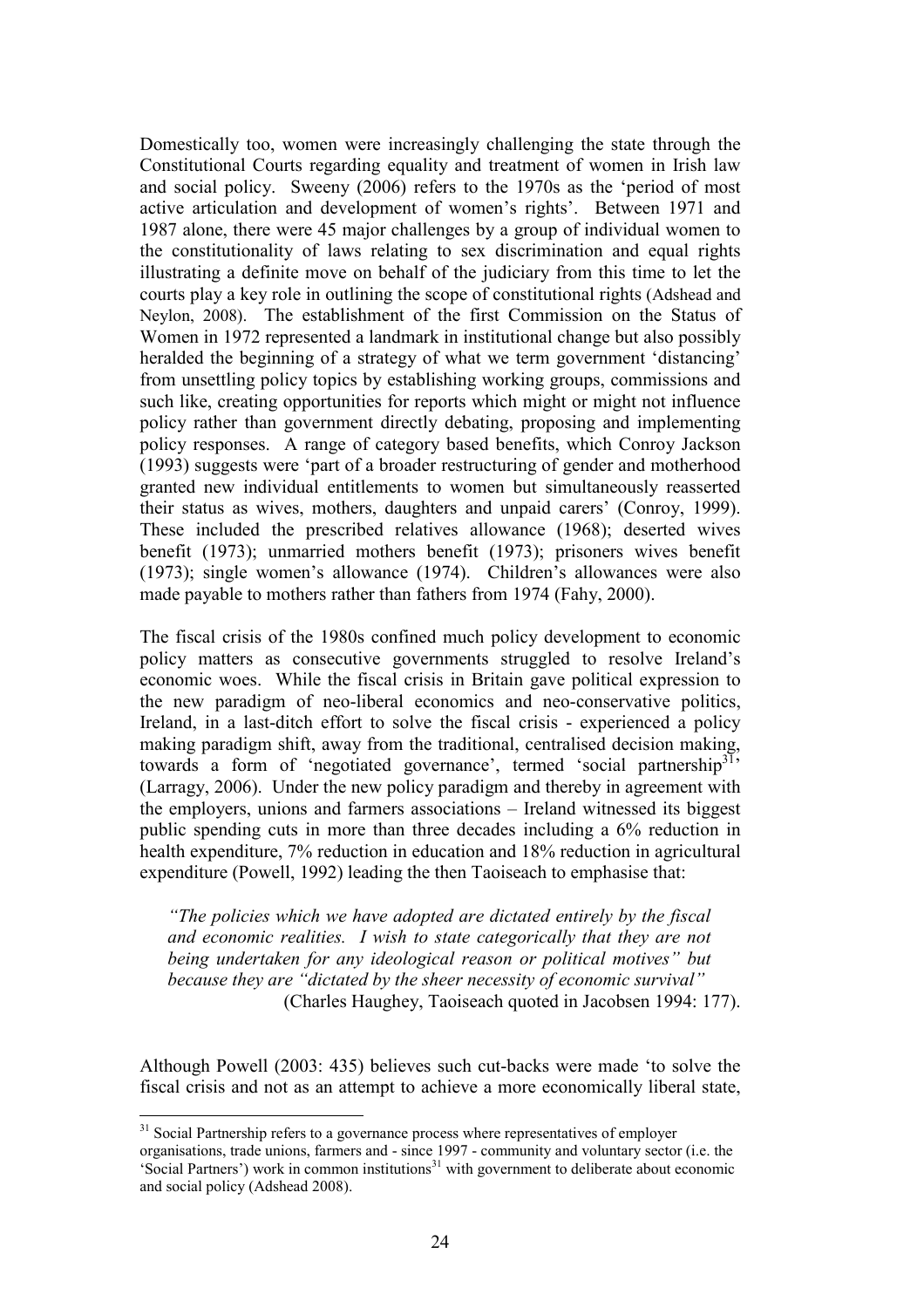<span id="page-29-0"></span>over the course of a few years' (which had already been set in motion through catholic ideals enshrined in the Constitution), he nonetheless contends to their impact in 'further reducing government's role in the economy<sup>32</sup> (Powell, 2002; 2003) thus copper fastening the way for the market-led state of Ireland today. The 'rolling back' of the state with its associated emphasis on personal autonomy coupled with the state's clear preference for market-based responses meant that even as increasing numbers of women joined the work force, the care and education of young children remained a private responsibility and one in which the state was unwilling to engage. In considering these myriad policy shifts and changes - Conroy (1999: 45) concludes that by the end of the 1980s, 'social policy in Ireland missed a so-called phase: the development of a comprehensive set of social policies, of resources, rights, entitlements, and systems of redistribution'.

### **3.4 The Celtic Tiger**

Negotiated bargaining and fiscal cutbacks had the desired economic effect. Ireland's economy, described by *The Economist* as the European Union's "basket case" in the late 1980s, was just a decade later, described by the same magazine as 'Europe's shining light' and the so-called 'Celtic Tiger' was born. Unemployment declined from 15.9 percent in 1993 to 5.7 percent in 1999 and 3.6% in 2001 (CSO, various). In this once patriarchal society, women came under increasing pressure to centre stage the adult worker identity in their lives (Coakley, 2005). Almost six out of every ten additional people who took employment during the economic boom were women (Sweeny, 2006). Starting from a low base, female labour force participation had remained largely unchanged at around  $30\%$  over the period  $1926 - 1981$  (CSO, 2007), however during the Celtic Tiger, women's employment rate rose faster than anywhere else in the OECD world—from 40 per cent in 1994 to 58 per cent in 2005 (Sweeny, 2006). Yet, despite their important role in sustaining a buoyant economy, women's participation was not encouraged by generous maternity leave, developed childcare facilities, family-friendly workplaces, or similar initiatives deemed to be supportive of working parents, nor was any debate taking place regarding the impact of such changing structures - and the lack of public infrastructure to support children's new lived experience – taking place. In fact, in all these developments – from the gender equality movement of the 1970s onwards – children remained largely invisible as a policy consideration. Where mothers entered the labour market, it became the private responsibility of parents to make alternative care arrangements for their children while they worked (usually with no, or very little statutory supports), often relying on other women as unpaid or possibly paid, albeit low paid carers. It was not until much later that the experiences of children and their needs (rather than rights) within these settings gradually garnered some political attention.

Similar to other neo-liberal states, Celtic Tiger Ireland prioritised personal autonomy and independence as desirable traits for all 'citizens'. It emphasised the utmost importance of the market place, and government focus prioritised the steadfast facilitation of market growth – often above all else. In writing about

 $\overline{a}$  $32$  Other concessions included the abolition of the National Social Services Borad, the Health Education Bureau and the Regional Development Organisations (Powell, 2003; *The Economist* 1988: 9).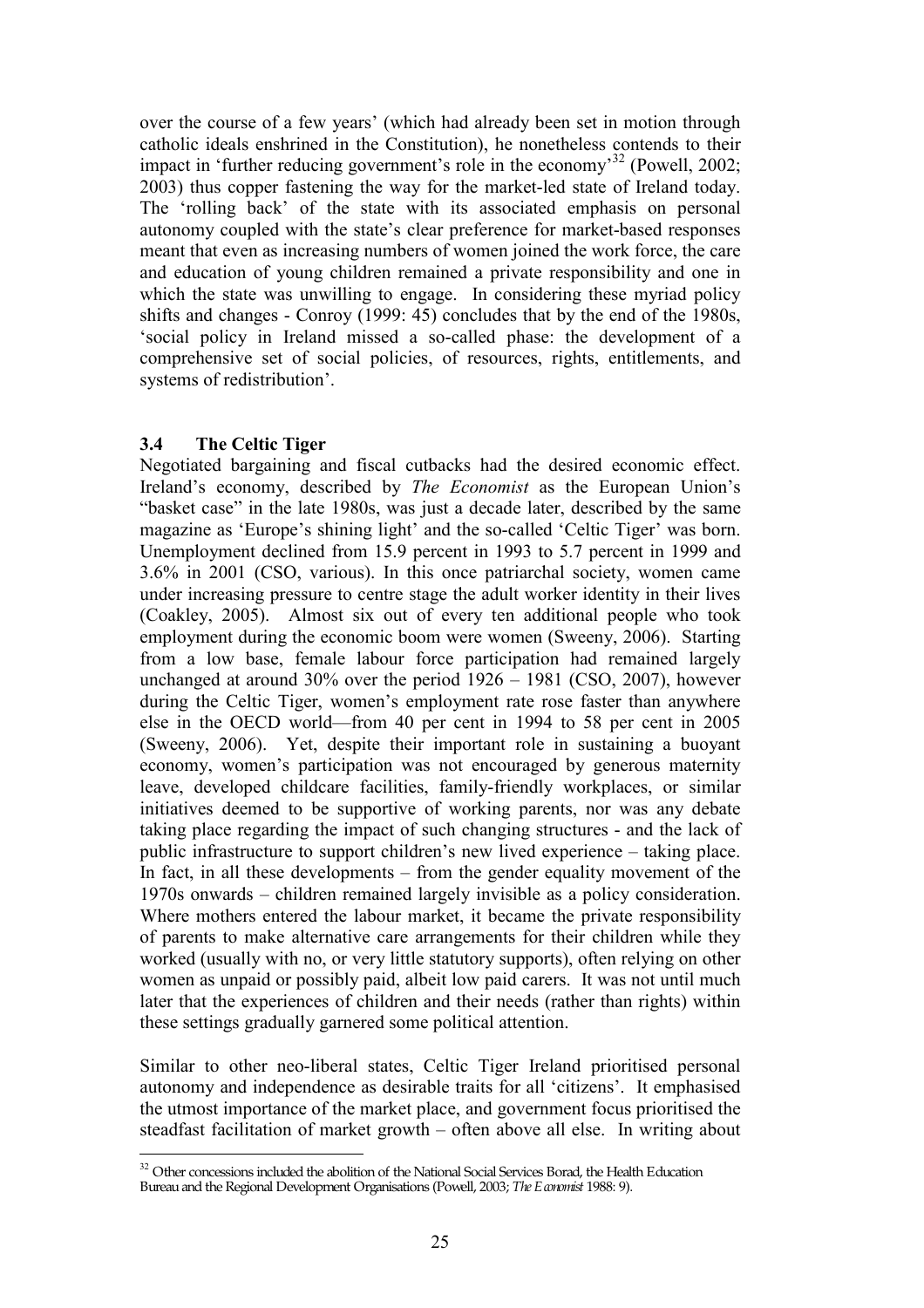Irish welfare reform, Taylor suggests the 'principal motivation has rested firmly upon enhancing the flexibility of the labour market' rather than upon extending social rights (Taylor, 2005: 94 quoted in Kirby, Murphy, 2007). JJ Lee (1998) writes of a Celtic Tiger, where 'people exist only as producers and consumers … it is an economy, not a society'. The growing prominence of partnership was accompanied by a number of other key developments which altered Ireland's policy landscape. The growing preference for non-governmental agencies<sup>33</sup>, another 'distancing' strategy, was a particular feature of this era as too was the increasing prominence of public/private partnerships to perform functions that were once subsumed under governmental department responsibilities. As market forces grew, the 'roll-back' of the state, which had commenced through the cut-backs of the 1980s accelerated and the community and voluntary sector were increasingly relied upon, to respond to the 'social aspect' of the state. These features represent a classic 'hollowing out of the state' and are synonymous with approaches pursued in neo-liberal states, where the aim is to keep the state contained, needs-based and selective. Combined, these measures had a fundamental impact on the direction and approach of the state to childcare policy. While, theoretically there was an increased statutory commitment to childcare  $34$  through exchequer funded policy initiatives (see Section 3.6), these largely targeted private sector growth and community sector development (which is privately managed). Government's role was largely confined to the management of capital funding towards this growth and statutory inspection of 'notified' services to ensure adherence to basic minimum standards. Government aspirations that increases in supply would lead to a rebalancing of market forces (through greater competition), thus improving quality and costs, as 'businesses' (i.e. childcare settings) competed to win 'customers' (i.e. children) clearly failed as tiered market growth of a private good accelerated (see Section 3.6 for rising childcare costs and equality of access issues).

In contrast to those who argue that the precedence of economic matters and prioritisation of markets above all else during the Celtic Tiger years led to an erosion of citizenship rights, Fanning (2003) argues that one of the more positive societal developments of this time was the increasing policy focus on children, and in particular children's rights. He speaks of the growing emphasis on rights and rights-based approaches to social policy from the 1990s, including the National Children's Strategy *'designed to meet Ireland's oblivations under the UNCRC'.* However, he concedes that '*these rights-based approaches have emerged in the context of profound ongoing inequalities*' one example being *'the unwillingness of the state to secure adequate rights to education for people with intellectual disabilities* (the Sinnott case)' (Fanning, 2003: 17 – 18). Indeed, the establishment of the Office of the Minister for Children and Youth Affairs (formerly the National Children's Office) in 2006 and the appointment of an Ombudsman for Children in 2004 are illustrative examples of the increasing visability of children in public life and some would argue the increasing statutory attention to children's rights. The establishment and support of initiatives such as *Dail na nOg* and the Centre for Early Childhood

<sup>33</sup> Such agencies are often categorised *via* the term QUANGOs (quasi-autonomous nongovernmental orgnisations). In its 2008 public management review, the OECD estimated there are now in excess of 500 agencies operating in the RoI (OECD 2008).

<sup>34</sup> See *National Childcare Strategy* (1999)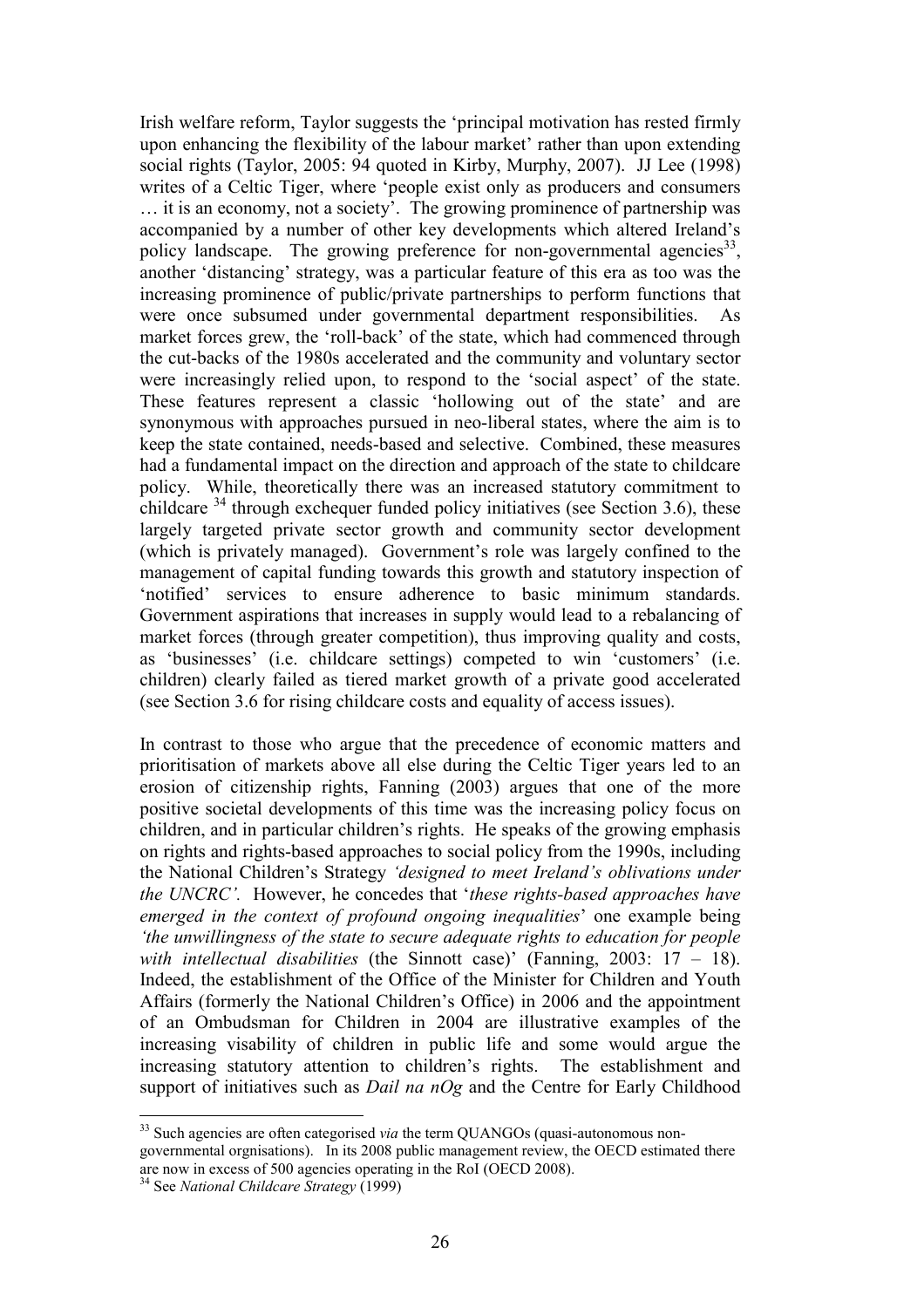<span id="page-31-0"></span>Development and Education (CECDE) are further examples of the increasing policy focus on children (Hayes & Bradley, 2006; Bennett, 2006; Bradley & Hayes, 2009).

Yet, despite these measures, more detailed analysis reveals a piecemeal and fragmented commitment to children in ECEC policy and practice exemplified by the closure of the CECDE as almost the first act of the DES in response to the economic downturn. The fact that children continue to have a highly vulnerable status as rights holders within our current Constitutional Framework (and the wavering cyclical political support to address this) is illustrative of the lack of national coherency (at political and public level) on what we as a nation want for are children. Furthermore, legal analysis of constitutional challenges indicate 'a shift in recent years' and a 'growing reluctance' by the courts 'to recognise and give effect to children's rights, even in the face of governmental failure (and sometimes unwillingness) to give effect to previously identified constitutional obligations' (Nolan, 2007: 503). Nolan (2007: 503) attributes this to 'judicial reluctance to become involved in alleged issues of 'distributive justice' and animosity to children's socio-economic rights in particular' as the Courts become 'progressively more restrictive in defining the obligation imposed on the state by parents of children with special needs seeking the provision of education rights-related services and facilities (Article 42.4). For example, in March 2001, the State began a Supreme Court appeal against a High Court decision in the Sinnott case regarding the State's obligation to provide primary education for the intellectually disabled beyond the age of eighteen. Similarly, in 2007, the parents of Caoimh O'Cuanachain failed in their challenge regarding the state's failure to provide Applied Behavioural Analysis (ABA) for their autistic son, despite the substantial evidence regarding its effectiveness in supporting autistic children progress to mainstream schooling $35$ .

### **3.5 Ireland's Social Policy Approach in a Comparative Context**

It is useful at this point, to consider Ireland's social policy approaches in a comparative context, to gain further insight into the intricacies of Irish policy design when compared to its EU and international counterparts. By grouping nations in certain broad categories we can see qualitative differences between groups in the origins of social policies and their outcomes (Misra, Mollar, 2004). Higgins (1981: 167) suggests such analysis enables us distinguish between 'the general and the particular' and to assess ' whether problems of policy are peculiar to certain types of political and economic system or whether problems are inherent in the policies themselves' (Higgins, 1981; O'Donnell, 1999). The relative importance of the state, the market, the family or voluntary sector in such groupings illustrates core ideological differences in welfare regimes and provides a useful microscope through which national differences in family and child policy approaches and objectives can be understood. Thus, comparing Ireland's social policy approach in an international context facilitates a deeper understanding of the impact of ideological and political constructs on

<sup>&</sup>lt;sup>35</sup> <http://www.irishtimes.com/newspaper/ireland/2008/0130/1201501725260.html>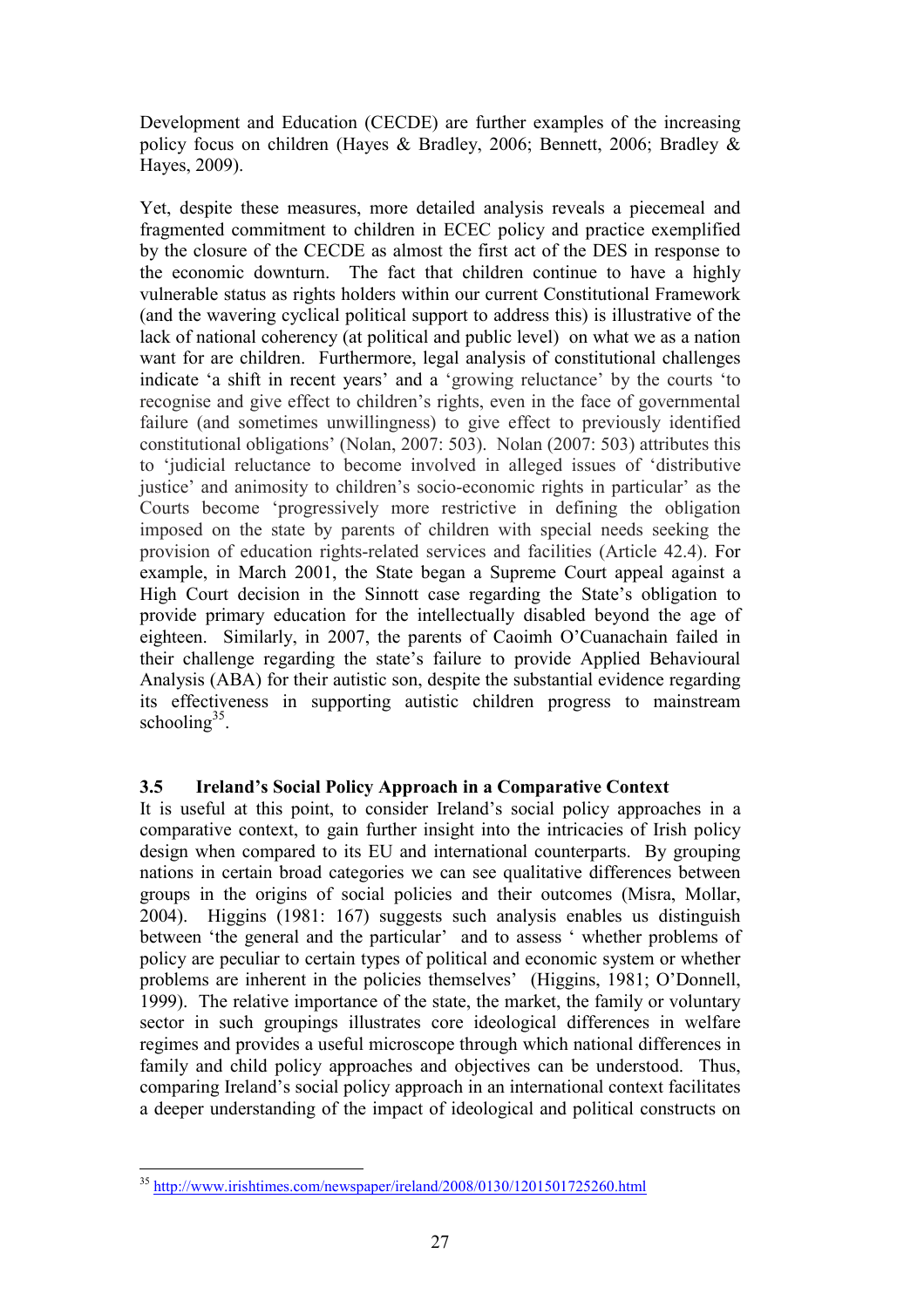policy design and facilitates a deeper understanding of the implications of such factors in ECEC policy making.

Ever since its appearance in 1990, Esping-Anderson's *Three Worlds of Welfare Capitalism* has been the subject of both extensive praise and extensive criticism (Fenger, 2007). Esping- Andersen (1990, p. 22) originally grouped countries into clusters based on state-market relations, stratification, and social citizenship rights, including levels of de-commodification (i.e. how state policies allow citizens to "maintain a livelihood without reliance on the market). Decommodification was measured by generosity and availability of old age pensions, sickness benefits, and unemployment insurance payments (Misra, Mollar, 2004). His analysis identified three distinct welfare state regime classifications;

- The *Liberal Regime*, characterised by reliance on the market typically incorporates the Anglo-Saxon countries, such as the UK, US, Australia – and Ireland to some extent. The social aspect of the state is contained, needs-based and selective. The state encourages the market solution by guaranteeing only a minimum and by tax systems which make the market the key institution (Arcanjo, 2006).
- The *Conservative Regime* places the family at the centre of welfare provision and is characterised by a large number of different social insurance schemes for different occupational groups (with special schemes for civil servants). Collective schemes are financed through compulsory contributions while private provision plays a marginal role (Arcanjo, 2006). Included in this classification are Italy, Japan, France, Germany, Finland and Switzerland.
- The *Social-democratic Regime* offers a high level of collective provision and the state plays a central role in welfare provision. The collective provision is financed through taxation and the universalistic nature of this regime makes private provision unnecessary (Arcanjo, 2006). Included in this grouping are Austria, Belgium, Netherlands, Denmark, Norway and Sweden.

Whether or not Ireland 'fits' well into Esping-Anderson's typology, that is whether it has explanatory power for Ireland, may seem irrelevant in light of more fundamental criticisms of his approach (O'Donnel, 1999). Firstly, any classifications are limited by time – a point acknowledged by Esping-Anderson himself in later work in defence of the continued relevance of this *Three Worlds* - *'Any typology of welfare regimes … remains valid only as long as history stands still'* (Esping Anderson, 1999). Countries can adopt alternative policies or approaches which may lead to a shift in their positioning in terms of regime classification (Arcanjo, 2006). Fundamentally and particularly pertinent when considering ECEC policy, the classifications have also been challenged on the count of gender blindness (Lewis, 1993; Taylor-Gooby, 1991; Orloff, 1993; Millar, 1996). In response to his critics, Esping-Andersen (1999) included the concept of de-familialization in his later work, measured by examining 'public spending on family services, the percentage of children under three in childcare, and the percentage of older people receiving public home help' and found it 'did not drastically change the original regime concept' (Misra, Mollar, 2004: 6).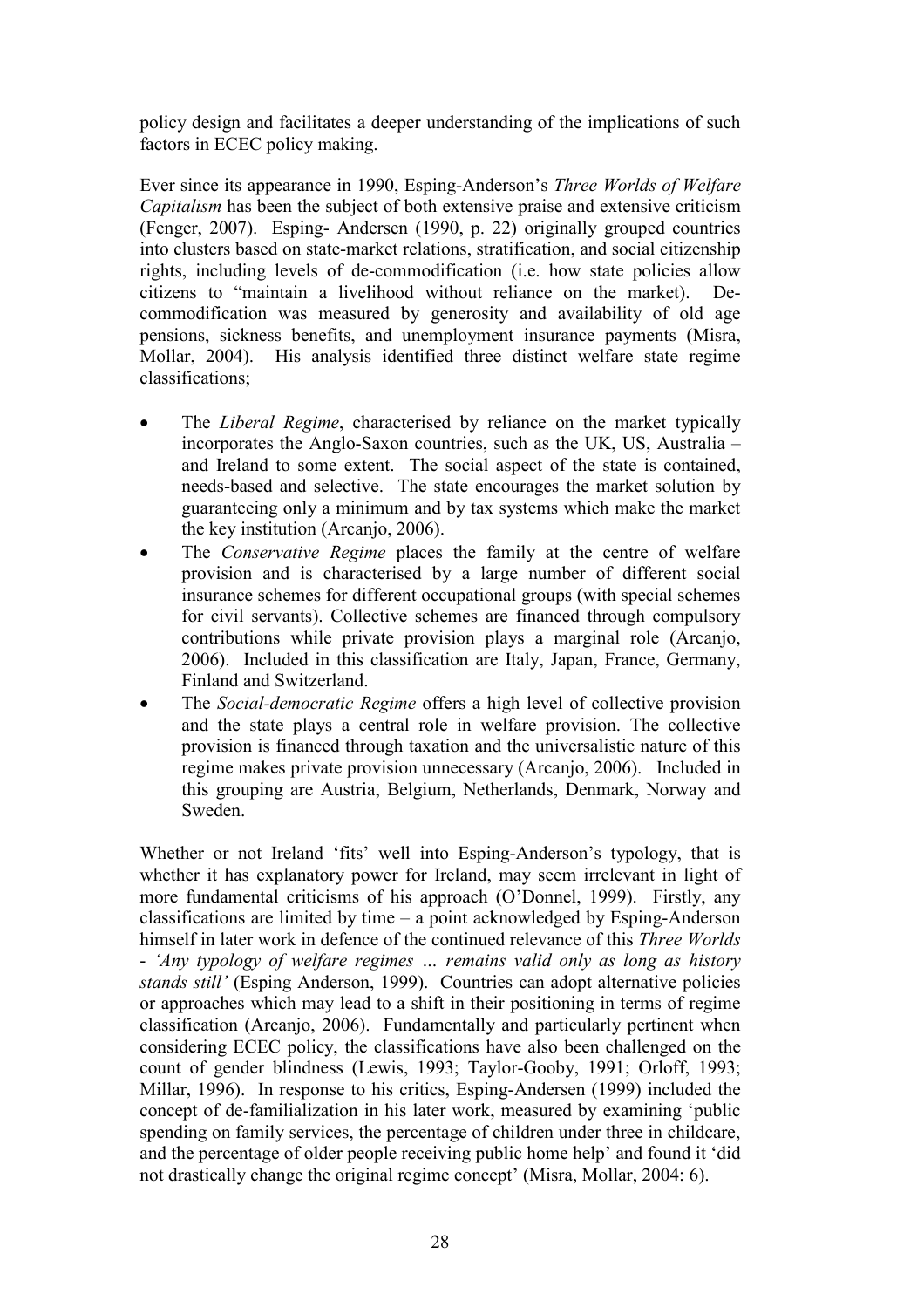Leibfried (1993), whose analysis of welfare state classifications has also been critiqued for its failure to fully explore gender as a central issue, distinguishes four different social policy regimes: the Scandinavian welfare states, the 'Bismarck' countries, the Anglo-Saxon and the Latin Rim countries (Misra, Mollar, 2004). Latin Rim countries emphasise the role of the church, women and agricultural economy (O'Donnell, 1999). With the exception of the countries classified in the Latin Rim type, the classification of the other countries converges with Esping-Anderson's typology (Arts and Gelissen, cited in Fenger, 2007). While Leibfried (1993) does not explicitly locate Ireland within his modelling classifications, Olsson Hort (1993) grouped it alongside the UK, as an Anglo-Saxon country, whereas Cook and McCashin (1992) suggest Ireland to be in a state of 'transition' from Latin Rim to Anglo-Saxon (cited in O'Donnell, 1999). In their work on *Families of Nations,* Castles and Mitchell (1993) conclude that Ireland has characteristics which cross-cut the Radical and Liberal worlds. They observe Ireland to have a predominantly rightist government, because the party system was mobilised around 'revolutionary' issues irrelevant to class concerns' (O'Donnell, 1999).

Studies and analysis of Irish welfare policies tend to draw *'contradictory conclusions depending on which part of the welfare system they examine'* (Adshead, 2008: 17). Peillon (2001) notes that some policies promote class stratification, whilst others reduce it; some benefits are universal, whilst others are residual. There are certain areas where the state accepts full administrative responsibilities, others, where it accepts none, and some cases where social services are provided by a partial state or state sponsored body (Peillon, 2001 cited in Adshead and Neylon, 2008: 17). *The Developmental Welfare State,* the most recent analysis of Ireland's welfare state (NESC 2005) concluded that the 'mix of means-tested, insurance-based and universalist income support and service arrangements' have produced 'a mongrel welfare system of mixed parentage' (NESC, 2005: 35), and warned that even 'describing it as a 'system' risks implying the ensemble has more internal logic than is the case'. Adshead and Neylon (2008: 15) suggests the varied and sometimes contradictory policy tendencies are often sustained by equally variable and contradictory social and political attitudes - to the left and to the right *– 'reflecting a political environment where there is no clear consensus about approaches to welfare and welfare reform and, perhaps more importantly, where there is no great political ambition for creating one'.* 

Ireland's electoral system further reinforces this mixed and fragmented response to key policy issues. Its Single Transferable Vote (STV) system of Proportional Representation (PR), *'where voters can mark as many preferences as there are candidates in multiple seat constituencies, not only obliges candidates of the same party to compete against each other, but also offers the opportunity for voters to switch between parties, according to their preferences'*, resulting in a *'highly personalised and localised electoral competition, where national policy issues often take second place to local ones'*, fuels the pragmatic rather than principled nature of politics (Adshead, Neylon,  $2008: 17 - 18$ ). The system perpetuates a consensus-based political culture biased towards conservative and incremental policy development exacerbated further by trends towards coalition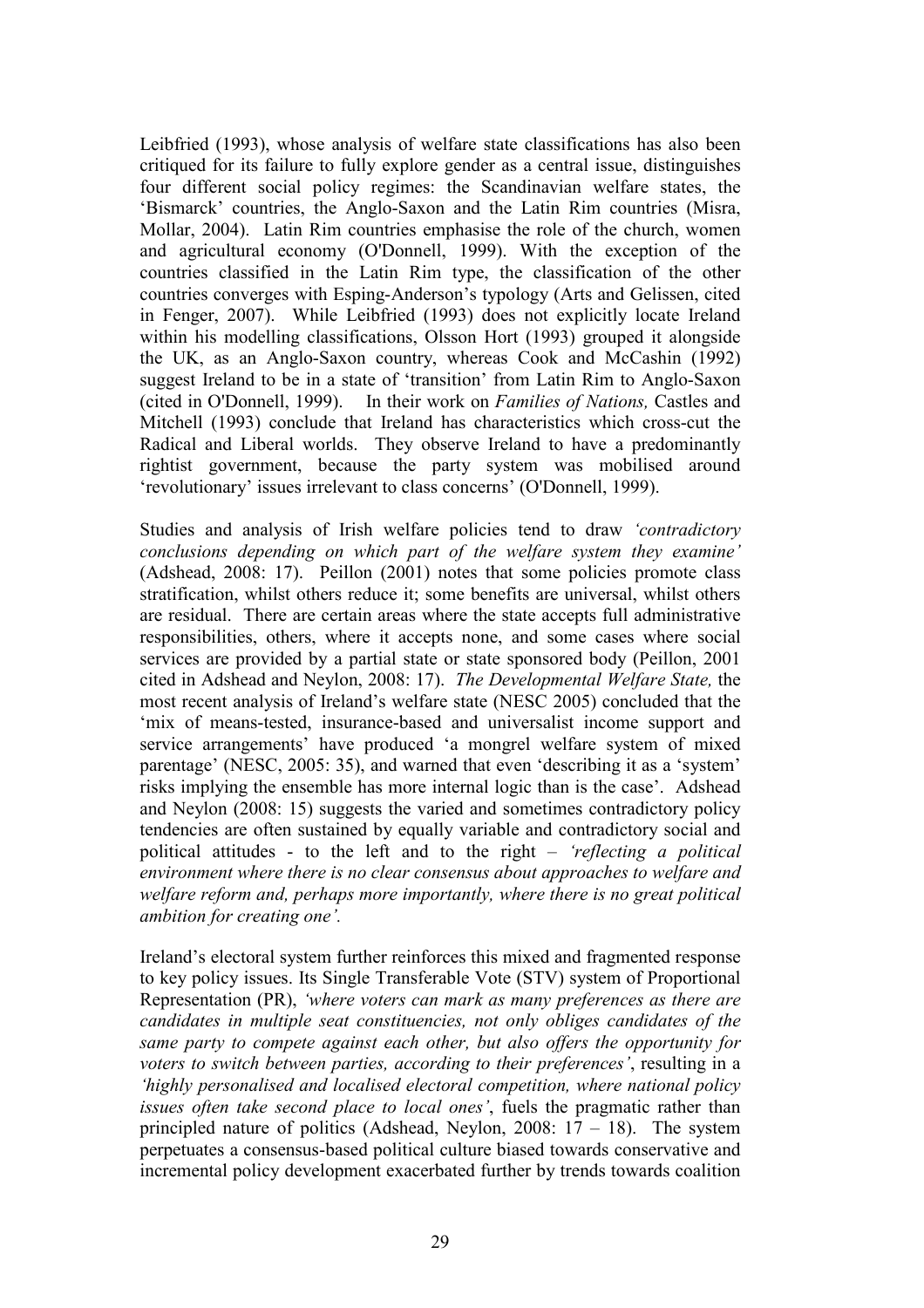government and social partnership where radical policy change to key – or sensitive - policy issues is risky and rarely occurs in such an environment, as very recent political u-turns on policy decisions would indicate<sup>36</sup>. The consequence of such an environment is a *'*lack of decisive policy action and a situation where significant policy tensions are left untackled' (Adshead, Neylon, 2008: 15). Of relevance to this paper is the 'shelving' of the more contentious aspects of the UNCRC and the ongoing postponement of the Constitutional referendum on Children's Rights are just two examples of the implicatoins of this political environment on policy development.

The resulting policy 'system', described by Powell (2003: 53) as 'policy making on the hoof' - which is primarily reactive in nature, rather than strategic in direction - is further compounded when one considers the paucity of social policy debate around welfare and policy reform. Murphy and Millar (2008: 78) attribute this lack of debate to a 'political culture that prides itself on a pragmatic and practical discourse, a weak social policy community and a general under appreciation of the importance of social policy to both social and economic success'. This situation is not unique to the Irish context. Urban (2006: 53) suggests that in many countries, 'the community of professionals, researchers and politicians who are committed to initiating and fostering change is too small and has too little impact compared to other interest groups competing for public attention and public resources' and believes this to be one of the major weaknesses to bringing about policy change, a scenario he claims to be 'particularly true for Ireland today'. He further argues that despite the 'advanced …discourses within the early childhood community … they remain, too often, internal. *Change* seems to be more likely to happen and to become sustainable where it is actively communicated as a matter of public interest, as *res publica'* (Urban, 2006: 53). The minimal public reaction to the scheduled abolition of the Early Childcare Supplement from January 2010 and its replacement with a free preschool year is illustrative of the lack of the lack of public focus on these policy shifts, despite their direct effect on the lives of young children. Kirby (2008) suggests the social sciences occupy a marginal position in public policy in Ireland where their contribution often seems little valued and much misunderstood. Kirby, Gibbons and Cronin (2002: 15) suggest the development of suitable economic, social and cultural policies is based primarily on self-knowledge, yet the level of funding for fundamental social research in Ireland is extremely low – 'only research that has immediate quantifiable economic benefits is favoured and decisions are made with little regard for the long-term consequences for society'. Both the limited social policy research and possibly associated lack of debate mean social policy is relegated to the sidelines, as economic policy continues to dominate thereby exacerbating 'erratic and capricious policy making where effectiveness is compromised by a lack of contextual sensitivity and a tendency to embrace the pragmatic fashion of the day' (Ibid., 2002: 15).

This point is key when advocating a rights-based approach to policy making in ECEC, particularly in light of political hesitance to assume a more direct and

<sup>&</sup>lt;sup>36</sup> In Budget 2009, there was a reversal on the decision to abolish universal medical cards for those aged 70 within a number of weeks of their announcement due to mass media coverage of public protests and political fear around associated electorate popularity.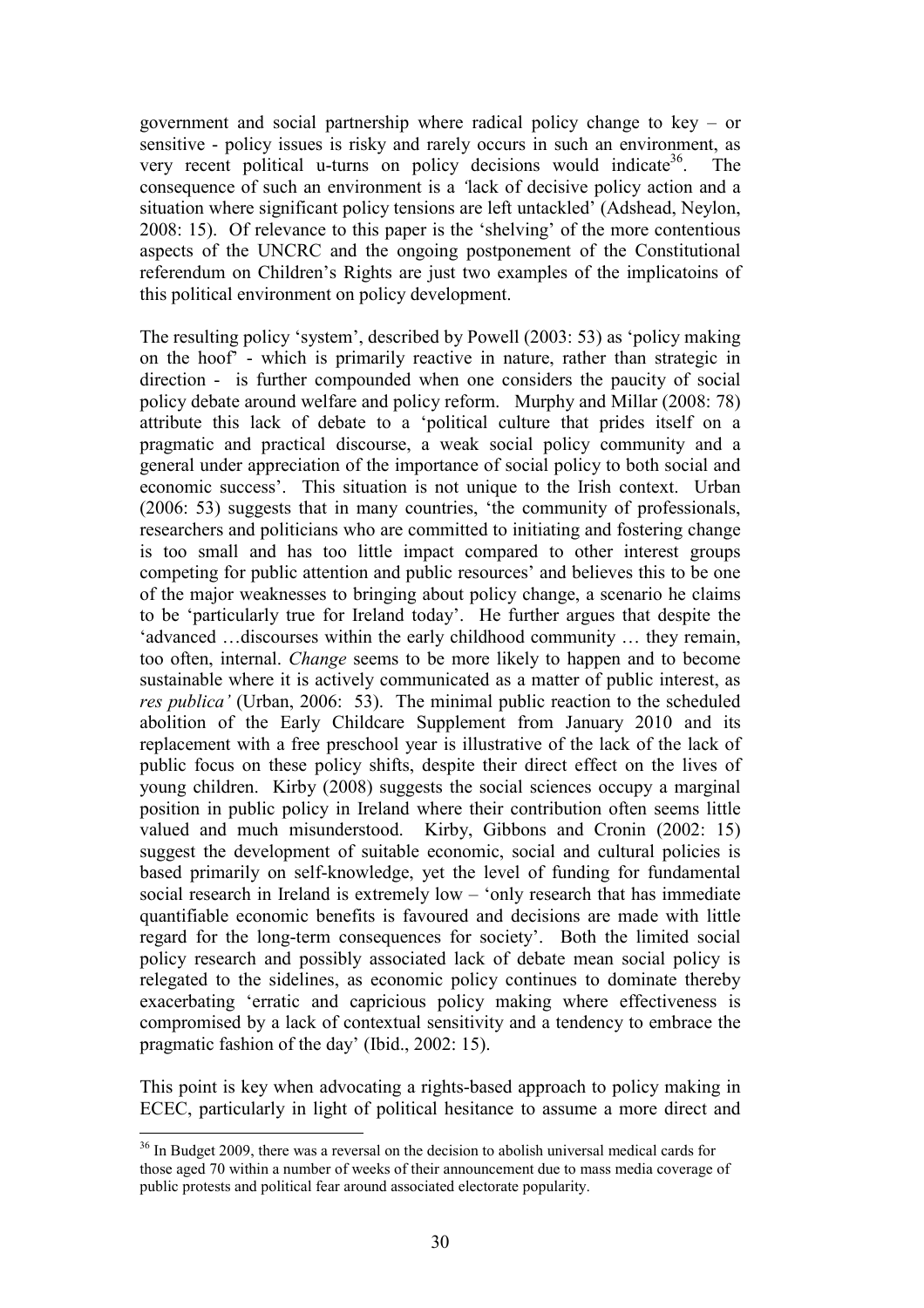<span id="page-35-0"></span>strategic role in the lives of young children. While government is content to utilise rights-based discourses in policy related documents, it is equally content to 'fudge' the more contentious aspects of children's rights in policy and practice particularly in terms of the state's role and responsibilty for children. The wavering political commitment to a referendum on children's rights is just one example of political fudging of a sensitive and contentious ideological issue despite the huge consequences such ambiguity has on the policy development and outcomes for children. Were a 'real' and actual shift to occur in policy and impact on service provision and professional practice, a legal responsibility – achieved through consitutional change would be essential. Government resistence to drive this legislative change – as has been the case in the past in equally senstive and tradiationally 'private' areas (contraception/divorce/abortion) – is indicative of the lack of value placed on our youngest citzens. It is also indicative of the tendency for discussion and debate to focus on the legal dimension of rights – particularly the potential costs associated with court proceedings resulting from explicit constitutional acknowledgement of children's rights. This preoccupation with the cost implications of legislative acknowledgment of children's rights inhibits mature discussion on the deeper understanding of children's rights. It reflects a narrow and confined political perspective on children's rights and highlights a political failure to consider the Convention's potential as broad statement of a rightsbased approach that guides a moral understanding of how we as a society value children.

#### **3.6 The Development of ECEC Policy in Ireland**

The development of ECEC is a remarkably recent phenomenon in Ireland. Up until the mid 1990s, the majority of ECEC provision was small scale, part-time, not-for-profit, with a small commercial presence and a number of community based services (Hayes, 1995; Bradley & Hayes, 2009). In the absence of policy and support, a fragmented and unregulated childcare market of high costs and variable quality developed where the ability to pay, largely determined right of access and quality of experience within settings (OECD, 2002, 2004; Hayes and Bradley, 2006). The fact that ECEC remained unregulated until January 1997 $^{37}$ , when the relevant section of the 1991 Childcare Act was enabled is emblematic of the traditional non-interventionist approach in the sector. Ireland's lack of direct action to this time is repeatedly noted in the policy literature, and is often attributed, in part at least, to Constitutional constraints and political tendency to 'fudge' controversial public issues. In the case of 'childcare', it has led to state resistance to employ a policy approach which unduly favours those who care for their children full time or those who – for varied reasons - share the care of their children (Coakley, 2005; NWCI, 2005; Hayes and Bradley, 2006). However, one could fairly argue that the lack of policy action in the area extends beyond constitutional bounds and is representative of the political prioritisation of economic and business matters above all else. Associated with this, is a parallel reluctance to engage and invest in the potentially 'costly' policy area of children<sup>38</sup>. After all, women's rights and the introduction of measures to ensure

 $37$  Except for general health and safety regulations

<sup>&</sup>lt;sup>38</sup> For example, at the launch of the NESF plenary session on early childhood care and education (June, 2005), the Minister for Education stated 'we do not own the schools' and 'they cannot be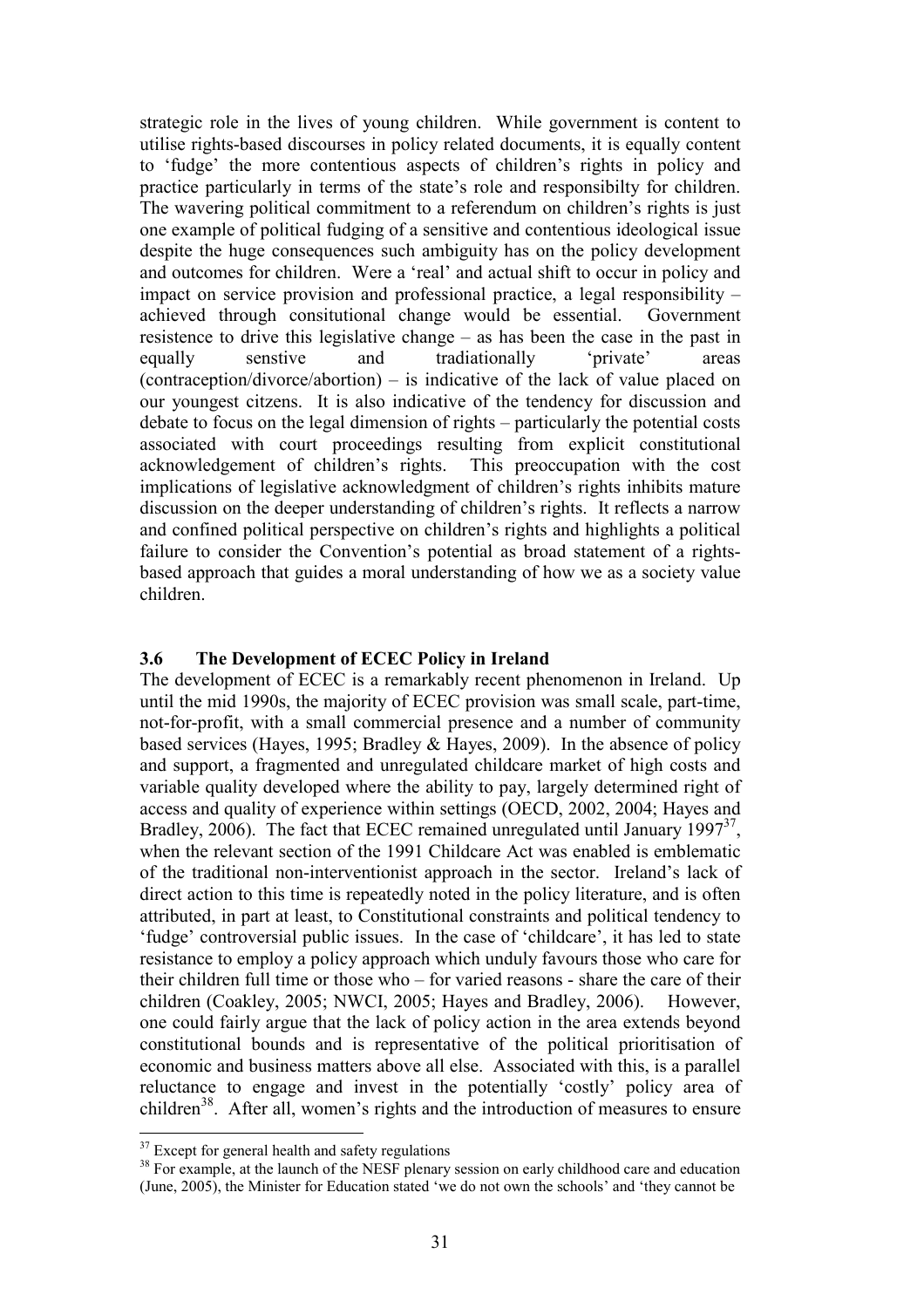these only emerged onto the political agenda as a direct consequence of EC membership. While legislative changes from the 1970s guaranteed women equal labour market rights and a number of working groups were established to consider policy issues and prepare reports on 'childcare' as a consequence<sup>39</sup>, the concept of government 'distancing' from direct engagement with the policy issue was very evident. Throughout this time, direct government action in the area remained altogether absent, as too, did the real presence of a sector of any significant scale.

From the 1990s, an increasing number of government working groups were established and a flurry of government reports commissioned, all specifically dedicated to exploration of the childcare issue. The Commission on the Family, set up in 1995, published its report, *Strengthening Families for Life*, in 1998, which included a comprehensive set of recommendations relating to childcare and the family. An *Expert Working Group on Childcare* set up under Partnership 2000 considered the wide range of childcare services for children from birth to twelve bringing afterschool and preschool childcare into the policy arena for the first time (Hayes and Bradley, 2006). The fact that services across all age ranges were to be collectively considered as a single issue reduced attention to the need to consider early childhood education and care in its own right. Meeting under the direction of the Department of Justice, Equality and Law Reform, the group produced a *National Strategy for Childcare* in 1999. A critical feature of the Expert Working Group was the restrictive nature of its terms of reference, which limited the group to considering the childcare needs of working parents. While Hayes (2008) suggests expedient budgetary explanations may have contributed to this limited focus, she suggests that it nonetheless laid the foundation for a fragmented policy response to childcare and failed to recognise the wider issue of childcare as a resource for all children, their families and society. In 1999, the Department of Education and Science produced a *White Paper on Early Childhood Education, Ready to Learn* (1999) which focused on the early educational needs of children from birth to six and included a series of recommendations which covered the whole spectrum of early childcare services 'including curriculum, training […] and the quality and quantity of inputs'. Among the many policy documents that address the need for change in Irish ECEC, the White Paper published by the Department of Education and Science in 1999 is of particular importance. The *White Paper,*  led to the establishment of the Centre Early Childhood Development and Education (CECDE) in 2001, a partnership initiative managed by the Dublin Institute of Technology and Saint Patrick's College, Drumcondra on foot of a request from the Minister for Education. The primary tasks of the CECDE were to draft, in consultation, a quality framework for the early years sector; to develop initiatives for children with special needs and those at risk of educational disadvantage; to support research in the early education field and to

compelled into childcare. … If a national policy were introduced, the boards would have to take individual decisions about making their premises available … a lot of issues such as who would provide the care taking and maintenance for the schools after hours would have to be resolved' (John Walsh, *The Independent,* 16 June 2005*)*.

<sup>&</sup>lt;sup>39</sup> The Report of the Working Party on Child Care Facilities for Working Parents (1983) and the *Report of the Committee on Minimum Legal Requirements and Standards for Daycare Services (1985)*)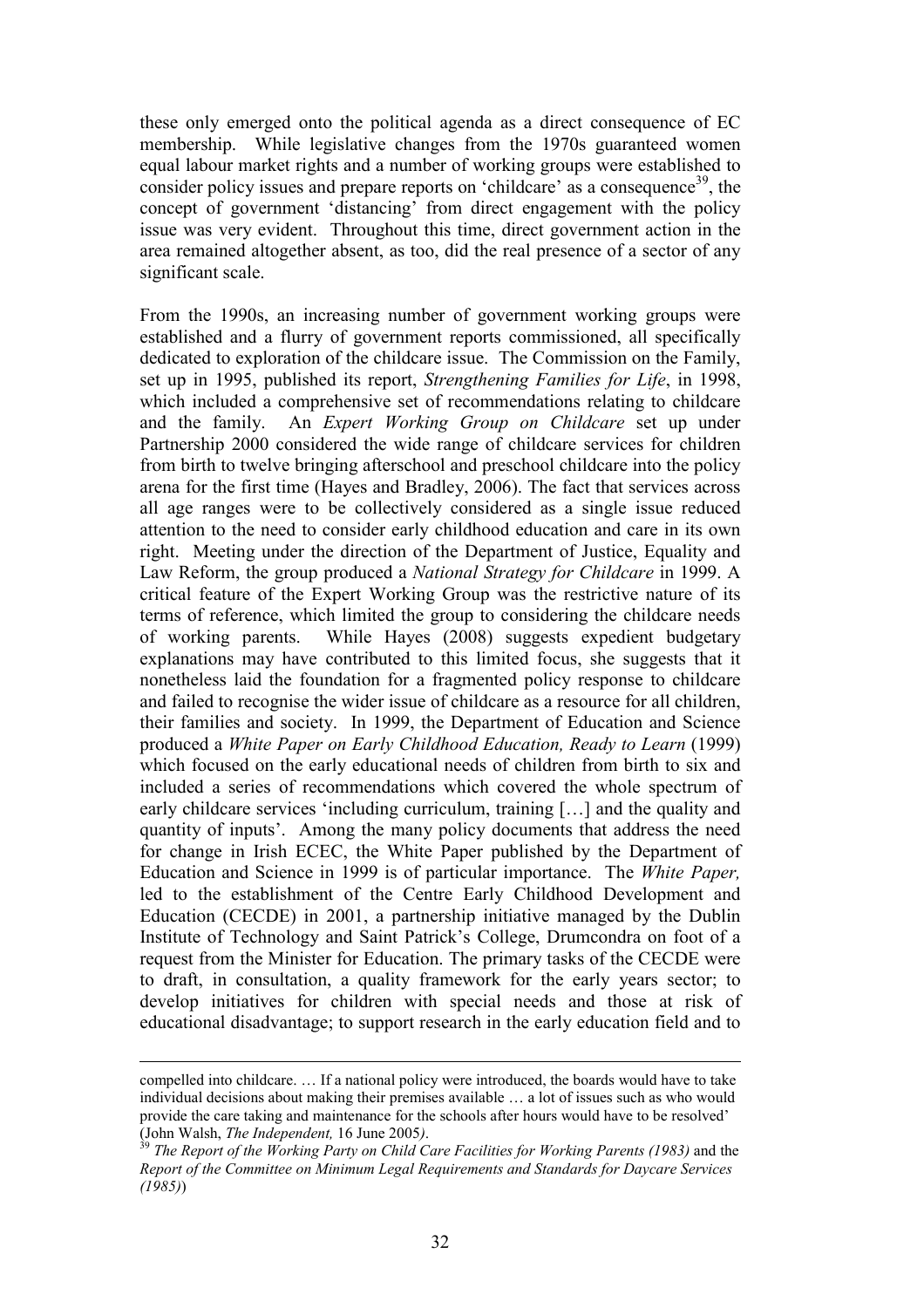prepare the groundwork for the establishment of the Early Childhood Education Agency as proposed in the White Paper.

The report of the *National Childcare Strategy* led to the establishment of the *Equal Opportunities Childcare Programme (EOCP),* under the National Development Plan (2000-2006), and represents, combined with its successor, *The National Childcare Investment Programme (NCIP)* the largest investment in childcare in Ireland's history. Importantly, much of the early attention and funding towards the development of childcare in Ireland was generated from EU programmes – rather than domestically - and initiatives centred on the promotion of equality measures to support women, rather than the development of quality supports for young children. Although children, as a group, do not come within the legal competence of the EU, childcare was one of the sectors eligible for European funding under a number of different programmes including the equality initiatives such as the New Opportunities for Women [NOW] programme. Such funding led to the establishment of a number of pilot childcare projects at local and community level. These initiatives coincided with the work of the European Childcare Network, which highlighted, among other things, the very low level of state support for childcare in Ireland when compared to all other European countries (EC, 1990). Such comparisons led to increased calls on government for support and development of the sector, particularly among those who saw the potential value of childcare to disadvantaged children and their parents. By the early 1990's the impact of European reports, the recommendations from different working groups and the availability of funding began to yield a more concerted approach by interest groups in Ireland for policy action in relation to childcare. At this time, as a result of growing economic prosperity, there was an emerging drop in the unemployment rate that began to give rise to a shortage of workers. This led to employer organisations and unions adding their voice to demands for childcare, an identified barrier to the full participation of women in the labour force and a threat to sustainability of economic growth (Hayes, 2006).

It has long been suggested that labour market activation policies both shape and challenge existing structures of care (Williams, 2003), and the Irish experience provides a prime example of this. Growing public dissent amongst parents, employers and unions (undoubtedly triggered by associated retention and recruitment problems) contesting workplace cultures that developed around male breadwinners and single people (Sweeny, 2006) catalysed government action in the largely heretofore neglected policy area. Thus the factors which generated policy action, not only illustrate the pragmatic, rather than principled approach to Irish policy making, but fundamentally, demonstrate 'economic' objectives as the core driver behind the crisis policy response to 'childcare' rather than a focus on the potential role of ECEC in supporting children's rights

In addition to national demands for change, a series of external factors accentuated pressure for state reform - not least amongst them, Ireland's trailing position in terms of ECEC provision when compared to its EU counterparts (OECD, 2006; Hayes and Bradley, 2006; UNICEF, 2008). By the mid 1990s, the majority of European countries had been providing universal ECEC for

.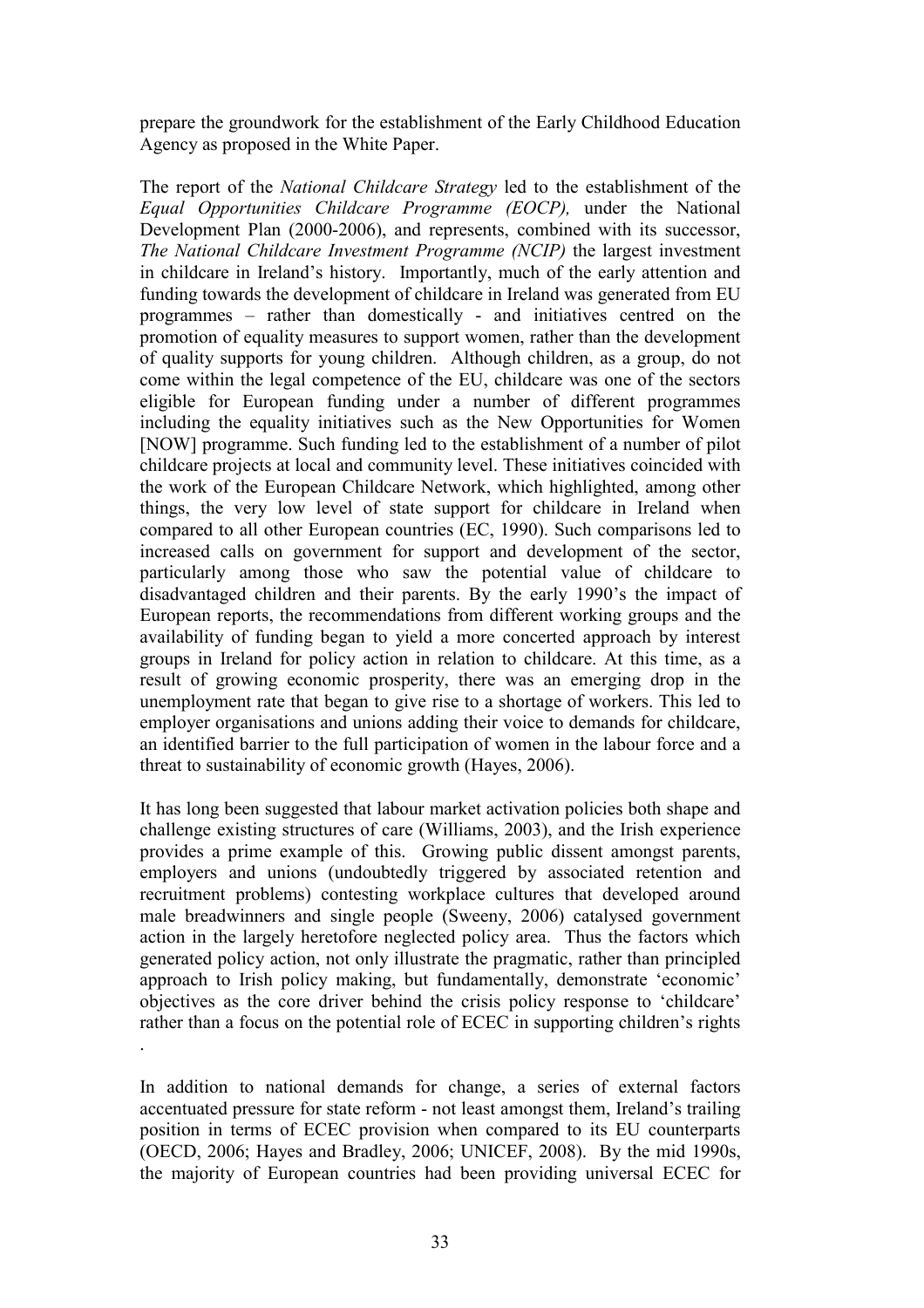children of four for at least, one and most often, two years prior to public school commencement, in addition to subsidised childcare to assist parents in balancing work and caring responsibilities (OECD, 2001; 2006). Proposals under the Lisbon Strategy and Barcelona Summit<sup>40</sup> reinforced pressure for policy action, although Moss (2005) critiques the quantitative nature of such strategies and the EU's usage of the 'childcare discourse' with its focus on numerical rather than qualitative targets, particularly evident through the language of the Barcelona targets. This he attributes at least in part, to the limited legal competence of the EU for children and families, although he does note recent changes, which he believes may open up some 'interesting if uncertain future prospects', including *The Charter of the Fundamental Rights of the European Union* and the 2006 Communication from the Commission, *Towards an EU Strategy on the Rights of the Child <sup>41</sup> .* 

While the direction and policy approach to childcare and ECEC may vary across countries, the central position of childcare and/or ECEC as public policy concern was very evident. Even the UK, who like Ireland, had long avoided direct intervention in ECEC (supporting the growth of mixed market provision) introduced free part-time universal pre-school under Blair's Labour government in  $2002^{42}$ , in addition to a comprehensive support programme for children under three living in disadvantaged areas via *Sure Start* as part of its ambitious reform of all children's services under *Every Child Matters.* While in Ireland, the Department of Education and Science supported a number of early childhood pilot initiatives such as the Early Start and support for Traveller preschools (Hayes, 1995) it took no policy position on ECEC outside the formal schooling system preferring instead to target 'childcare'. Thus national and international pressure to invest in childcare, both to sustain current and future economic buoyancy and global competitiveness became the core drivers behind policy design. The EOCP represented the first real attempt by government to move from a rhetorical policy commitment to childcare to real 'action' in the area. Implemented through the *National Development Plan (2000 – 2006)*, the Programme has had the most penetrative and significant impact on childcare policy and practice to date. A substantial proportion of ECEC is also delivered through these services (supplemented through more established privately-run home-based settings). As a co-funded 'equal opportunities measure for social inclusion', the EOCP operated under the Department of Justice, Equality  $& Law$ Reform and aimed to 'facilitate parents to participate in employment, training and education' by 'increasing the number of childcare spaces, improving quality and introducing a co-ordinated approach to the delivery of childcare services<sup>,43</sup>. To manage the impact of the EOCP, City and County Childcare Committees were established to develop locally focused County Childcare Strategies and to support delivery of services at local level.

 $40$  Under the Lisbon Strategy, Ireland agreed to a target  $60\%$  employment rate amongst women aged 15 – 64 by 2010. Under the Barcelona Summit, Ireland agreed to target childcare provision for at least 90% of children aged between three and mandatory school age

<sup>41</sup> <http://eur-lex.europa.eu/LexUriServ/LexUriServ.do?uri=COM:2006:0367:FIN:EN:PDF>  $42$  Currently, universal pre-school is provided for 2.5 hours per week for 33 weeks of year,

although it is planned to extend this to 20 hours per week for 38 weeks of the year by 2010  $(OECD, 2006).$ 

 $\frac{3}{3}$  http://www<sup>/</sup>welfare.je/press/pr06/pr290506.pdf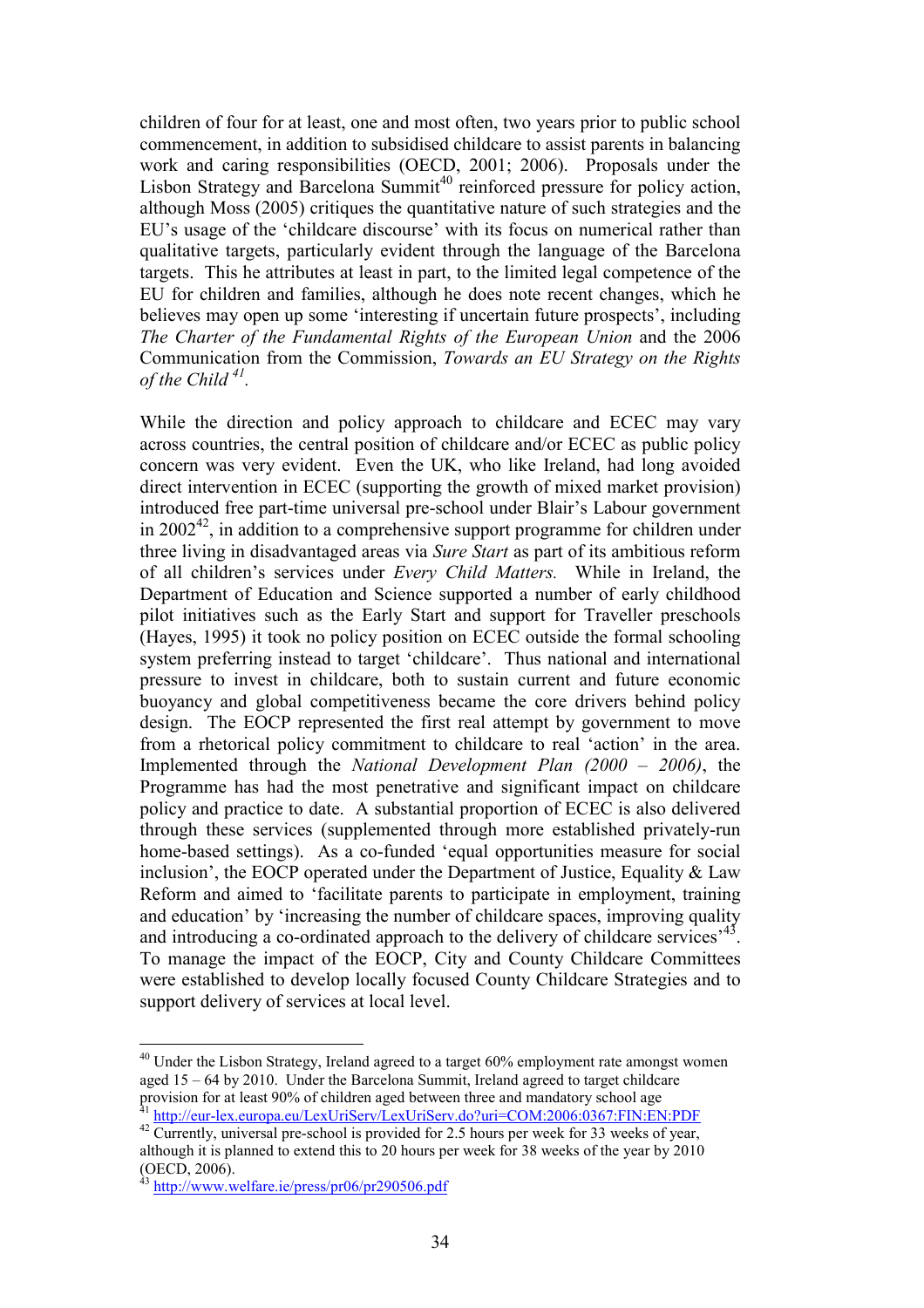Driving ECEC policy development through the competing agendas of employment and equality always carried an inherent risk, that a focus on children and their needs and rights would be relegated, as government endeavoured to rapidly develop 'childcare' spaces to meet funding requirements and labour market need. Of the overall  $\epsilon$ 500m EOCP budget, more than half (53%) was specifically allocated to capital investment and is estimated to have contributed to the development of an additional 40,000 childcare places over its lifetime<sup>44</sup>. The policy focus on creating places or 'slots for tots<sup> $545$ </sup> to facilitate working parents, rather than a focus on the quality and potential of such institutions to support and enhance the early educational experiences of young children reflects a lack of focus on children's rights and, in fact undermines children's right to quality care and education. The provision of extensive funding for investment in childcare 'spaces' elicited a robust response from the construction industry and rapid development of centre based childcare without concomitant attention to the quality of provision and the development of smaller sessional services and family based childcare services (Hayes, 2008). What is most notable in the rapid development of the childcare sector is the muted political focus on the now increasingly central role of such services in the early years experiences of young children. ECEC remained a largely private good delivered through the private market where public responsibility was confined to disadvantaged families in most need.

Despite historic investment under the EOCP (and continued investment under the NCIP) and simultaneous, albeit less prominent initiatives to acknowledge the potentially important role of ECEC for children (such as Early Start), Ireland's childcare market remained immersed in new and ongoing problems (OECD, 2004; OECD, 2006; Bennett, 2006; Hayes and Bradley, 2006; NWCI, 2005). Investment did little to tackle the variable quality characteristic of the market, although the DES requested the CECDE and NCCA work on the development of Frameworks which would consider quality and curriculum within settings. Nonetheless in practice and policy terms, the focus at this time was very much on capacity development with a more muted focus on the development of quality enhancing frameworks. Quality within settings, measured through for instance, staff qualifications and remuneration, setting resources – key factors which directly affect the experiences of young children within settings – received minimal attention throughout this period of rapid market growth.

The early years experiences of young children continue to be dictated by parental resources, including ability to pay and knowledge resources to select a quality service appropriate to their child's needs and abilities. In its policy comparisons of Austria, Ireland and Japan, the OECD (2003) reported an average Austrian childcare fee of 5% of  $APE^{46}$ , an average Japanese fee of 8% of APE, and an average Irish fee of 20% of APE. Irish costs were estimated to

<sup>&</sup>lt;sup>44</sup> <http://www.budget.gov.ie/2006/downloads/SummaryOfMeasures.pdf>

<sup>45</sup> Dr Noirin Hayes, quoted by Kathy Sheridan in 'Who Cares?', Irish Times, 19 January 2008 <sup>46</sup> The Average Production Employee refers to the average gross wages earnings of adult, full time workers in the manufacturing sector of each country. In 2002, these were  $\epsilon$ 23.963 in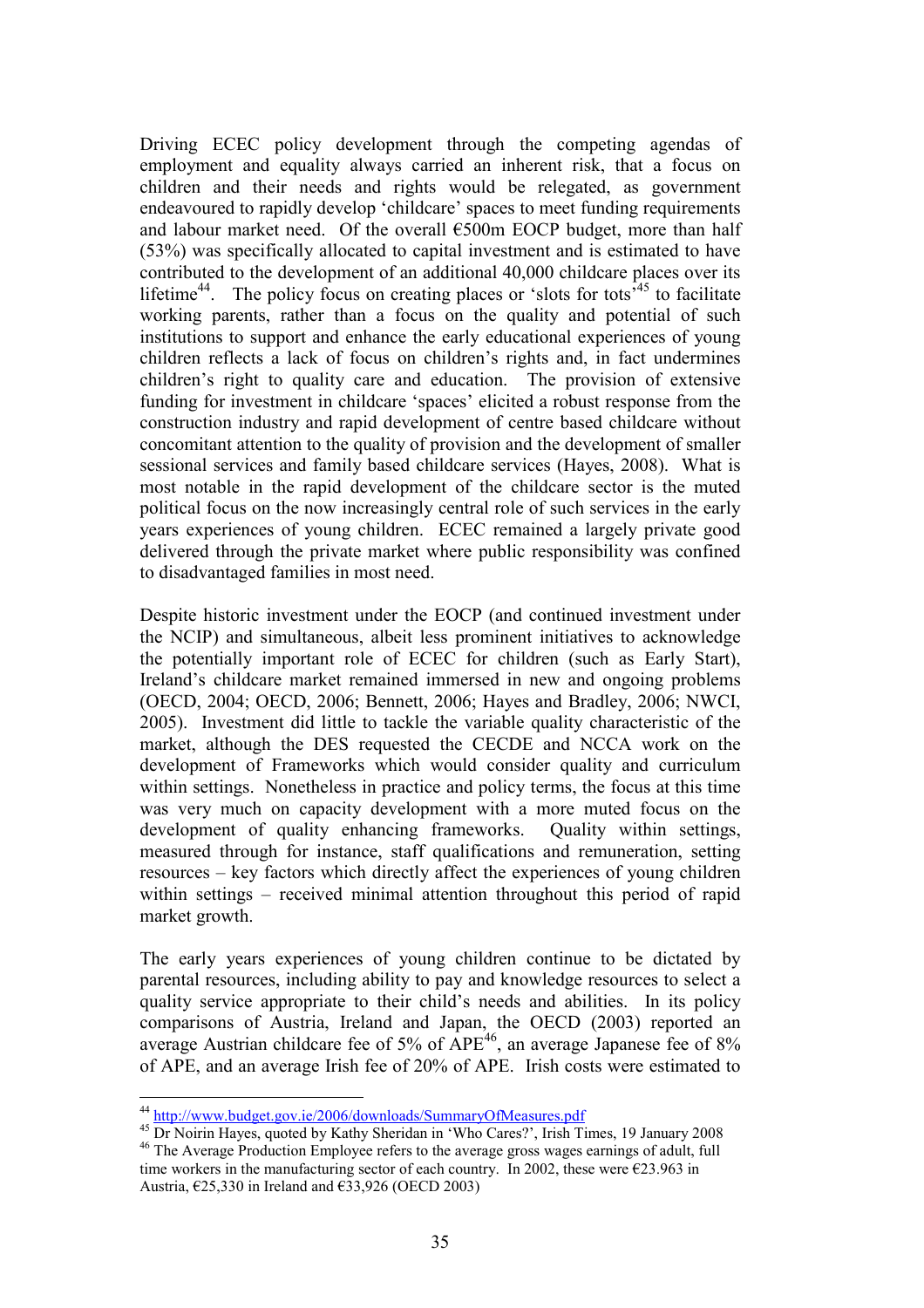rise to 50% of APE for two children in daycare. In 2005, *The Irish Times* reported that estimates due to be given to the government showed that a parent returning to work would have to earn  $£16,000$  just to cover the then average weekly cost of childcare in Dublin of €130 (Irish Times, June 15, 2005). Access to ECEC, which the majority of EU children take for granted as a citizenship right, and in turn, the quality of ECEC received, therefore remained (and remain) largely restricted to children whose parent's income allow it. Such a strategy is in direct contravention to Goal 3 of the *National Children's Strategy* and undermines the notional concept of quality supports for children.

In Ireland, as in many market-based economies, government considered financial assistance to parents *via* mechanisms such as the universal Child Benefit and the Early Childcare Supplement to be sufficient to fulfil its duty towards child-rearing costs. In defence of its resistance to directly invest/subsidise childcare, government substantially increased the universal childcare benefit payment throughout this timeframe arguing that this provision could be used by parents to subsidise childcare costs if they so desired. Between 2000 and 2005, child benefit payments more than doubled (from €53.96 to €141.60 for first and second child and from  $€71.11$  to  $€171.30$  for third and subsequent children) (CPA, 2005). The steadfast reliance on universal cash payments to parents as the preferred policy instrument – rather than direct provision of ECEC - for children during this time is indicative of the political differentiation between the state's responsibility in providing for the education of children from the age of four up to and including higher education (public) and the family's responsibility in rearing children (privately) prior to school commencement. By 2005, a discontented electorate again demanded government action to address costs. In an example of policy paralysis where government feared loss of electoral votes, through articulating a direction which may prioritise supports for those women in employment over those caring for children within the home - the government introduced, yet another cash payment to parents, the Early Childcare Supplement (ECS). This annual payment of  $\epsilon$ 1,000 for each child under the age of six (the compulsory age for primary school commencement) once again confirmed the state's commitment to the market place, as the primary mechanism through which ECEC would be delivered. The decision to commit a then estimated  $E350m$  of exchequer funds annually through the payment once again had little impact on the ECEC sector, or children's experiences within settings (Hayes, 2008). Crucially, there was no guarantee that such payments would even be used to enhance the experiences of young children – at whom the payment was intended*.* 

Describing the barriers to a consensual policy response in the area, Sweeny (2006) notes:

*Childcare is proving a particularly difficult issue for the social partners to resolve because the expectations people have of public policy in this area reflect fundamental values…. Some believe, for example, that Ireland is turning away too quickly from the traditional respect it had for women's roles in child rearing and home making …Others believe that women who take employment … should get a state subsidy specific to them …. An OECD review*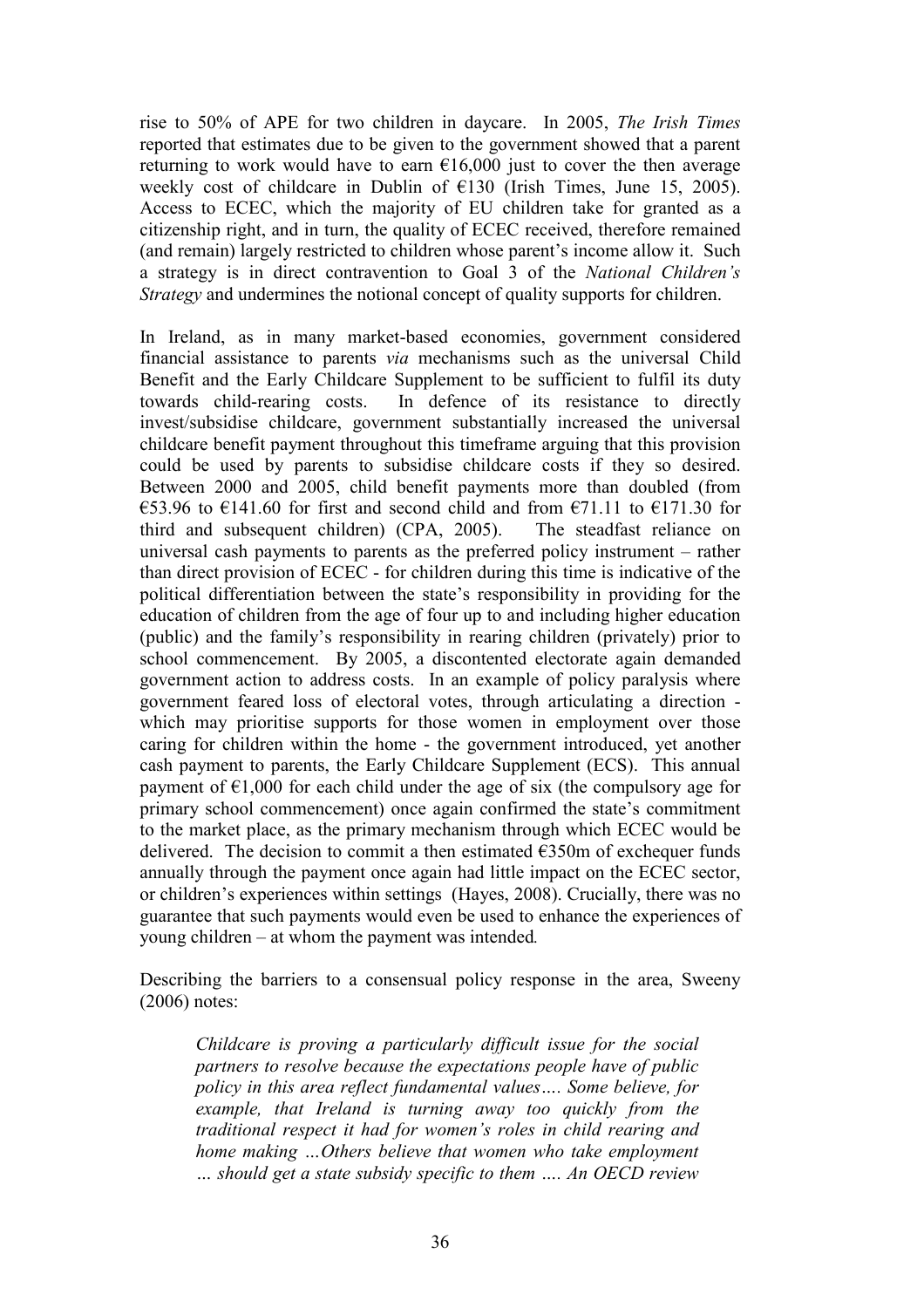*team in 2004 found a significance difference of views in Ireland on just why it is the state's responsibility to invest in early childhood services, what formal childcares achieves for children that is better than parental care, etc (OECD, 2004).* 

#### (Sweeny, 2006)

In addition to critiquing issues of equity, access and quality, the OECD, in their *Thematic Review of Early Childhood Education and Care in Ireland (2004)*  critiqued the fragmented and dispersed responsibility across the early childhood sector: 'No one Department or Agency had been given clear responsibility to lead integrated policy or to provide coherence across the various childhood bodies and services. Part of the reason for this lack of coherency is attributed to the fact that traditionally early childhood policy has been subsumed under larger issues, such as family policy, primary schooling and general health policy, rather than a defined age group with its own specific health, developmental and cognitive traits' (OECD, 2004;  $23 - 24$ ). A structural development of potential in this regard was the establishment – in 2006 - of the Office of Minister for Children and Youth Affairs [OMCYA] where there has been an effort to bring about cohesion and integration across a variety of policy issues impacting directly on children's lives through, in relation to ECEC, relocating the childcare section from the Department of Justice, Equality and Law Reform to the Department of Health and Children and the co-location of a number of units within the one office including the youth justice section from the Department of Justice, Equality and Law Reform and the newly established Early Years Education Policy Unit from the Department of Education (Hayes, 2008). However, the fact that separate childcare and early education sectors continue to exist within the OMCYA is evidence of the continued conceptual and structural separation of care and education in Irish ECEC policy.

Using measured capacity increases $47$  and financial expenditure under the EOCP as proof of its success in the area of childcare (Hayes, 2007), government announced a new *National Childcare Strategy 2006 - 2010* which included a new National Childcare Investment Programme (NCIP) to replace and build on the existing 'success' of the EOCP Programme. Admitting that the EOCP had been primarily 'tied to the demands of the labour market'**<sup>48</sup>** (Brian Lenihan, then Minister for Children, November  $8<sup>th</sup>$  2006), management of the new Programme was delegated to the OMCYA and additional objectives added which represented, in discourse terms at any rate, a notional refocusing of policy to incorporate the child in Programme design and delivery. Specifically, the NCIP has the added aim of supporting 'a co-ordinated approach to the delivery of childcare, *which is* centred*, on the needs of the child'* (emphasis added)*.* It would seem the target aim of 17,000 additional trained personnel by 2010 formed the core mechanism through which it was hoped this would be achieved, although at the time of writing – more than three quarters of the way through the Programme's lifeline – qualification requirements and a training strategy to support implementation had yet to be published. However, until minimum

 $47$  The EOCP is estimated to have created an additional 40,000 childcare places over its lifetime, and projected estimates for the NCIP is 50,000.

<sup>48</sup> <http://www.nco.ie/viewdoc.asp?DocID=152>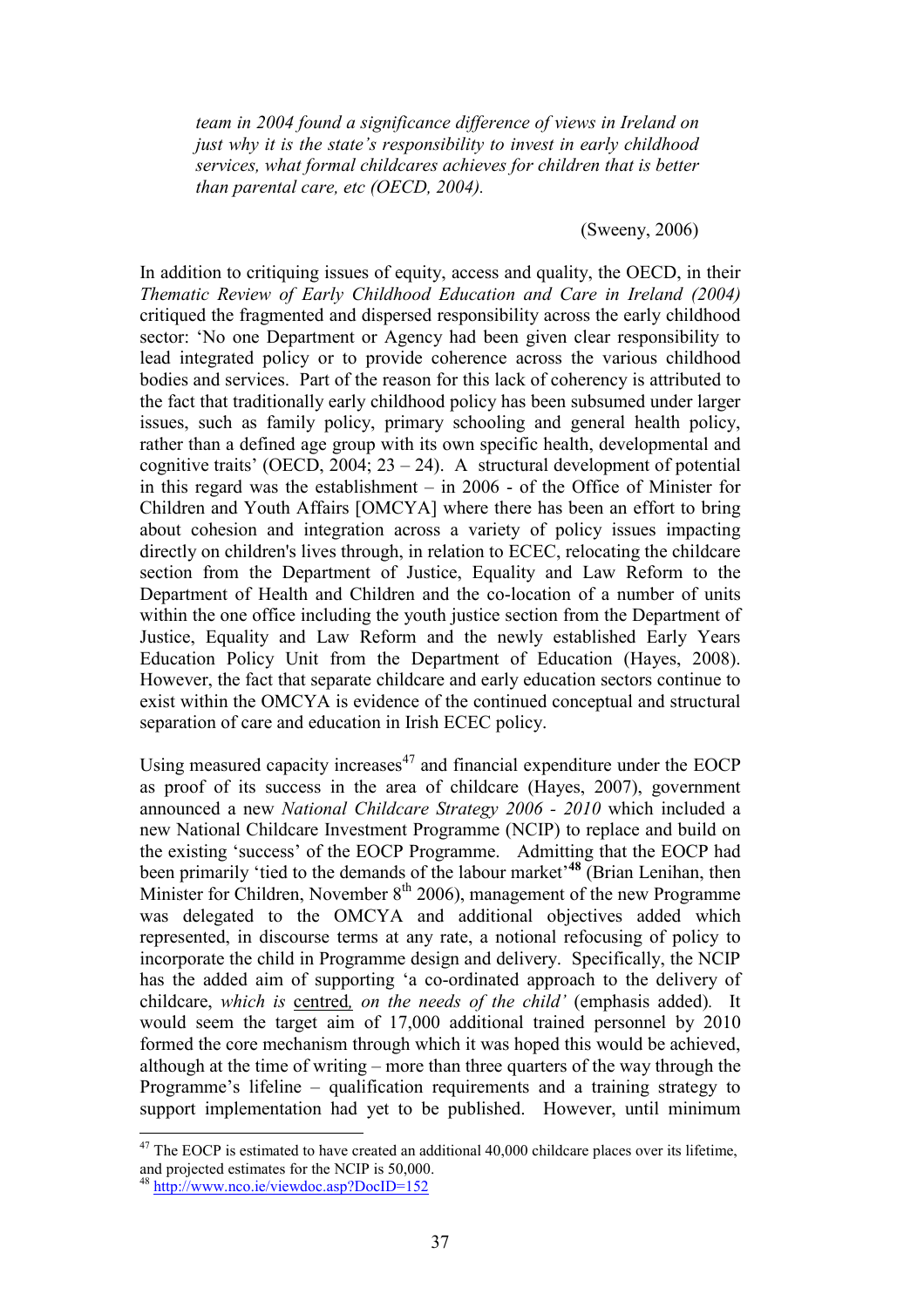statutory requirements relating to qualifications exist – particularly in a model of mixed market provision - the likely impact of aspirational training targets on ECEC quality is questionable. Furthermore, even in countries which stipulate qualification criteria under market based approaches, evidence indicates a tendency amongst private providers to recruit graduates straight from college to maintain a competitive edge and keep cost down as they have the requisite qualifications but are financially more viable as they lack experience (Osgood, 2004; Sumsion, 2006).

In Ireland, government framed its success in 'childcare policy' in a financial context as if childcare can be unproblematically commodified into the private market in the same way as housing or health. This focus on the easily measurable quantitative aspects of ECEC (spaces, numbers attending etc) neglects crucially qualitative aspects of ECEC such as children's perspectives on their experiences within settings and fails to take children's rights (provision and participation) into account in policy development. In this context, values associated with family – such as caring, kinship, and altruism seem somehow at odds with the dominant – economic and output based - thrust of policy' (DSCFA, 2004). In *Measuring the implementation of a right to education,*  Beeckman (2004) emphasises the need to read quantitative indicators in conjunction with qualitative ones 'if the realisation of *the right to education* is to be assessed' and argues that such rights 'cannot be implemented if one dimension is prioritised to the expense of the other'.

### *Targeting as a policy response*

To counteract potential critique for its continued abstinence from a more direct role in ECEC, and very much in line with UK policy, under its 'social investment' state, government has employed targeted provisions to assist 'families to break the cycle of poverty and disadvantage' through early intervention programmes such as Early Start, DEIS and an ambitious target that more than half of the new childcare places (28,000) under the NCIP be within the community and voluntary sector. Targeting, a strategic approach typical of classic liberal economies – and one which centres around the scholarisation of early childhood - is justified through the argument that public monies can be more efficiently spent on quality services for those most in need (Bennett, 2006). More generally, and again of relevance to Ireland is that fact that there is an inherent and often unvoiced difficulty with the concept of targeting research shows targeted programmes actually miss about half of the children they are supposed to serve and integrated universal services have a differentially positive impact on children who are considered to be disadvantaged(Bennett, 2006).

Targeted early intervention programmes have become increasingly common in recent decades (e.g. HeadStart in the US and SureStart in the UK) and are largely inspired by growing 'scientific evidence', mainly from the US of the valuable statutory returns from early investment. Studies such as the now emblematic Perry Preschool Project (Schweinhart, 2004) have demonstrated ECEC's potential role in alleviating 'social ills' through equipping children with the necessary social and cognitive skills to enhance school and later labour market performance. Its findings of a \$7 return for every \$1 invested fuelled the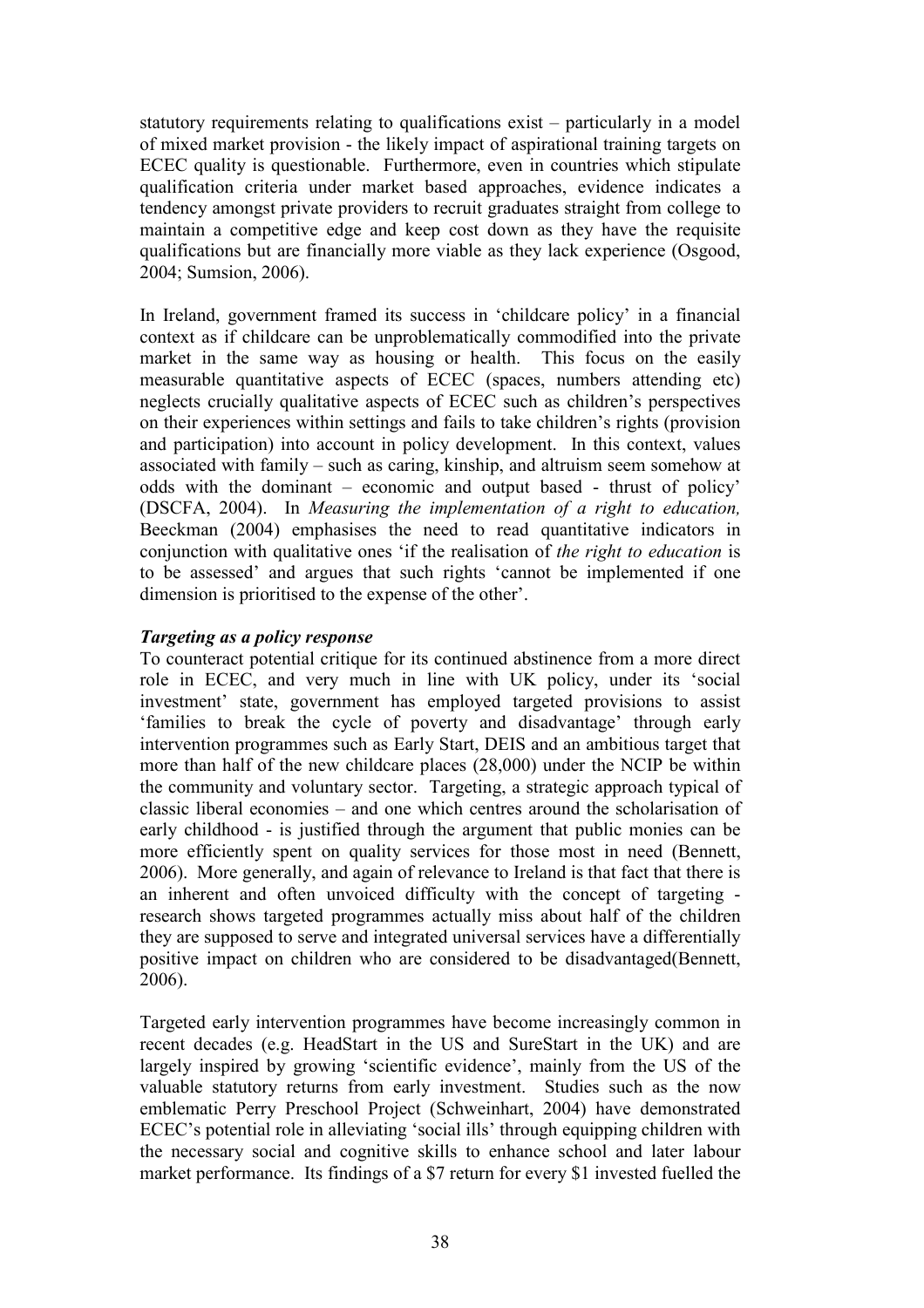<span id="page-43-0"></span>birth of a now globally prominent discourse in ECEC 'where data, originally framed in the language of early human development, social reform and equal opportunities, was translated into the language of economics, human capital, and returns on investment' (Woodhead, 2006). It is this scientific evidence and discourse which has provided the greatest rationale for public investment in ECEC, particularly amongst the traditional non-interventionist politicians in neoliberal countries. However, the future focused nature of early-investment means yet again the justification for investment in children is driven by the needs of the economy rather than any attention to the needs and rights of children and the potential for early years services to support the values of a democracy. Little attention has been paid, particularly at a political level to the implications of defining and structuring ECEC institutions towards the scholarisation of childhood and prioritisation of human capital investment.

The two core drivers behind Ireland's investment progammes and policies have centred on the childcare component facilitating current female employment (through EOCP and NCIP) *and* the ECEC component of early-investment in children from disadvantaged backgrounds (under the DEIS Plan and through programmes such as *Early Start).* The focus has been on immediate economic return through facilitation of female employment and investment for future economic return through subsidisation of early education programmes in disadvantaged areas. Policy design has failed to focus on recognising and valuing children as *democratic*-citizens in the 'here and now'. A focus on their rights *to* and *in* ECEC has featured rarely  $-$  if it all  $-$  in political debates which have been dominated by economic and equality agendas. Nor is recognition of the value of care work and associated concepts of affective equality including relations of love, care and solidarity given due attention or even acknowledged as important in ECEC policy and practice (Lynch et al, 2007). It is in sharp contrast, to approaches pursued under 'social-democratic' welfare regimes, such as Sweden, where ECEC is conceived of as a public good and responsibility where publicly financed high quality pedagogues are delivered by well trained pre-school staff whose training and salary levels are similar to that of teachers (OECD, 2001).

### **3.7 ECEC Policy Restructuring in Economic Crisis**

In September 2008, Ireland became the first euro-area country to enter a recession. The collapse of what *The Economist* (May 19<sup>th</sup>, 2009) described as the 'illusory Celtic Tiger' saw unemployment rise from 4.8% in January 2008 12.2% in July 2009, a national banking crisis and steep increases in state borrowing to fund revenue shortfalls (Callan, 2009) result in radical cuts in public expenditure. This started with the 2009 Budget published in October 2008 and a further supplementary budget in April 2009. The economic context in which social policy is framed has now shifted significantly (Kirby *et al.*, 2007). Not since the 1980s, has the need to curb public expenditure been so amplified. All areas of revenue and public expenditure have been subject to critical examination and in many areas, substantial restructuring of both have occurred including - additional income levies of between 2 and 6% from April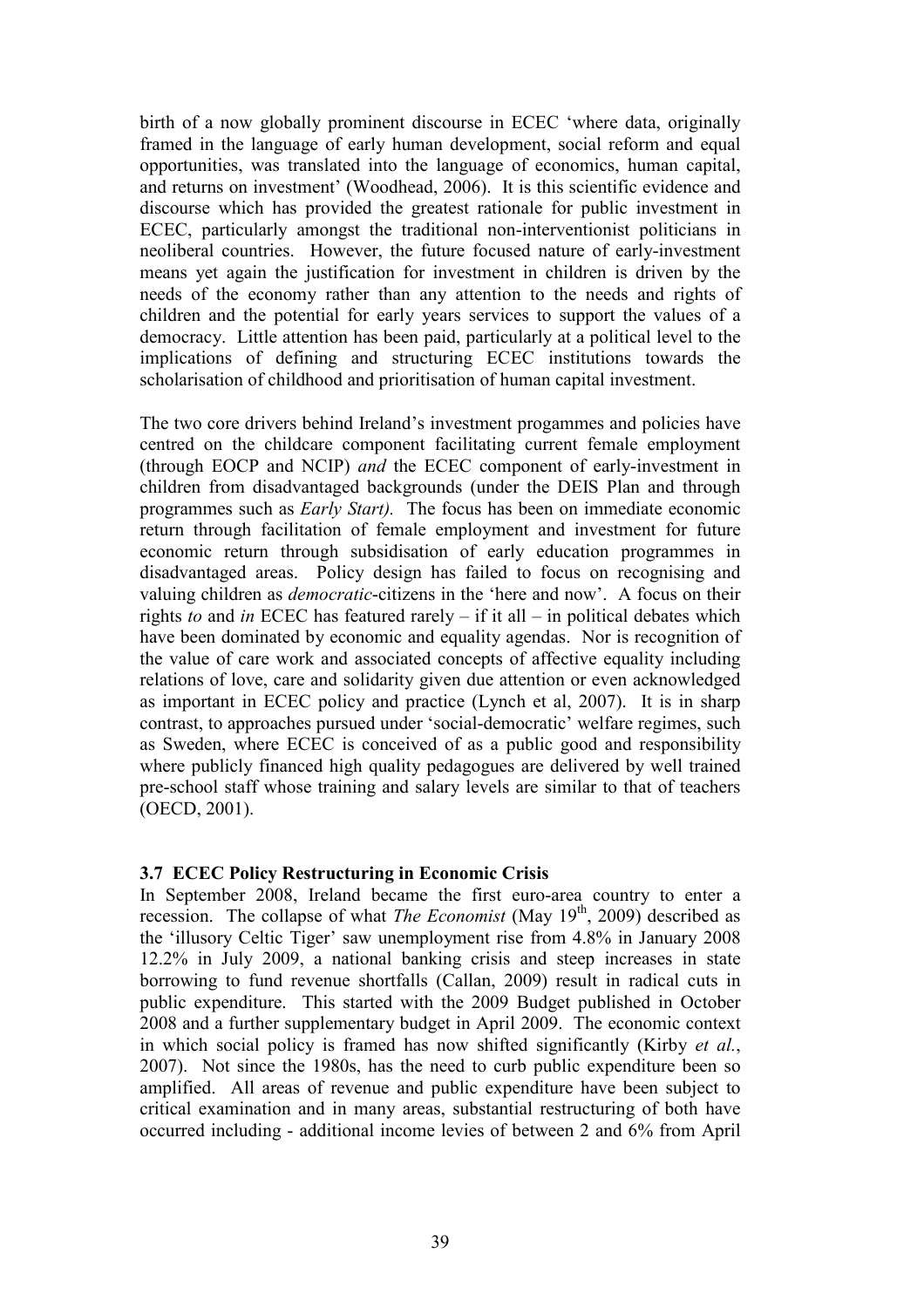2009, phasing out of ECS between by January 2010 - or is threatened<sup>49</sup>. In addition to a freezing of capital grants from early 2009 under the NCIP, the phasing out of the ECS by January 2010, ongoing pressure to identify mechanisms to reduce child benefit expenditure is currently to the forefront of political deliberations. However, in announcing the withdrawal of the ECS in the Supplementary Budget of April 2009, came an unexpected announcement that early childhood policy analysts had advocated for years (OECD 2001; OECD 2004; NESF 2005) which government persistently rejected: a free preschool year for all three and four year olds:

*This scheme* [the ECS] *was introduced to help people with the cost of childcare at the height of the boom. While appropriate to the time, it cost the state €480m last year. The programme is now being replaced with the early childcare and education year for preschool children at an estimated cost of €170m.* 

#### (Financial Statement of the Minister for Finance, 7 April 2009)

While the move to introduce free preschool marks a shift in government thinking towards the value of universal ECEC (previous initiatives had focused on 'childcare' or targeted ECEC) and has been broadly welcomed for the opportunity it presents to develop and enhance the sector (Bradley  $\&$  Hayes 2009), it is significant, that once again, political commitment to the sector was primarily driven by economic rationale. The Minister cited the '*significant enhancement of subsequent educational achievement of students and in turn increases the return for state investment generally'* as the rationale rather than a shift in ideological perspectives around public responsibility in the care and education of young children. The Minister emphasised its strength as an example of *how a programme can be reshaped and made more effective at a lower cost to the tax payer* in a climate where the imperative must be to *achieve better results with fewer resources* (Minister for Finance, 7<sup>th</sup> April 2009). It is once again indicative of the expedient and pragmatic nature of Irish policy making. Announced in April 2009, full roll-out of the scheme (for 70,000 children<sup>50</sup>) is scheduled for January 2010.

The proposed policy nonetheless has a number of key strengths. Firstly, it reflects political acceptance of the value of ECEC for young children. Secondly, its universal focus shifts the emphasis of ECEC – somewhat – from a private commodity to a public responsibility, although it will be delivered through the existent mixed model of market provision. Thirdly, it is likely to require – and lead to – greater statutory management of quality within settings, given the direct investment of public finances into settings where all children (of a certain age) are eligible to attend. The funding criteria that delivery be linked with Siolta, the *National Quality Framework* represents a welcome emphasis on the heretofore more muted area of quality within the sector.

 $\overline{a}$ <sup>49</sup> The government commissioned Colm Mc Carthy Report has made a series of

recommendations around expenditure cuts in social welfare and child benefits (*Irish Times,* July  $16^{th}$  2009).

 $\frac{50}{10}$  Minister for Children & Youth Affairs, Barry Andrews, Press Release,  $7<sup>th</sup>$  April 2009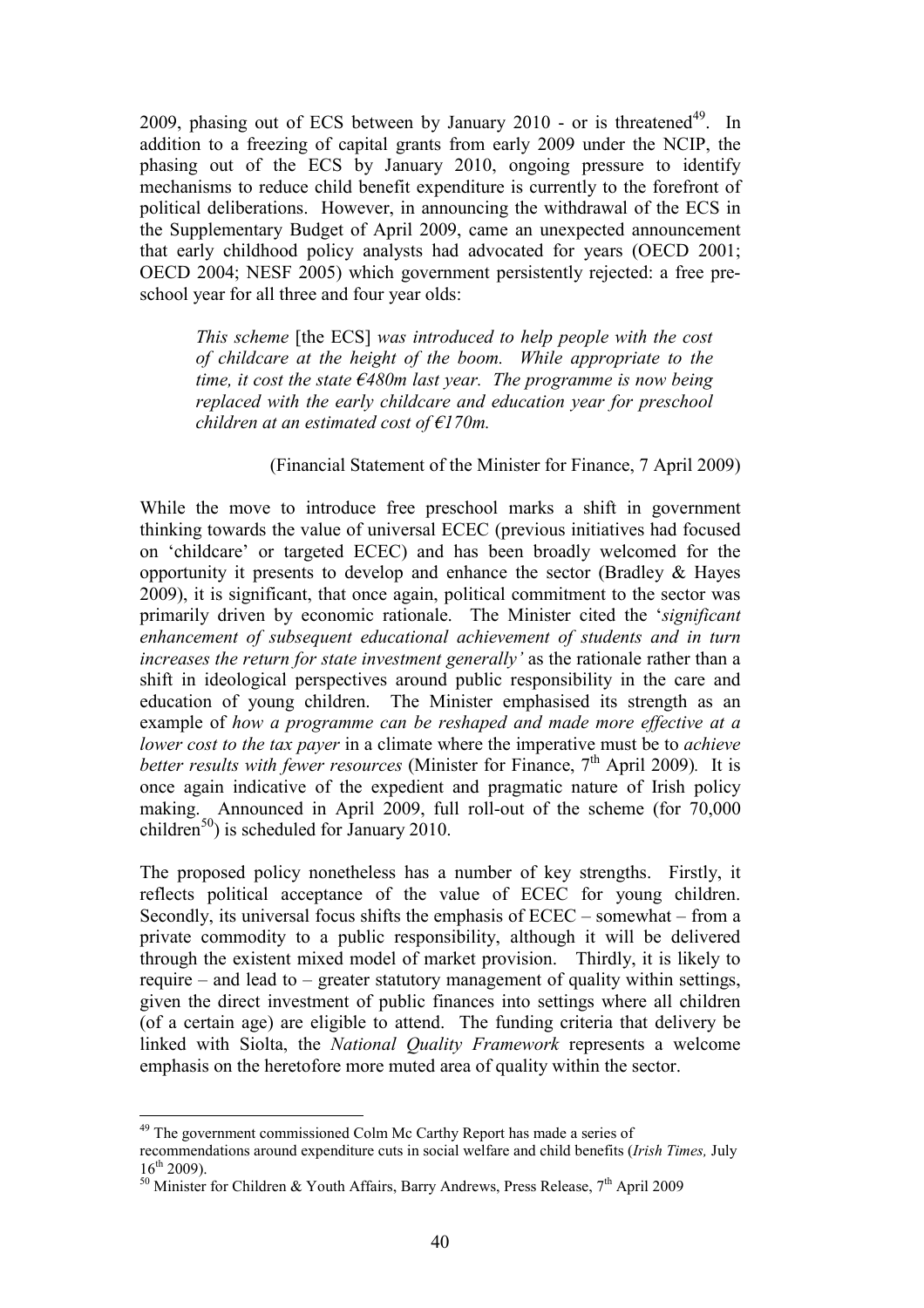<span id="page-45-0"></span>However, now that government has conceded to a right *to* access ECEC (although not in legislation), the need to consider children's rights *within* ECEC setting becomes all the more pressing. How children are cared for, the various pedagogies, staff qualifications, curriculum frameworks and children's perspectives on factors important to them within ECEC settings are critically important. Access to services (and feasibility issues relating to access may yet emerge) on its own is not enough – what happens within settings is equally important. The fact that the ECEC measure was introduced without a clear strategic debate on what we as a nation want for our children and the role ECEC can play in achieving this leaves many questions unaddressed. Now more than ever, when in January 2010, provision is expected to be made for 70,000 children to attend state-funded ECEC (delivered through mixed provision), it is imperative that the rights of children take centre-stage in ECEC policy development and implementation.

### **3.8 Conclusion**

Ireland's ECEC policy has clearly favoured the use of subsidised market-based approaches to facilitate rapid infrastructural development of a historically neglected policy area. Government has, through its policy approaches – up until recently - clearly and persistently abstained from a direct role in the delivery of quality sustainable ECEC (outside the formal school system). This Section has highlighted many of the contributory factors and underlying conflicts which may contribute to long standing government reluctance to consider ECEC as a public responsibility.

Historic resistance to a direct statutory role in of ECEC reflects a reluctance to shift from traditional ideologies which position the child as the private responsibility of parents prior to primary schooling. Like so many other areas of social policy in Ireland, the tendency to pacify the electorate *via* additional cash payments at times of mounting conflict (e.g. introduction of ECS in 2006) – rather than challenging debate which may support a clearer ideology on the states role and vision for children – reinforces the expedient and pragmatic nature of Irish policy making.

Ireland's political and voting system and the long-established tendency for policy responses to be pragmatic rather than principled coupled with a lack of leadership amongst the related professional communities to challenge this has fuelled the 'fudging' of important policy issues limiting necessary debate around what we as a nation want for our children and the role of ECEC in this vision. This has contributed to an assortment of policy approaches which attempt to favour neither mothers who chose to engage in labour market activity or those who chose to remain at home and care for their children. The focus has mostly centred on the needs of parents, particularly women, rather than the rights of children. Even as a 'particularly large proportion of our population is turning 30 and moving into the age group when people are now most likely to start families' (Sweeny, 2006), debate and interrogation of how best to meet the needs of children is still lacking and clearly contributing to a 'net result' of what Sweeny (2006: 17) describes as 'making haste slowly'.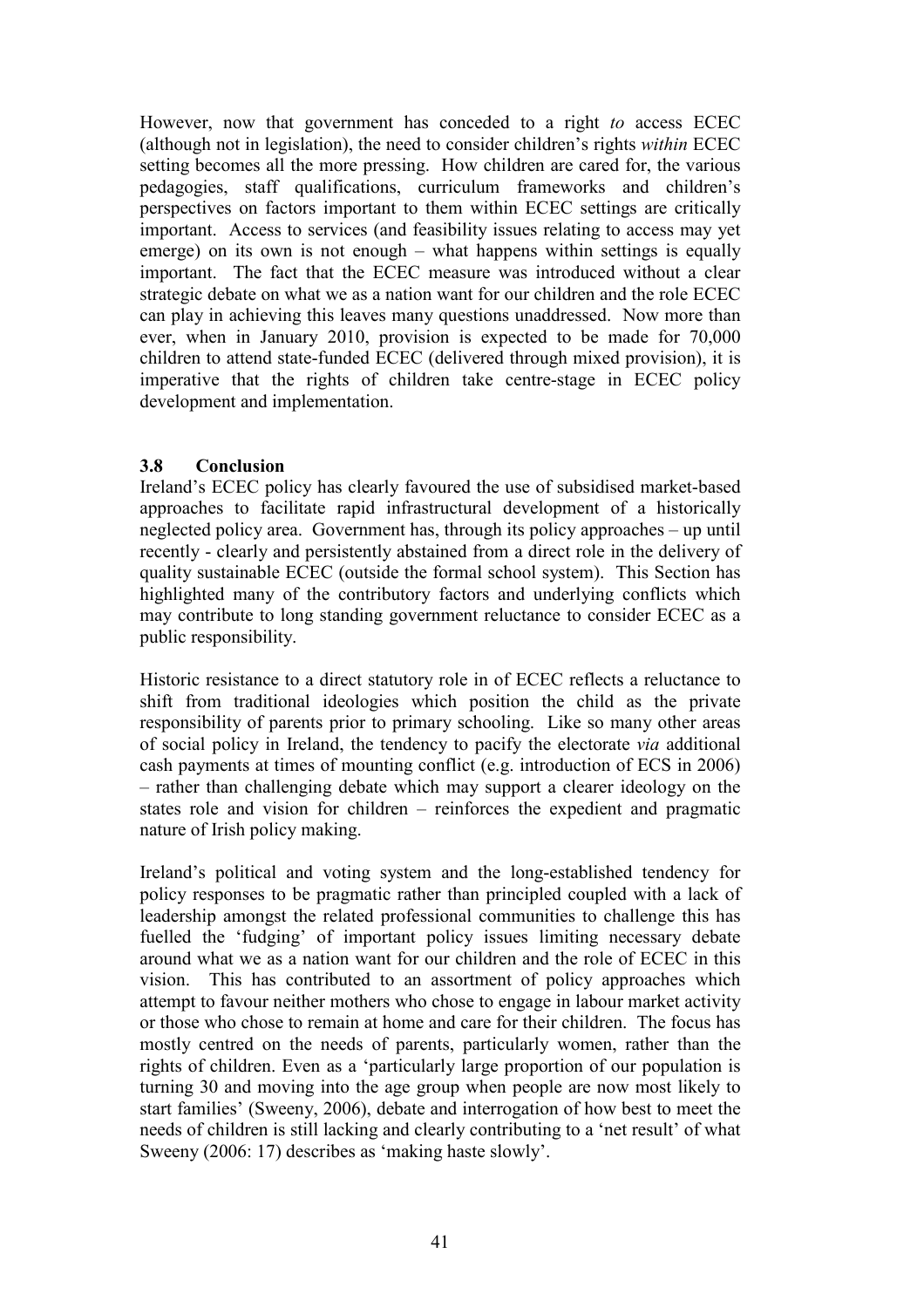The design of rights-based policies for children requires a debate which is entangled in many of the most sensitive aspects of Irish society – and one which is mirrored in many countries globally – including family and state autonomy, children's and parent's rights, conceptions of childhood, and children's location in *society* rather than in the future economy. It is essentially a debate of values – values which inform ideology and must be interrogated and challenged to identify a strategic way forward. The primacy accorded to economic matters over all else during the Celtic Tiger Years – and again in the current recession<sup>51</sup> - and the pragmatic rather than principled nature of Irish policy making means pivotal debate and reflection on the value of children and society's responsibility towards ensuring children are valued is at best *ad hoc* and more often overlooked altogether. In this context the design of rights-based policies in ECEC becomes exceedingly difficult – but not impossible. It means gradual rather than radical change, the opening up of necessary debate to where current apprehensions and resistance are overcome through research, learning and debate - where children's rights are respected and ensured in practice as well as discourse, and where government realises its response to children cannot be pragmatic but must be based on doing all in its power to ensure promises outlined in the *National Children's Strategy* are achieved.

 $\overline{a}$  $51$  The decision to cut special teacher support for children with mild general learning disabilities in 119 national schools to produce an annual saving understood to be in the region of  $\epsilon$ 7 million on 12 February

<sup>(</sup>[http://www.irishtimes.com/newspaper/ireland/2009/0212/1233867933162.html\)](http://www.irishtimes.com/newspaper/ireland/2009/0212/1233867933162.html) , the day after an  $\epsilon$ 7 billion 'bail-out' of the country's two biggest banks was due to proceed, without having agreed caps on executive salaries [\(http://www.independent.ie/national-news/bank-bailout--to](http://www.independent.ie/national-news/bank-bailout--to-go-ahead-without-deal-over-salaries-1634083.html)[go-ahead-without-deal-over-salaries-1634083.html](http://www.independent.ie/national-news/bank-bailout--to-go-ahead-without-deal-over-salaries-1634083.html)) is emblematic of the priority accorded to economic policy matters over social ones.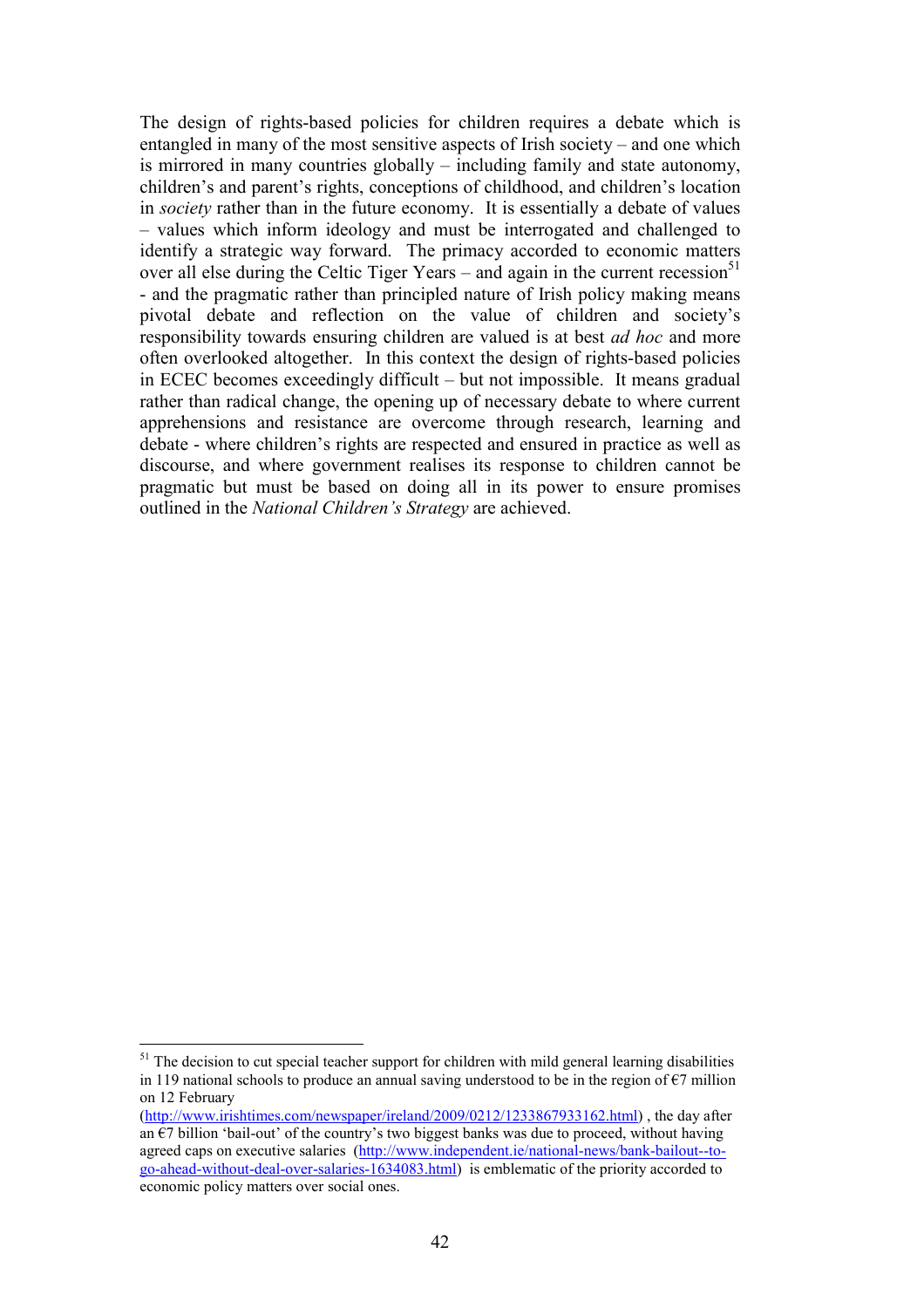### **SECTION FOUR**

### <span id="page-47-0"></span>**ECEC IN IRELAND: TOWARDS A RIGHTS-BASED POLICY APPROACH**

#### **4.1 Introduction**

 $\overline{a}$ 

*So long as rights are grounded in free, equal, or autonomous individuality, children will be pressed to the outer edges of the social circle. … For it is children who, on the one hand, are most likely to be marginalized and unheard, and it is children again who, on the other hand, need the greatest social response. A human rights regime based on responsibility to otherness would find in children its clearest reason for being, its greatest opportunity for humanity.*  (Wall, 2008: 541)

This section presents key conclusions on the current position of children's rights in ECEC policy making. As stated at the outset, the position paper represents one of a series of papers associated with the IRCHSS funded 'ECEC in Ireland: Towards a Rights Based Policy Approach Project<sup>52</sup>. Successive papers will build on, and respond to many of the issues/challenges identified in this paper. This paper's key objective is to lay the foundation and set the context, based on existent documentary research in which the central issue of rights-based approached to ECEC policy making must be considered. Research is ongoing on research strands two to four, and it is anticipated that new primary research conducted under each of these strands will support the advancement and refinement of many of the arguments contained within. Further, given the general absence of debate on children's rights and the design of rights-based policies, this new primary research will provide new and current material to support interrogation of many unchallenged ideologies in need of debate, if we are to move towards a rights-based policy approach in ECEC.

Section 2 considered key dimensions of the global debate on children's rights and foregrounded many of the challenges which have hindered rights-based policy design in early childhood policies in the Irish and international context. It reflected on key aspects and challenges in need of redress if children's rights

<sup>52</sup> Other papers to date include, Hayes, N. and Bradley, S (eds) (2006), *A Decade of Reflection, Early Childhood Care and Education in Ireland 1996 -2006,* Proceedings of CSER ECEC Seminar, November 3<sup>rd</sup>, 2006, CSER, DIT, Hayes, N. and Bradley S. (eds), (2008), *Early Early Childhood Education and Care in Ireland: Getting it Right for Children, Proceedings of CSER* ECEC Seminar, January 24<sup>th</sup> 2008, CSER, DIT.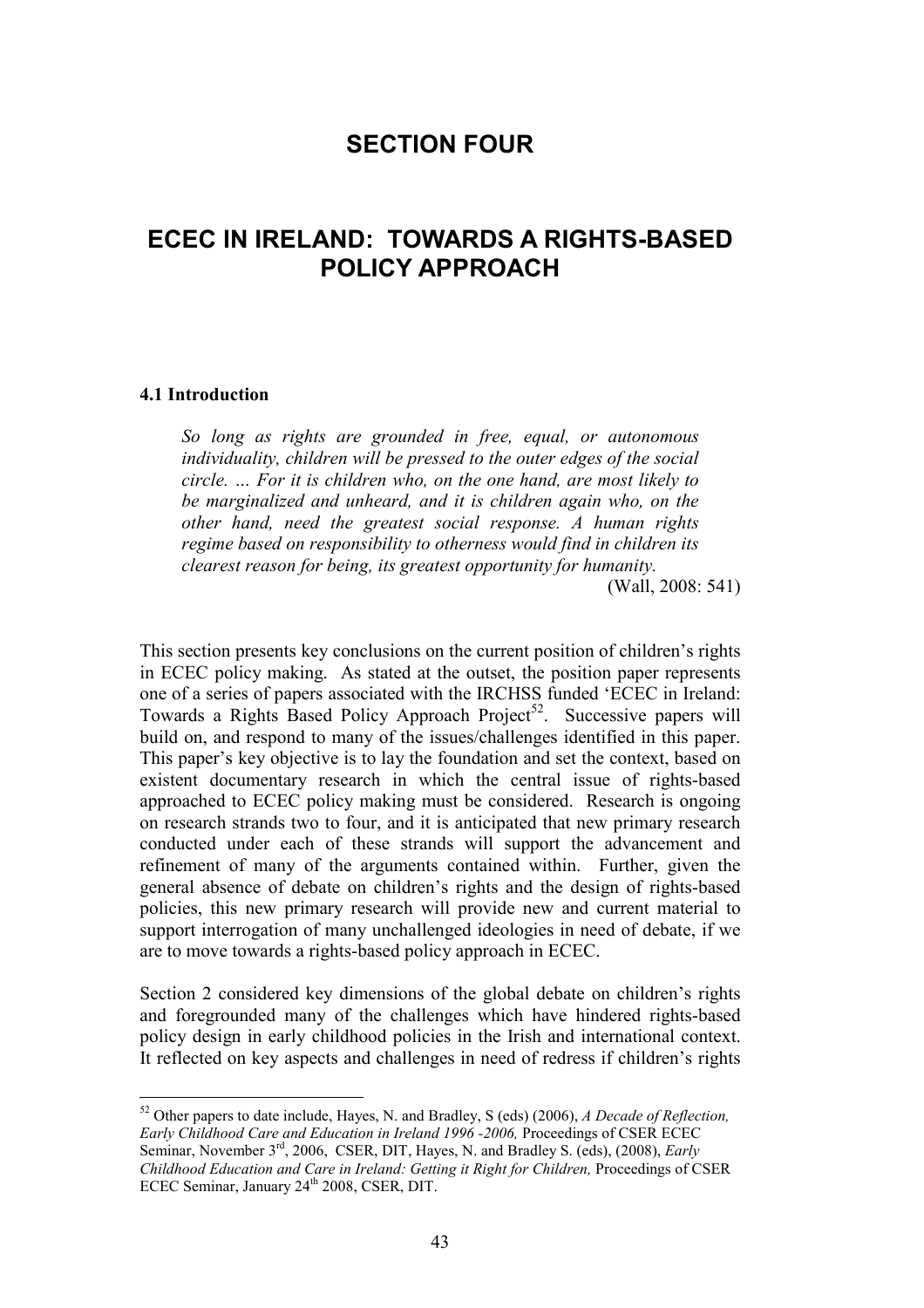<span id="page-48-0"></span>are to be incorporated into policy and practice. It considered positive developments supported through UNCRC-ratification but also highlighted limitations and challenges associated with a reliance on a moral (as opposed to legal) framework. The fact that the UNCRC has garnered so much political attention suggests a recognition of the importance of children's rights – however, it is clear that much uncertainty and political ambiguity remain around the implementation of such rights in policy and practice.

Section 3 focused on children's rights in an Irish context and considered the effectiveness of policy approaches to date in incorporating children's rights in ECEC policy and practice. The section considered the many contributory factors and underlying untackled conflicts and tensions including government resistance to assume a more public role in the ECEC sector, Political and social ambiguity about the role and purpose of ECEC – and the state's role in the rearing of young children more generally - has exacerbated the pragmatic policy approach. The near absence of policy debate on young children and the state's role in directly supporting young children (as opposed to families), a debate which interrogates the implications of deep-rooted socio-cultural and political traditions has been highlighted.

### **4.2 Project Research Objectives**

It is from within these contexts that the current project was conceived. The overall aim of the project is to develop a rights-based framework within which ECEC policy design and implementation would occur. Through four distinct, but inter-related research strands, the research aims to:

- R1. Consolidate knowledge and re-evaluate factors driving ECCE policy through desk based research which will consider ECCE policy formation, implementation and evaluation and critique Irish policy in terms of international understandings;
- R2. Comprehensively review policy documents using critical discourse analysis (CDA) since UNCRC ratification to identify and assess evidence of competing and conflicting ideologies;
- R3. Survey ECCE stakeholders to identify barriers and constraints to developing a rights based child-centred policy;
- R4. Identify and design a comprehensive over-arching policy model which will contribute to knowledge base of a rights-based approach to ECCE policy making.

Through the consolidation of such evidence, this project aims to identify possibilities towards the achievement of children's rights in ECEC policy and practice.

### **4.3 Towards a Rights-Based Policy Approach in ECEC in Ireland**

Through ratification of the UNCRC in 1992, the Irish state has made a commitment to children's rights in policy and practice. Ensuring children's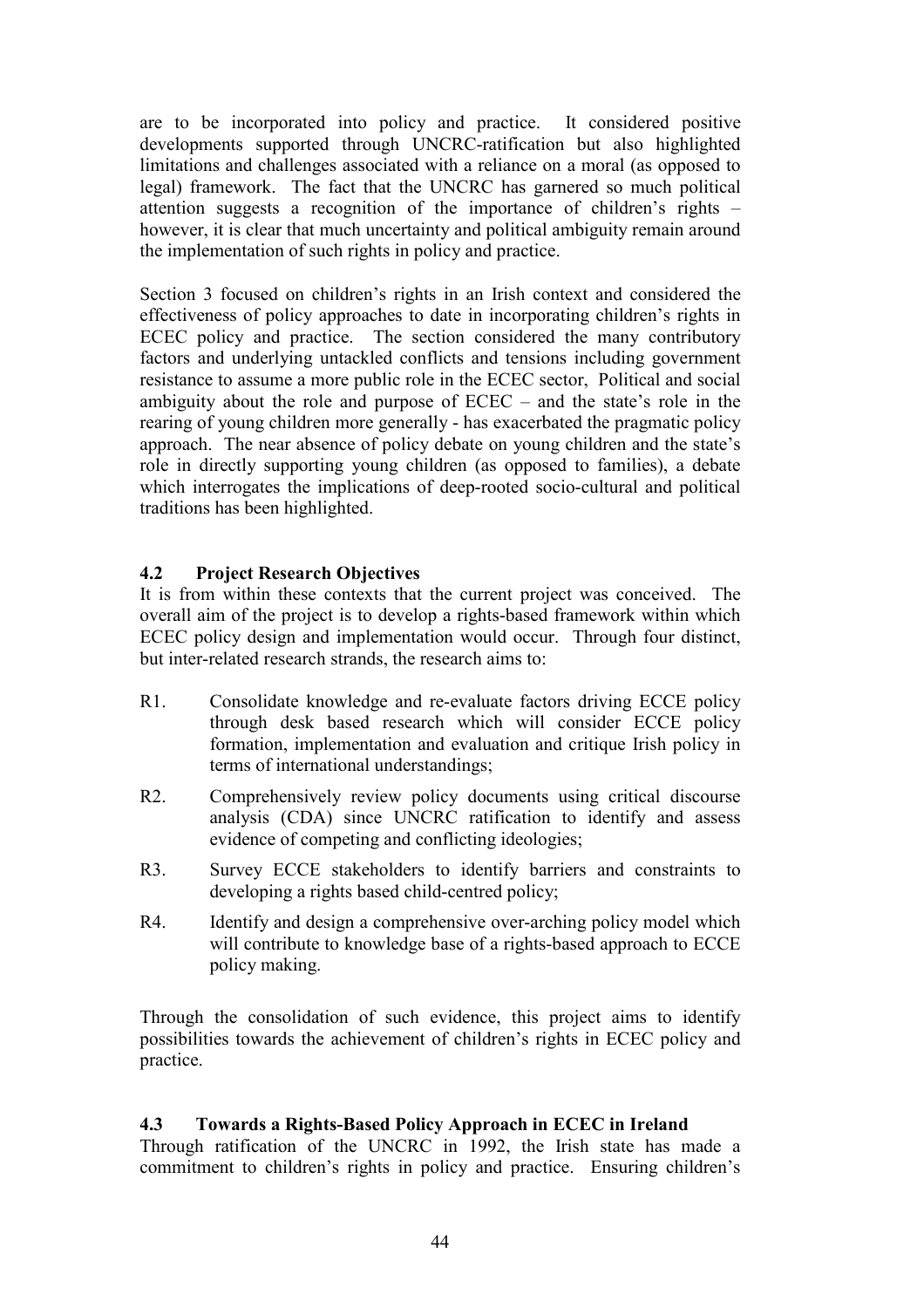rights are incorporated into the design and delivery of ECEC forms a central component of this agreement. Under Article 6 (2) of the UNCRC, Ireland agreed to ensure 'to the maximum extent possible the survival and development of the child'. Under Article 18 (2), Ireland agreed that 'render appropriate assistance to parents and legal guardians in the performance of their childrearing responsibilities' and to 'ensure institutions, facilities and services for the care of children'. Under Article 29 (1a) Ireland agreed that 'education of the child shall be directed to the development of the child's personality, talents, and mental and physical abilities to their fullest potential'. Goal Three of the *National Children's Strategy,* guided by the principles of the UNCRC promised 'quality supports and services to promote all aspects of children's development'. It is now widely acknowledged that quality early childhood care and educational experiences are an essential response to children's immediate needs and rights, as well as a precursor to subsequent development and lifelong learning (Bronfenbrenner and Morris, 1998; Siraj-Blatchford, 2006; Hayes, 2001).

Yet analysis reveals widespread policy failings in terms of respect for children, their rights and the prioritisation of such in the development of ECEC policy. All too often, children have been invisible in the design of ECEC policy, with their rights relegated over economic and equality agendas, despite the pivotal role such services have on the early years experiences. To contribute and realise an implementable rights based policy, a number of allied actions need to happen.

### • *Clear Political Commitment to Children's Rights*

The pragmatic and piecemeal nature of ECEC policy responses is symptomatic of a political resistance to debate and challenge traditional ideologies and commit to a clear, strategic and context relevant role for the state in the lives of families with children. Fluctuating commitment to a constitutional referendum on children's rights, political 'fudging' of politically sensitive tenets of the UNCRC and the pragmatic and expedient approach to ECEC policy design all undermine political commitment to children's rights. The lack of political will to clearly articulate a commitment to children's rights highlights the need for public debate which challenges underlying conflicts and identifies a clear vision -of what we as a nation want for our children and a political strategy which supports this.

### • *Public Debate to Identify a Vision of What we as a Nation Want for Our Children*

Visions outlined in the *National Children's Strategy* are of little relevance if debate and political ideologies and manifestos do not include clearly articulated strategies and approaches to guarantee their implementation. The design of a rights-based strategy for children requires public debate – amongst politicians, policy makers and the *community* of professionals engaged in the sector - on the many entangled and sensitive aspects integral to the design of rights-based policies. This includes debate on the role of the family and the role of the state in rearing young children, children's and parent's rights, conceptions and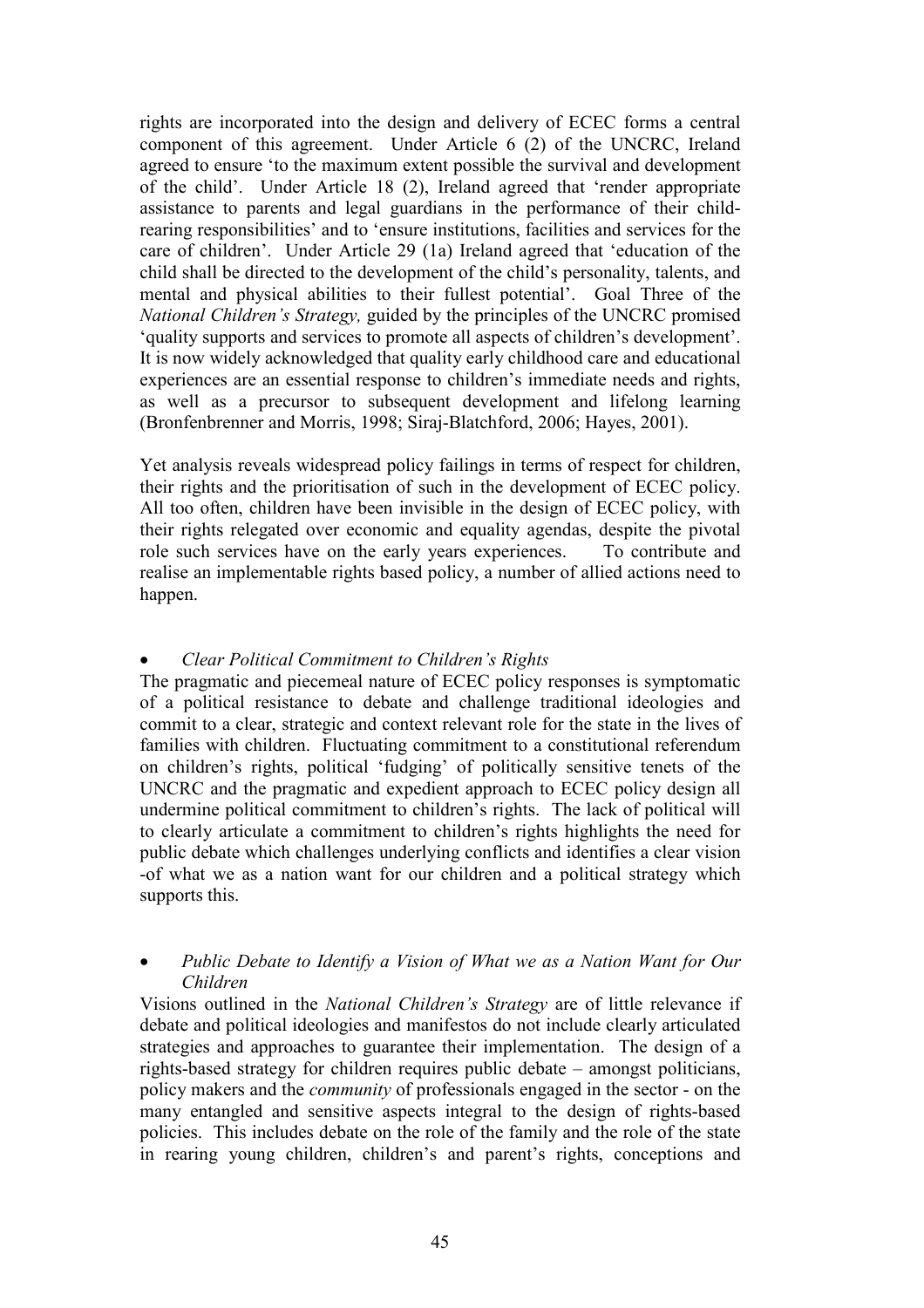constructions of childhood (and their implications in policy design), as well as debate on children's location in *society* rather than future economy.

• *Policy attention to the child agenda in its own right*

The policy focus on creating places or 'slots for tots' to facilitate working parents, rather than a focus on the quality and potential of such institutions to support and enhance the early learning experiences of young children undermines children's right to quality care and education. The primacy accorded to economic matters and the pragmatic rather than principled nature of Irish policy making means attention to children in related policy matters is often overlooked. In this context the design of rights-based policies in ECEC becomes exceedingly difficult. Government commitment to 'child-centred' policies must be examined and consideration given to the effect of policies on the child (rather than the economy or parents) in related policy matters.

### • *A Strong Legislative Framework.*

The UNCRC is not law – therefore its implementation relies on 'moral' rather than legal frameworks. Furthermore, the Convention is 'non-prescriptive' and does not define how the principles it enshrines should be implemented in individual countries (Smith, 1998) leading to wide variation in interpretation and implementation. The fact that children continue to have a highly vulnerable status as rights holders within our Constitutional Framework and the wavering political commitment to a referendum to address this undermines children's rights (and their value as citizenss in their own right). Government resistence to drive this legislative change undermines children's value and independent rights. Furthermore, political preoccupatoin with the financial implications of legislative change (arising from increased statutory responsibility) reflects a narrow and confined political perspective on children's rights and highlights a political failure to consider the Convention's potential as broad statement of a rights-based approach that guides a moral understanding of how we as a society value children.

### • *Advance from Provision Focus*

The 2009 announcement of a free 'pre-school' year for all children, prior to primary school commencement represents a landmark advancement in respect to recognising early years provision as part of the wider educational frame. It should also provide a rich basis within which to raise the level of discussion on children's rights in early childhood education and care from beyond the current tensions into a topic in its own right. However, the context in which this decision emerged adds an extra urgency to the need to debate and define rights *within* ECEC. Once a right is granted *to* ECEC (and it is important to note the provision of ECEC is again not legislated for), the design of a rights-based framework involves identifying the necessary components to ensure children's rights are met *in* ECEC. Quality within settings, measured through the daily experiences of children, staff qualifications and remuneration, setting resources and curriculum frameworks must also be appropriately provided for. Children's perspectives on factors they consider important to them within ECEC settings must also receive attention. Now that government has conceded to a right *to*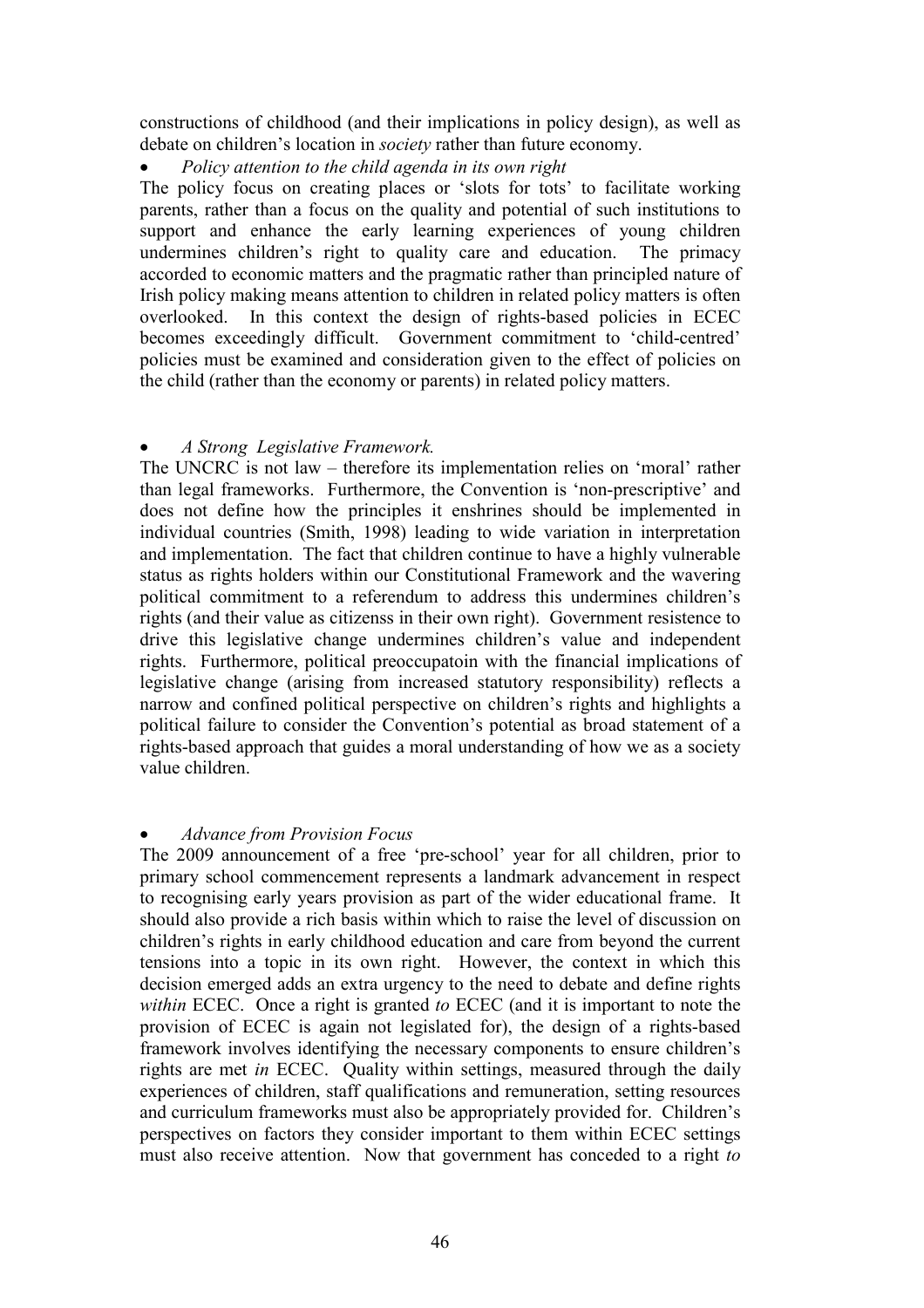access ECEC for children of a given age, the need to consider children's rights *within* ECEC setting becomes all the more pressing.

#### • *Quantitative and Qualitative Measurements*

The tendency in policy evaluation to focus on quantitative aspects of provision – capacity increases under EOCP/NCIP regularly used as a measure of government success in ECEC - is flawed. In *Measuring the implementation of a right to education,* Beeckman (2004) argues that such rights cannot be implemented if the quantitative or qualitative aspects are prioritised over one another. Research and policy evaluation must therefore incorporate the less tangible aspects of policy particularly the quality of day to day provision in measuring progress in ECEC policy.

### • *Realising Children's Rights*

 $\overline{a}$ 

In order to support Articles  $6^{53}$ ,  $18^{54}$  and  $29^{55}$  of the UNCRC and ensure quality supports and services that promote all aspects of children's development, it is essential that children's rights *to* and *in* ECEC are centremost in ECEC policy design. To achieve this provision right – all children should be legally entitled to high quality, stable ECEC irrespective of what setting they attend and which department funds it. While there is also evidence that the policy mindset is beginning to shift towards recognising the value of ECEC for children, as distinct from the wider area of childcare – considerable challenges remain. Tomasevski (1999 cited in Beekman, 2004) describes '4 A's' which she considers essential to acheive rights-based education; A*vailability, Accessibility, Acceptable and Adaptable.* We define *availability* as the provision of appropriate capacity to meet the needs of young pre-school children, *accessibility* to mean services are accessible to all regardless of income or location, *acceptable* to mean services meet appropriate quality standards and

understanding, peace, tolerance, equality of sexes, and friendship among all peoples, ethnic, national and religious groups and persons of indigenous origin;

<sup>&</sup>lt;sup>53</sup> 1. States Parties recognize that every child has the inherent right to life. 2. States Parties shall ensure to the maximum extent possible the survival and development of the child.

 $54$  1. State Parties shall use their best efforts to ensure recognition of the principle that both parents have common responsibilities for the upbringing of the child. Parents, or as the case may be, legal guardians, have the primary responsibility for the upbringing and development of the child. The best interest of the child will be their basic concern. (2) For the purposes of guaranteeing and promoting the rights set forth in the present Convention, State parties shall render appropriate assistance to parents and legal guardians in the performance of their childrearing responsibilities and shall ensure the development of institutions, facilities and services for the care of young children, (3) State parties shall take appropriate measures to ensure that children of working parents have the right to benefit from childcare services and facilities for which they are eligible.

<sup>&</sup>lt;sup>55</sup> 1. States Parties agree that the education of the child shall be directed to:

<sup>(</sup>a) The development of the child's personality, talents and mental and physical abilities to their fullest potential;

<sup>(</sup>b) The development of respect for human rights and fundamental freedoms, and for the principles enshrined in the Charter of the United Nations;

<sup>(</sup>c) The development of respect for the child's parents, his or her own cultural identity, language and values, for the national values of the country in which the child is living, the country from which he or she may originate, and for civilizations different from his or her own;

<sup>(</sup>d) The preparation of the child for responsible life in a free society, in the spirit of

<sup>(</sup>e) The development of respect for the natural environment.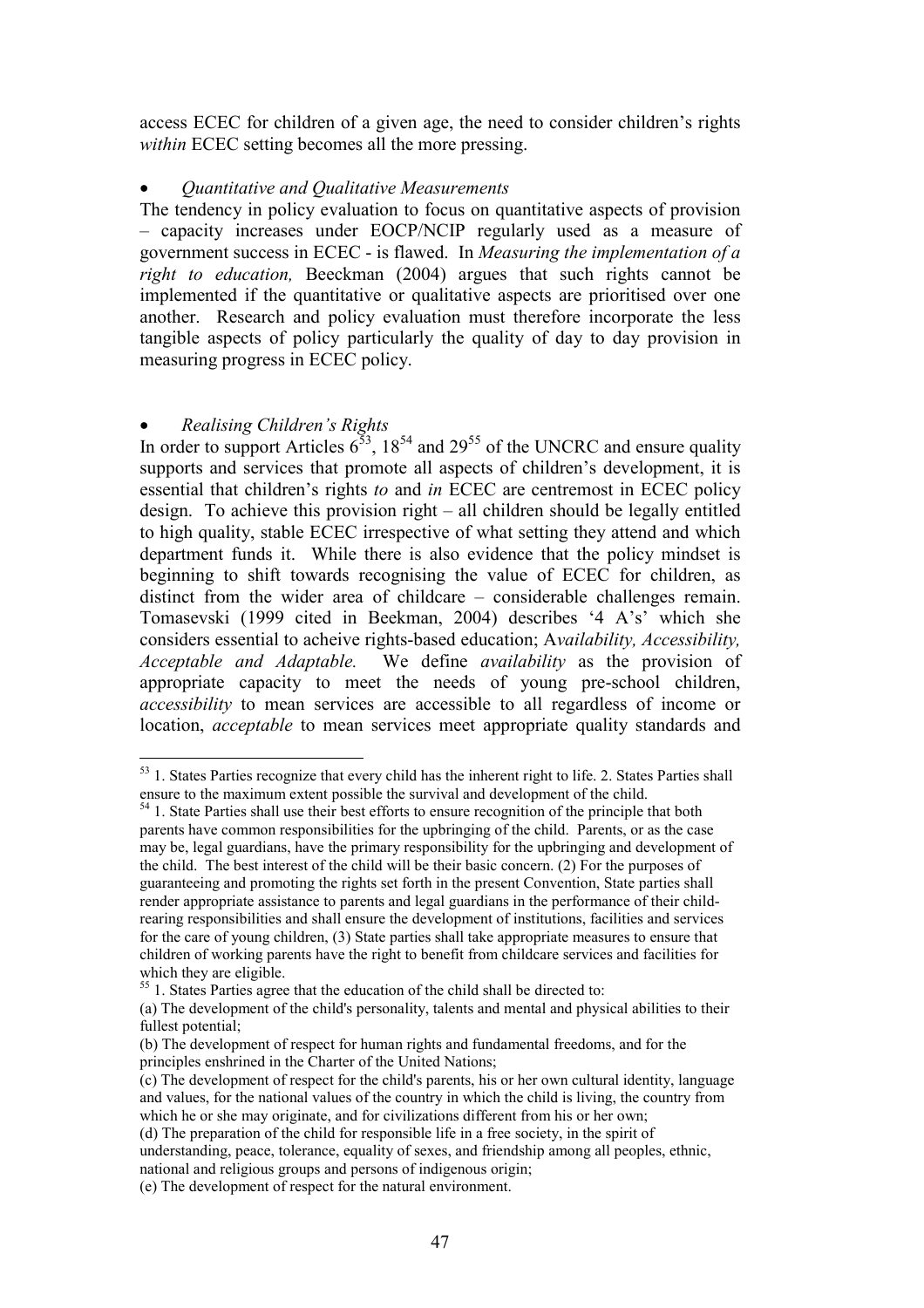provide good quality developmental supports towards the care and education of young children and *adaptable* to mean services are capable of understanding and supporting the needs of the children attending their services.

In contemporary Ireland young children are spending longer periods of their early years in settings other than their homes. The UNCRC offers a useful framework from which to examine the extent to which their rights are being addressed in ECEC policy and practice. Recent policy actions [EOCP/NCIP] and publications [CECDE, 2007; NCCA, 2009] also provide a valuable basis from which to consider this issue. It is intended that the research project of which this paper is a part will contribute a rich seam of data to inform debate and lead to a situation where the rights of young children in ECEC are foregrounded in both policy and practice.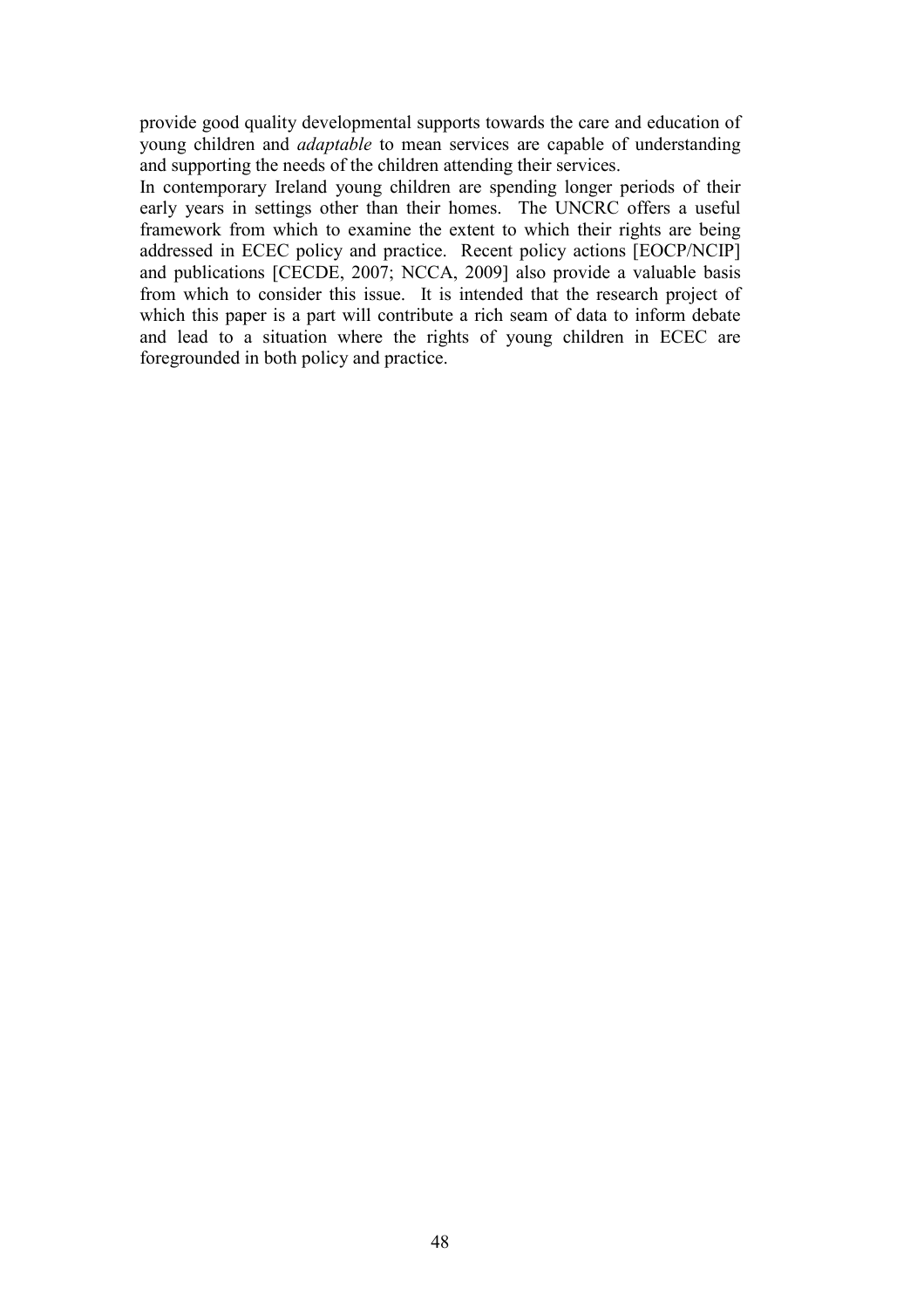#### **REERENCES**

- ADSHEAD, M., NEYLON., G. (2008) Irish Approaches to ECEC Keeping Politics Out of the Nursery. IN HAYES, N., BRADLEY, S. (Ed.) *CSER ECEC Policy Seminar Series.* DIT, Dublin, CSER.
- ALL PARTY OIREACHTAS COMMITTEE ON THE CONSTITUTION (2006) Tenth Progress Report: The Family. Stationary Office.
- ARCANJO, M. (2006) Ideal (and Real) Types of Welfare State. *Department of Economics at the School of Economics and Management (ISEG), Technical University of Lisbon,* Working Paper 2006/06.
- ARHCARD, D (1993) Children, Rights and Childhood, London, Routledge.
- BEECKMAN, K. (2004) Measuring the implementation of the right to education: educational versus human rights indicators. *International Journal of Children's Rights,* 12**,** 71 - 84.
- BENNETT, J. (2006) ECEC Financing in Ireland. *A Decade of Reflection Early Childhood Care and Education in Ireland: 1996 - 2006.* Dublin, CSER, DIT.
- BEVIR, M., RHODES, R. (2003) Searching for Civil Society: Changing Patterns of Governance in Britain. *Public Administration,* 81**,** 41 0 62.
- BRADLEY, S. HAYES., N. (2009) Considering the Child in Ireland's Early Childhood Education and Care Policy. *Administration*.
- BRONFENBRENNER, U., MORRIS, P. (1998) The Ecology of Developmental Processes in Damon, W., Lerner, R (eds) *Handbook of Child Psychology, Vol 1, Theoretical Models of Human Development*, 993 - 1028

BROWNE, N. (1986) *Against the Tide*, Gill & MacMillan.

- BUCKLEY, H. (1999) Child Protection Practice: An Ungovernable Enterprise? *The Economic and Social Review,* 30**,** 21 - 40.
- CHUBB, B. (1992) The Government and Politics of Ireland, London, Longman.

CALLAN, T. (2009) Budget Perspectives 2010, Dublin, ESRI

CPA (2005) Ending Child Poverty, Combat Poverty Agency Policy Statement, Dublin, CPA

COAKLEY, A. (2005) Mothers, Welfare and Labour Market Activism. *Combat Poverty Working Papers,* 05/04.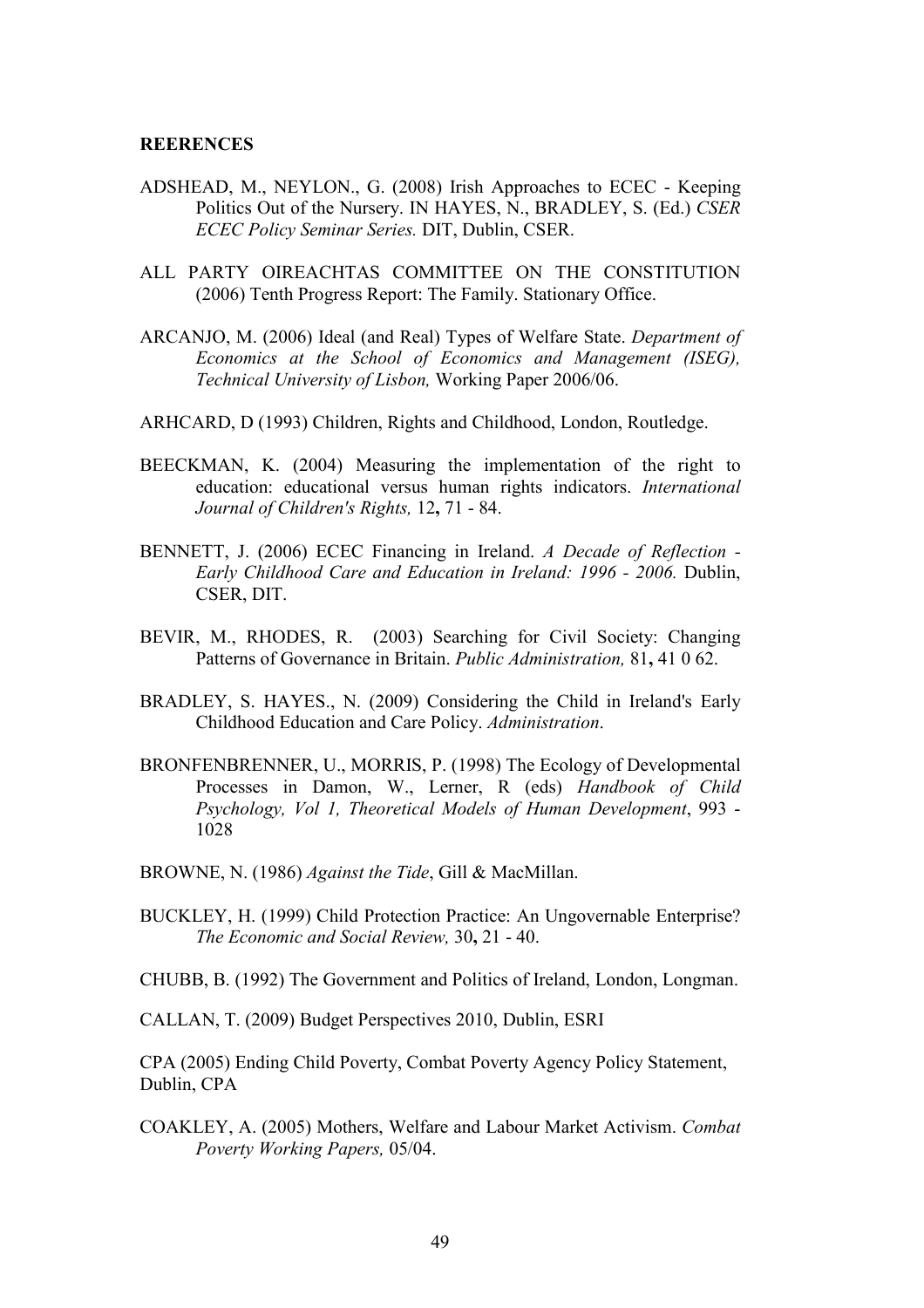- CONROY, P. (1999) From the Fifties to the Nineties: Social Policy Comes Out of the Shadows. IN KIELY, G., O'DONNELL, A., KENNEDY, P., QUIN, S. (Ed.) *Irish Social Policy in Context.* Dublin, University College Dublin Press.
- CSO (2007) Statistical Year Book of Ireland 2007. IN CSO (Ed.).
- DAHLBERG, G. MOSS., P. (2005) *Ethics and Politics in Early Childhood Education,* London New York, Routledge Farmer.
- DAHLBERG, G. MOSS., P. & PENCE, A. (1999) *Beyond Quality in Early Childhood Education and Care. Post Modern Perspectives.,* London, Falmer.
- DEACON, B. (2007) *Global Social Policy & Governance,* London, Sage Publications.

DEKKER, J. (2000) The Century of the Child Revisited, *International Journal of Children's Rights,* 8, 133 – 150.

- DUNCAN, S. (2002) Policy Discourses on 'Reconciling Work and Family Life' in the EU. *Social Policy and Society*.
- EARLY, C. (1999) The Policy Process. IN KIELY, G., O'DONNELL, A., KENNEDY, P., QUIN, S. (Ed.) *Irish Social Policy in Context.* Dublin, University College Dublin Press.
- ESPING ANDERSON, G. (1990) *Three Worlds of Welfare Capitalism*.
- ESPING ANDERSON, G. (1999) *Social Foundations of Post-Industrial Economies*.
- FAHY, T., RUSSELL, H., SMYTH, E. (2000) Gender Equality, Fertility Decline and Labour Market Patterns Amongst Women in Ireland. IN NOLAN, B., O'CONNELL, P, AND WHEELAN, C. (Ed.) *Bust to Boom, The Irish Experience of Inequality.* Dublin, IPA.
- FANNING, B. (1999) The Mixed Economy of Welfare. IN KIELY, G., O'DONNELL, A., KENNEDY, P., QUIN, S. (Ed.) *Irish Social Policy in Context.* Dublin, University College Dublin Press.
- FANNING, B. (2003) The Construction of Irish Social Policy (1953 2003). *Administration,* 51**,** 3 - 18.
- FANNING, R. (1988) Mr Devalera Drafts a Constitution. IN FARRELL, B. (Ed.) *De Valera's Constitution and Ours.* Dublin, Gill and MacMillan.
- FENGER, H. (2007) Welfare Regimes in Central and Eastern Europe: Incorporating post-communist countries in a welfare regime typology.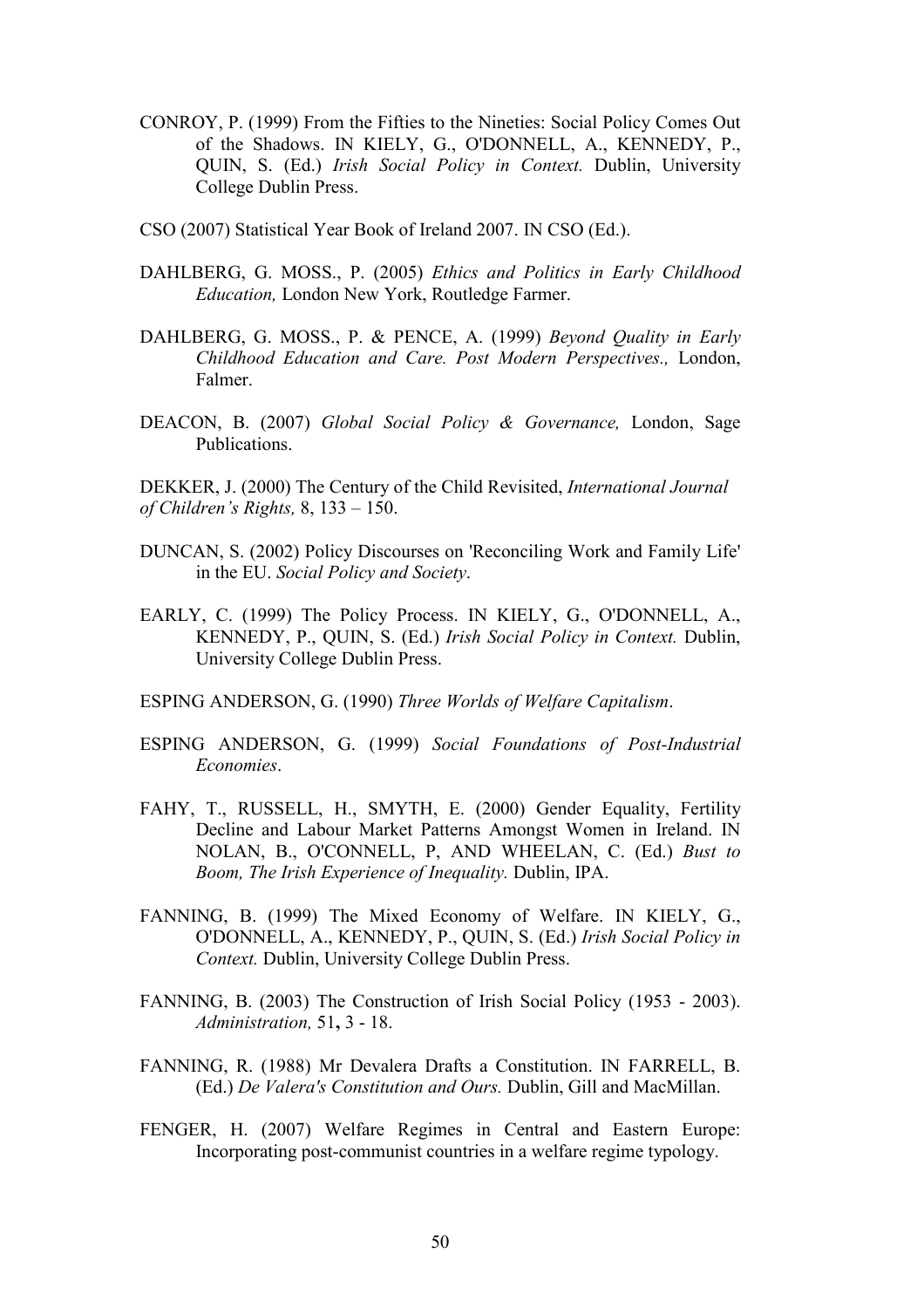- FERGUSON, C. (1999) Global Social Policy Principles: Human Rights & Social Justice. London, Department for International Development.
- FINE-DAVIS, M. (2004) The Childcare Policy Debate in Ireland. *Administration,* 52.
- FLEER, M. (2003) Post-Vygotskian Lenses on Early Childhood Education: Moving the Debate Forward. *European Journal of Early Childhood Education Research,* 4.
- FREEMAN, M. (2007) Why it Remains Important to Take Children's Rights Seriously. *International Journal of Children's Rights,* 15**,** 5 - 23.
- GARVIN, T. (2004) *Preventing the Future. Why Ireland was so poor for so long.,* Dublin, Gill & Macmillan.
- GOONESEKERE, S. (1998) A Rights Based Approach to Realizing Gender Equality. *UN-OECD DAC Inter agency workshop on gender and human rights.* Rome.
- GREENE, S. HILL., M. (Ed.) (2004) *Researching Children's Experience: Methods and Methodological Issues,* London, Sage.
- HAMMARBERG (1990) The UN Convention on the Rights of the Child and How to Make it Work. *Human Rights Quarterly,* 12**,** 97 - 105.
- HAYES, N. (1995) The Case for a National Policy on Early Education. *Poverty and Policy Paper 2.* Dublin, Combat Poverty Agency.
- HAYES, N. (2002) Children's Rights Whose Right? A Review of Child Policy Development in Ireland. *Studies in Public Policy.* Dublin, The Policy Institute, Trinity College.
- HAYES, N. (2006a) Early Childhood Education and Care, A Decade of Reflection: 1996 - 2006. IN HAYES, N. A. B., S. (Ed.) *Proceedings of the CSER Early Childhood Education and Care Seminar Series I.* DIT, Dublin, CSER.
- HAYES, N. (2008) The Role of Early Childhood Care and Education An Anti-Poverty Perspective. *A Paper Commissioned by the Combat Poverty Agency*.
- HAYES, N. BRADLEY., S. (2006b) The Childcare Question. IN FANNING, B. R., M. (Ed.) *Care and Social Change in the Irish Welfare Economy.*  Dublin, University College Dublin Press.
- HAYES, N. BRADLEY., S. (2007) The Market Doesn't Care: Children's Rights in ECEC. *17th EECERA Annual Conference. Exploring Vygotsky's Ideas: Crossing Borders.* Prague.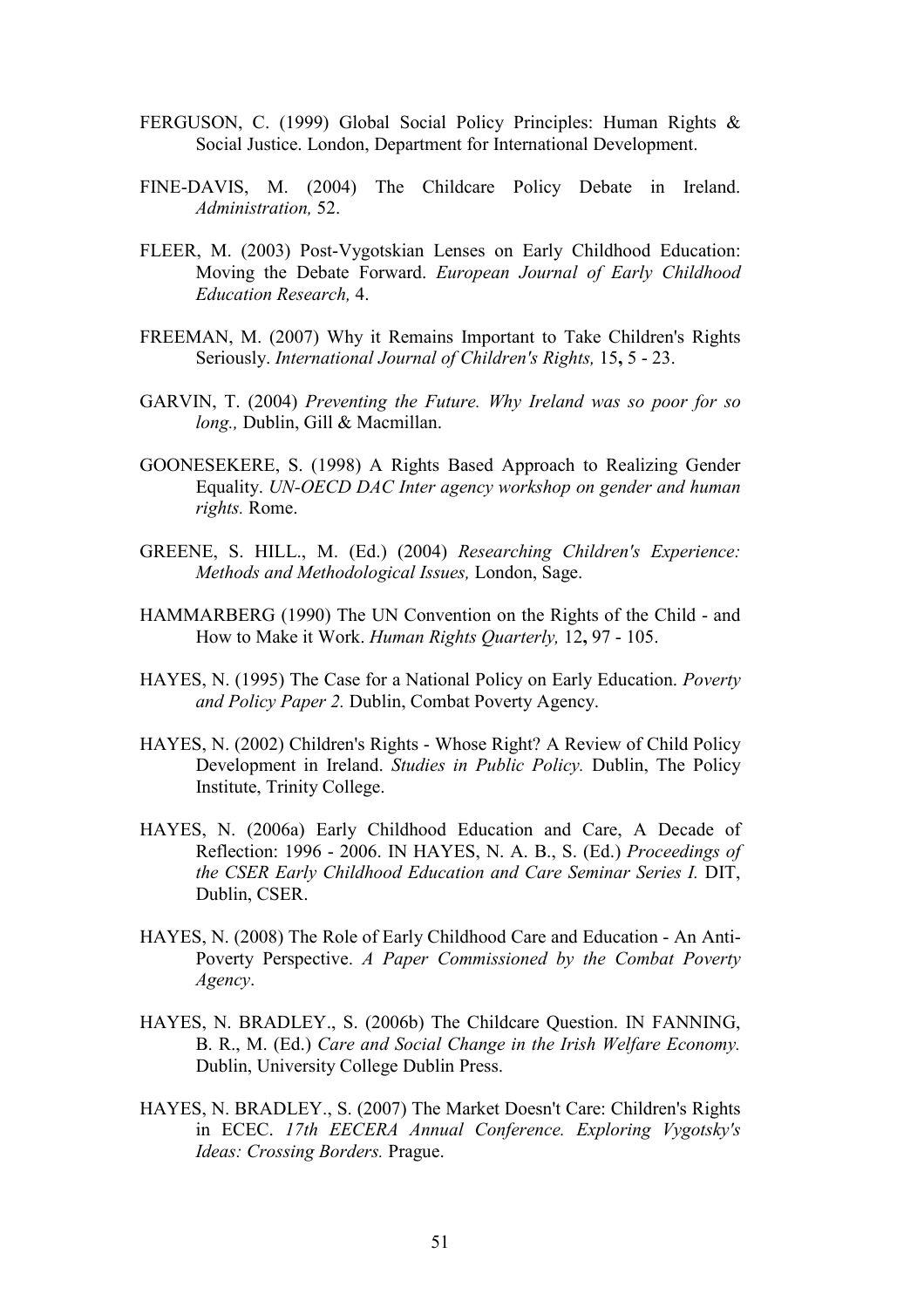- HIGGINS, J. (1981) *S*tates of Welfare: Comparative Analysis in Social Policy, Oxford, Basil Blackwell.
- HILL, M., TISDALL, K. (1997) *Children and Society,* Harlow, Prentice Hall.
- INVESTIGATION, K. I. (1993) Report Presented to Minister Brendan Howlin, Minister for Health by South Eastern Health Board. Dublin: Stationary Office.
- IRELAND (2000) The National Children's Strategy.
- JAMES, A. JAMES., A. (2004) *Constructing Childhood, Theory, Policy and Social Practice,* China, Palgrave Macmillan.
- JAMES, A. PENCE., A. (1997) *Constructing and Reconstrucing Childhood, Contemporary Issues in the Sociological Study of Childhood,* London, Falmer.

JANS, M (2004) Children as Citizens: Towards a Temporary Notion of Child Participation, *Childhood,* 14, 27 – 44.

- KANGAS, O. (1994) The Merging of Welfare Models? *Journal of European Social Policy,* 4**,** 79 - 94.
- KIELY, G. (1999) Introduction: From colonial Paternalism to National Partnership: An Overview of Irish Social Policy. IN KIELY, G., O'DONNELL, A., KENNEDY, P., QUIN, S. (Ed.) *Irish Social Policy in Context.* Dublin, University College Dublin Press.
- KILKELLY, U. (2007) *Obstacles to the Realisation of Children's Rights in Ireland,* Dublin, OCO.

KILKENNY INCEST INVESTIGATION (1993) Report presented to Mr Brendan Howling TD, Minister for Health by South Eastern Health Board, Dublin, Stationary Office.

- KIRBY, P. (2002) Contested Pedigrees of the Celtic Tiger. IN KIRBY, P., GIBBONS, L., CRONIN, M. (Ed.) *Reinventing Ireland, Culture, Society and the Global Economy.* London, Pluto Press.
- KIRBY, P., MURPHY, M. (2007) Ireland as a 'competition state'. *IPEG Papers in Global Political Economy*.

KIRBY, P (2008) The Social Sciences in Post Celtic Tiger Ireland, *Inaugural Lecture of Professor Peader Kirby, University of Limerick, February 25<sup>th</sup> 2008.* 

LANSDOWN, G. (1994) Children's Rights in Mayall, B. (ed) *Children's Childhoods: Observed and Experienced,* London, Falmer Press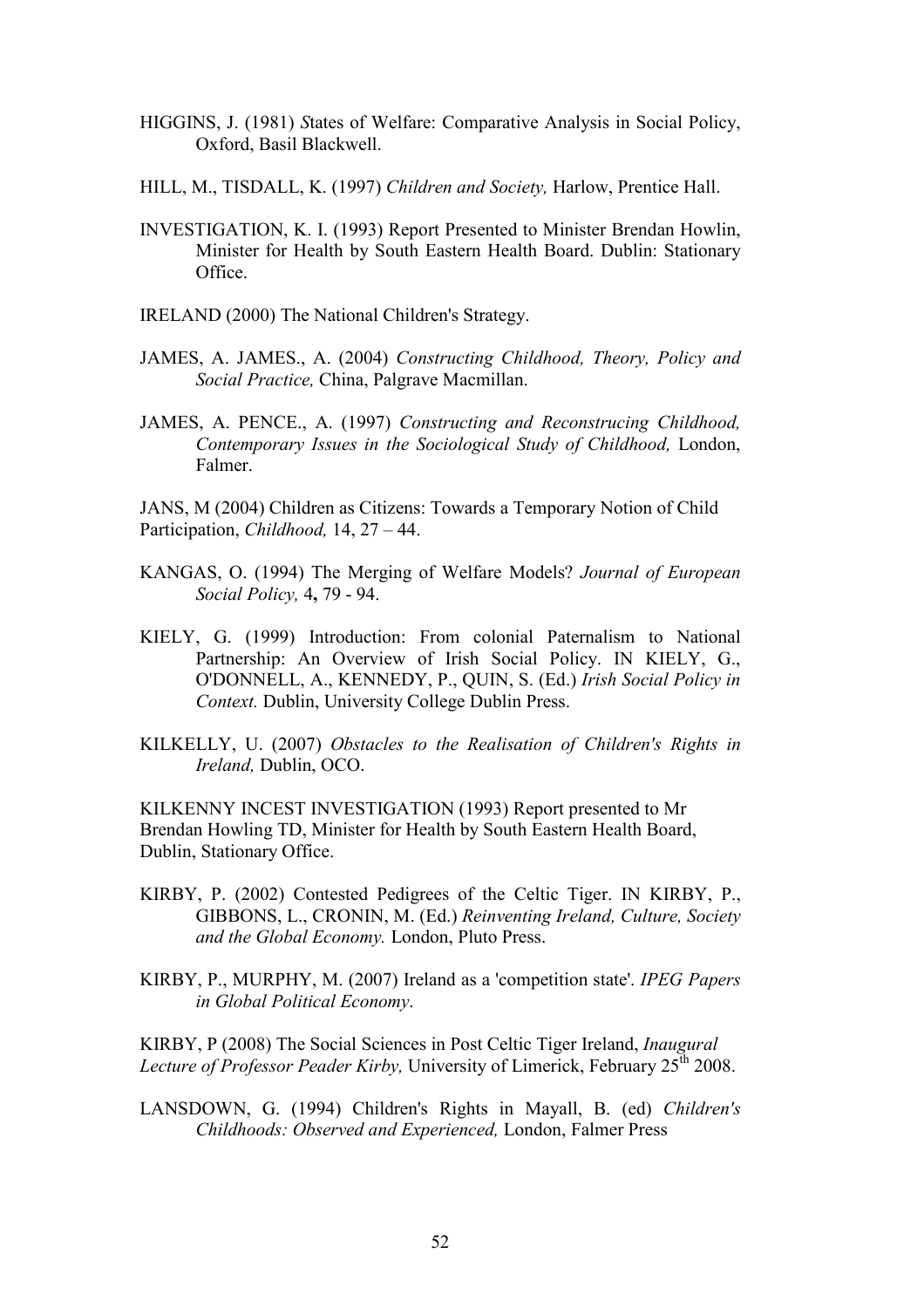- LARRAGY, J. (2006) Origins and Significance of the Community and Voluntary Pillar in Irish Social Partnership. *The Economic and Social Review,* 37**,** 375 - 398.
- LEWIS, J. (1992) Gender and the Development of Welfare Regimes. *Journal of European Social Policy,* 2**,** 159 - 173.
- LEWIS, J. (Ed.) (1993) *Women and Social Policy in Europe: Work, Family and the State,* Aldershot.
- LEWIS, J. (2006) Introduction: children in the context of changing families and welfare states. IN LEWIS, J. (Ed.) *Children, Changing Families and Welfare States.* Cheltenham, Edward Elgar.

LEIBFRIED, S (1992) Towards European Welfare State? On integrating poverty regimes in the European Community in *Social Policy in a Changing Europe,* Ferge, Z. and Kolberg J.

- LINDAHL, M. (2005) Children's Right to Democratic Upbringings. *International Journal of Early Childhood,* 37.
- LISTER, R. (2003) Investing in the Citizen-Worker of the Future: Transformation in Citizenship and the State Under New Labour. *Social Policy and Administration,* 37**,** 427 - 443.
- LISTER, R. (2006) Children (but not women) First: New Labour, Child Welfare and Gender. *Critical Social Policy,* 26**,** 315 - 335.
- LYNCH. K., L., M., CANTILLON, S. (2007) Breaking Silence: educating citizens for love care and solidarity. *international Studies in the Sociology of Education,* 17**,** 1-19.
- MAY, H. (1999) Mapping the Landscape of the Century of the Child.

MAYALL, B (2000) The Sociology of Childhood in Relation to Children's Rights, *International Journal of Children's Rights,* 8, 243 – 259

- MEADE, R. (2005) We Hate it Here, Please Let us Stay! Irish social partnership and the community/voluntary sector's conflicted experiences of recognition. *Critical Social Policy,* 25**,** 349 - 373.
- MILLAR, J. (1996) Mothers, Workers and Wives: Comparing Policy Approaches to Supporting Lone Mothers. IN BORTOLAIA, S. (Ed.) *Good Enough Mothering? Feminist Perspectives on Lone Mothering.*  London, Routledge.
- MISRA, J. MOLLAR., S. (2004) Familialism and Welfare Regimes:Poverty, Employment and Family Policies.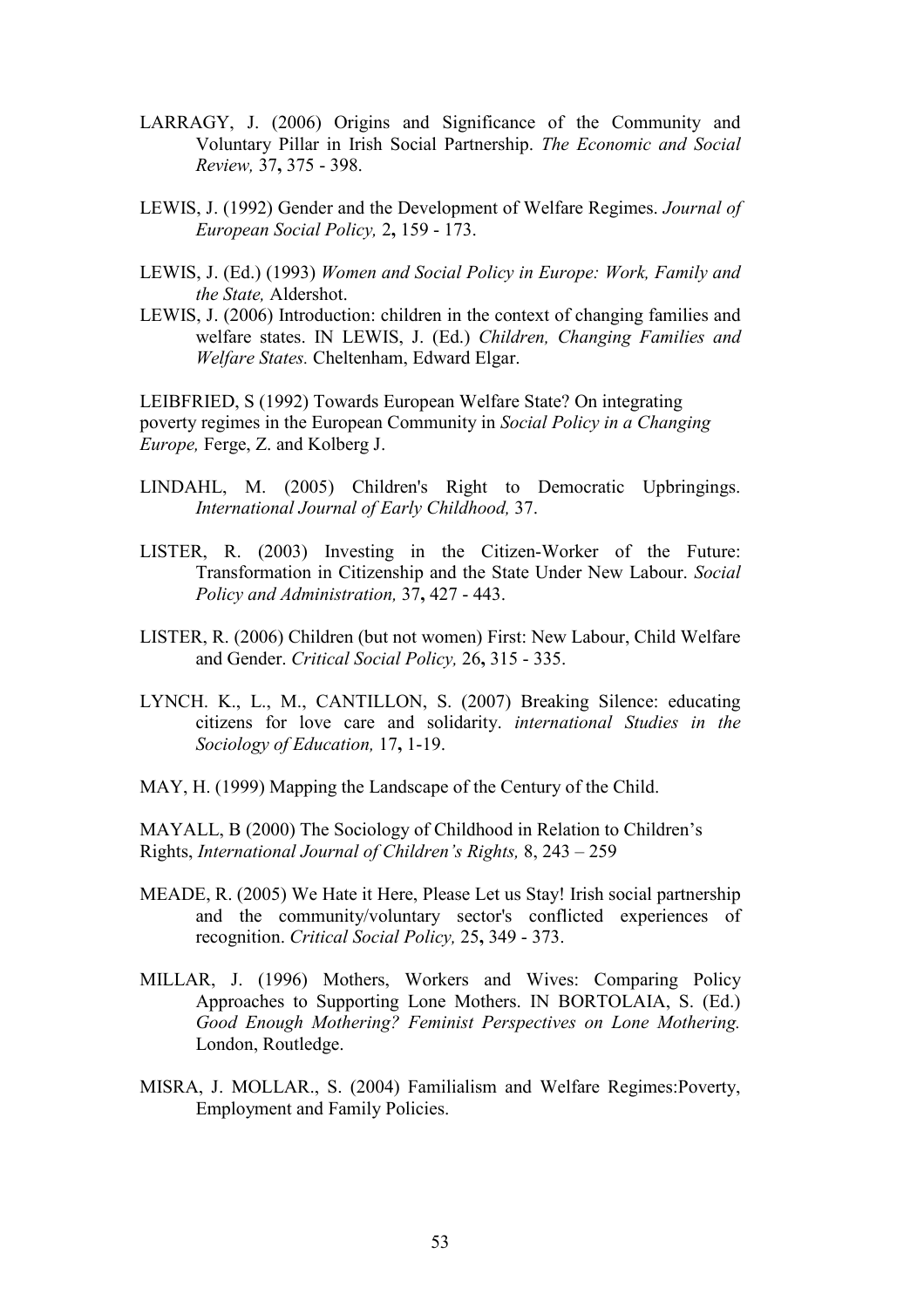- MOSS, P. (2009), There are Alternatives! Markets and Democratic Experiences in Early Childhood Education and Care, *Working Papers in Early Childhood Development,* The Hague, Bernard Van Leer Foundation
- MOSS, P. (2007) Bringing Politics into the Nursery: Early Childhood Education and Care as Democratic Practice, *Working Papers in Early Childhood Development,* The Hague, Bernard Van Leer Foundation.
- MOSS, P. BENNET., J. (2006) Towards a New Pedagogical Meeting Place: Bringing Early Childhood into the Educational System. *Briefing Paper for a Nuffield Education Seminar.*
- MOSS, P. (2005) Getting Beyond Childcare and the Barcelona Targets, Paper presented at *Challenges and Opportunities face by European Welfare States: The Changing Context for Child Welfare,* St. Anne's College, University of Oxford, January  $7^{\text{th}}$  8<sup>th</sup> 2005

MURPHY, M., MILLAR, M (2008) The NESC Developmental Welfare State, *Administration,* 55, 3, 75 – 100

- NESC (2005) *The Developmental Welfare State, Report No. 113,* Dublin, NESC.
- NEWMAN, J. (2007) Rethinking the Public in Troubled Times: Unsettling State, Nation and Liberal Public Sphere. *Public Policy and Administration,* 22.
- NOLAN, A. (2007) The Battle(s) over Children's Rights in the Irish Constitution. *Irish Political Studies,* 22**,** 495 - 516.
- NWCI (2005) An Accessible Childcare Model. Dublin, NWCI.
- O'DONNELL, A. (1999) Comparing Welfare States: Considering the Case of Ireland. IN KIELY, G., O'DONNELL, A., KENNEDY, P., QUIN, S. (Ed.) *Irish Social Policy in Context.* Dublin, University College Dublin Press.
- OECD (2001) *Starting Strong: Early Childhood Education and Care,* Paris, OECD.
- OECD (2003) *Babies and Bosses, Reconciling Work and Family Life, Austria, Ireland and Japan.,* Paris, OECD.
- OECD (2004) *Thematic Review of Early Childhood Education and Care Policy in Ireland,* Dublin, Stationary Office.
- OECD (2006) *Starting Strong II: Early Childhood Education and Care,* Paris, OECD.
- OMCYA (2008) State of the Nation's Children Ireland 2008, Dublin Stationary Office.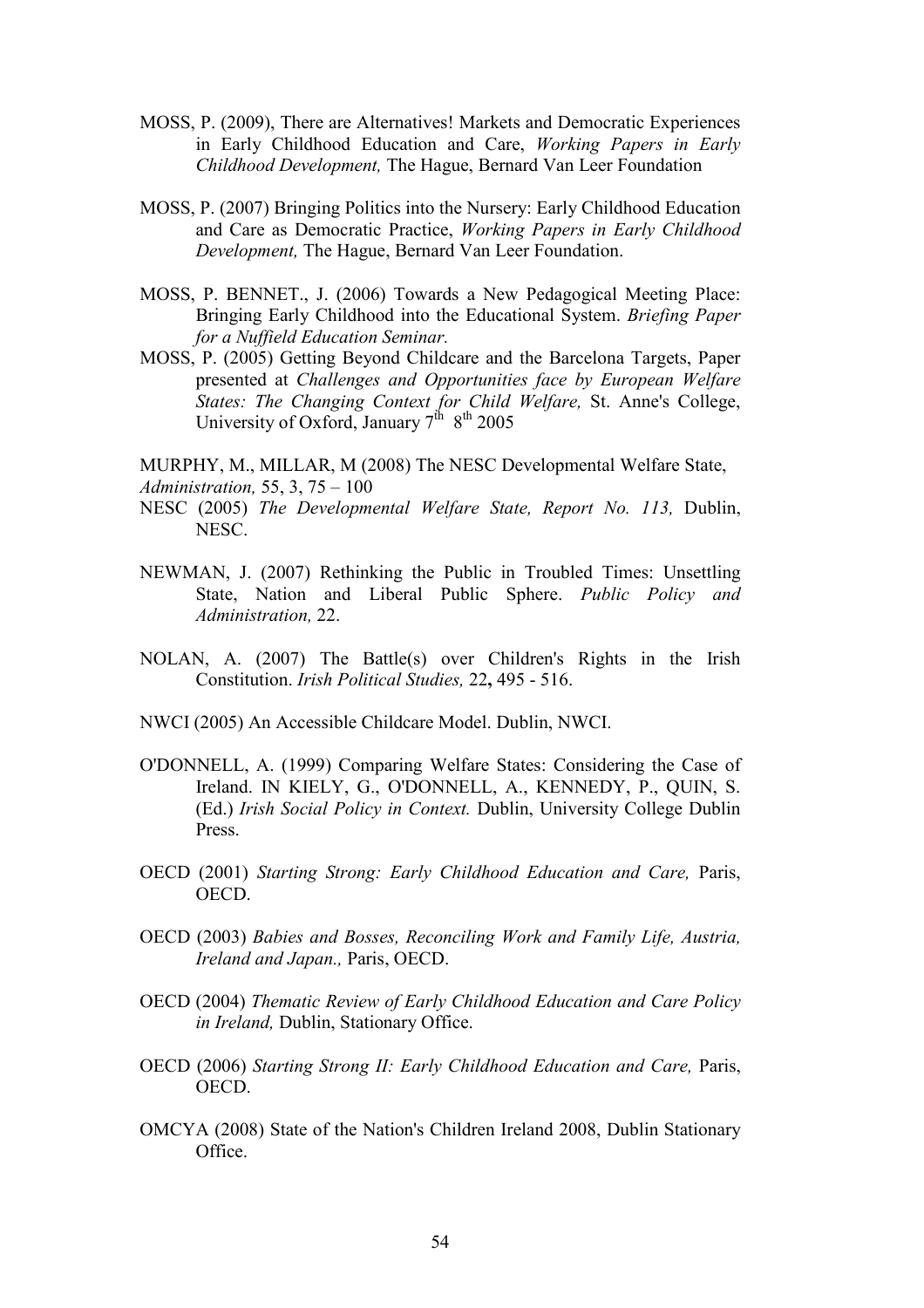- OMCYA (2007) State of the Nation's Children Ireland 2007, Dublin, Stationary **Office**
- ORLOFF, A. (1993) Gender and Social Rights of Citizenship. *American Sociological Review,* 58**,** 303 - 328.
- OSGOOD, J. (2004) Time to Get Down to Business? The Responses of Early Years Practitioners to Entrepreneurial Approaches to Professionalism. *Journal of Early Childhood Studies,* 2.
- POWELL, B. (2003) Economic Freedom and Growth: The Case of the Celtic Tiger, *The Cato Journal,* Vol 22.
- POWELL, F. (1992) *The Politics of Irish Social Policy: 1600 1990,* New York, Edward Millar Press.
- RIGBY, E. T., K. & NEUMAN, M. (2007) Alternative Policy Designs and the Socio-political Constructions of Childcare. *Contemporary Issues in Early Childhood,* 8.

ROOSE, R., BOUVERNE DE-BIE, B (2007) Do Children have Rights or do their Rights have to be Realised, The United Nations Convention on the Rights of the Child as a Frame of Reference for Pedagogical Action, *Journal of Philosophy of Education*, 41

- PRUNTY, J. (1985) Signposts for a Critical Educational Policy Analysis, *Australian Journal of Education,* 29, 2, 133-140
- SCHWEINHART, L (2004) The High/Scope Perry Pre-school Study through Age 40, Summary, Conclusions and Frequently asked Questions, High/Scope Educational Research Foundation
- SHULAMITALMOG, B., A. (2004) The UN Convention on the Rights of teh Child meets the American Constitution: Towards a Supreme Law of the World. *International Journal of Children's Rights,* 11**,** 273 - 289.
- SMITH, A. (2007a) Children's Rights and Early Childhood Education.
- SMITH, A. (2007b) Children and Young People's Participation Rights in Education. *International Journal of Children's Rights,* 15**,** 147 - 164.

SMITH, C (1998) The Field of a Policy Analysis Framework for the Convention on the Rights of the Child, *International Journal of Children's Rights,* 6, 407 – 431

SUMSION, J. (2006) The Corporatization of Australian Childcare: towards an ethical audit and research agenda. *Journal of Early Childhood Research,* 4.